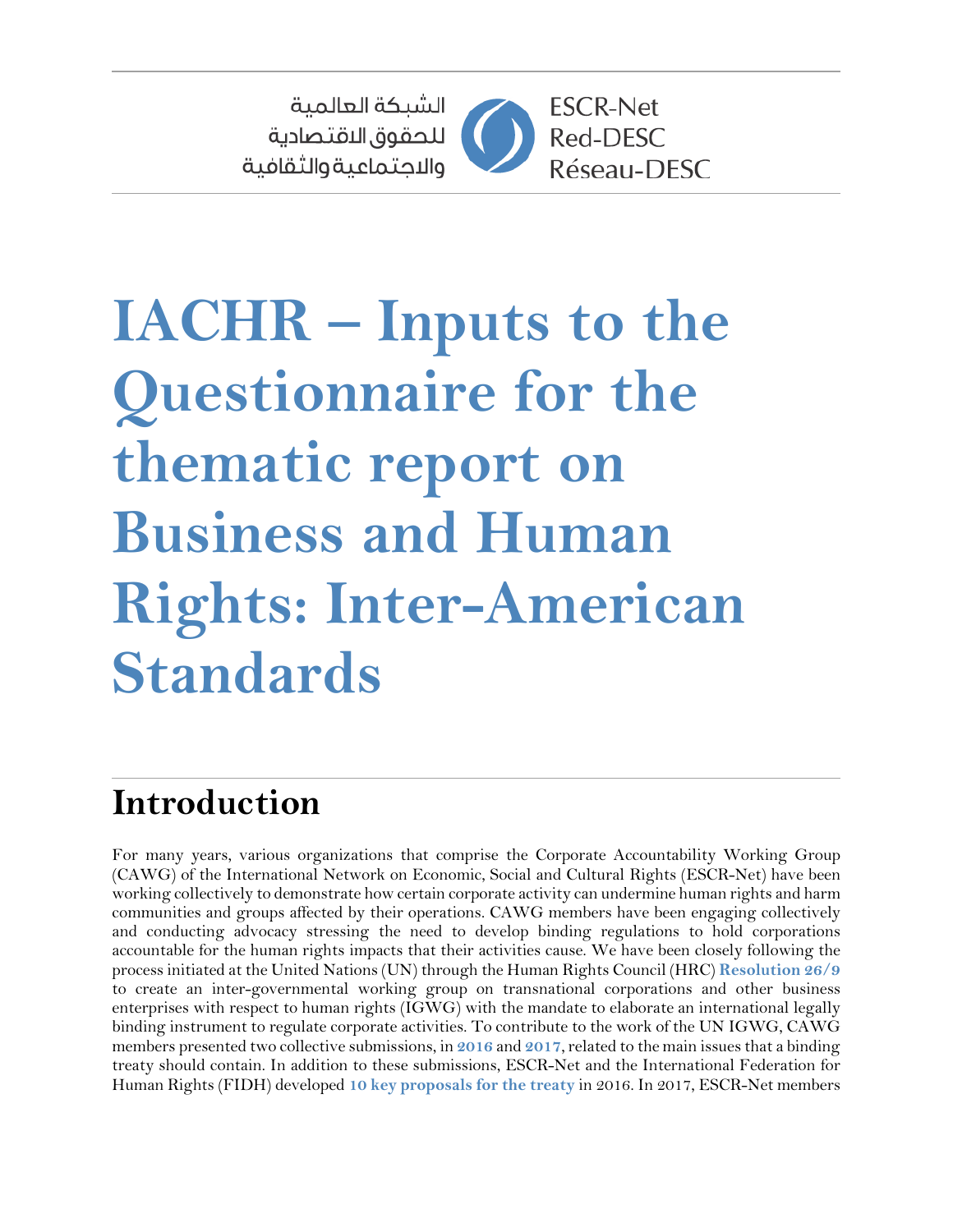formulated three advocacy positions on **[corporate](https://www.escr-net.org/sites/default/files/igwg_advocacy_material_-_corporate_capture.pdf) capture**, **[gender](https://www.escr-net.org/sites/default/files/igwg_advocacy_material_-_gender.pdf)** and **human rights [defenders](https://www.escr-net.org/sites/default/files/igwg_advocacy_material_-_hrd.pdf)** (HRDs).

This collective submission is presented in response to the **[questionnaire](http://www.oas.org/en/iachr/docs/pdf/2018/CuestionarioEmpresasDDHH-EN.pdf)** initiated by the Inter-American Commission on Human Rights (IACHR) to receive information for the preparation of the thematic report "Business and Human Rights: Inter-American Standards". It is the result of the work of several of our members in the Inter-American region, coordinated by ESCR-Net CAWG. Interamerican Association for Environmental Defense – AIDA (regional), Centro de Estudios Legales y Sociales – CELS (Argentina), Colectivo de Abogados Jose Alvear Restrepo – CAJAR (Colombia), Comite Ambiental en Defensa de la Vida (Colombia), Conectas Direitos Humanos (Brazil), Due Process of Law Foundation – DPLF (regional), International Federation for Human Rights – FIDH (international), FoodFirst International Action Network – FIAN (international), International Accountability Project – IAP (international) and Project on Organizing, Development, Education, and Research – PODER (Mexico) are the members that contributed to this document, which has been revised and also endorsed by the following members: Center for International Environmental Law – CIEL (International), Foro Ciudadano de Participación por la Justicia y los Derechos Humanos – FOCO/INPADE (Argentina), Justiça Global (Brazil), Movimento dos Atingidos por Barragens – MAB (Brazil), National Union of Domestic Employees – NUDE (Trinidad and Tobago) and Terra de Direitos (Brazil). We hope this document is well received and useful to inform the work of IACHR, especially through the work of the Special Rapporteurship on Economic, Social, Cultural and Environmental Rights (SRESCER) in developing the thematic report.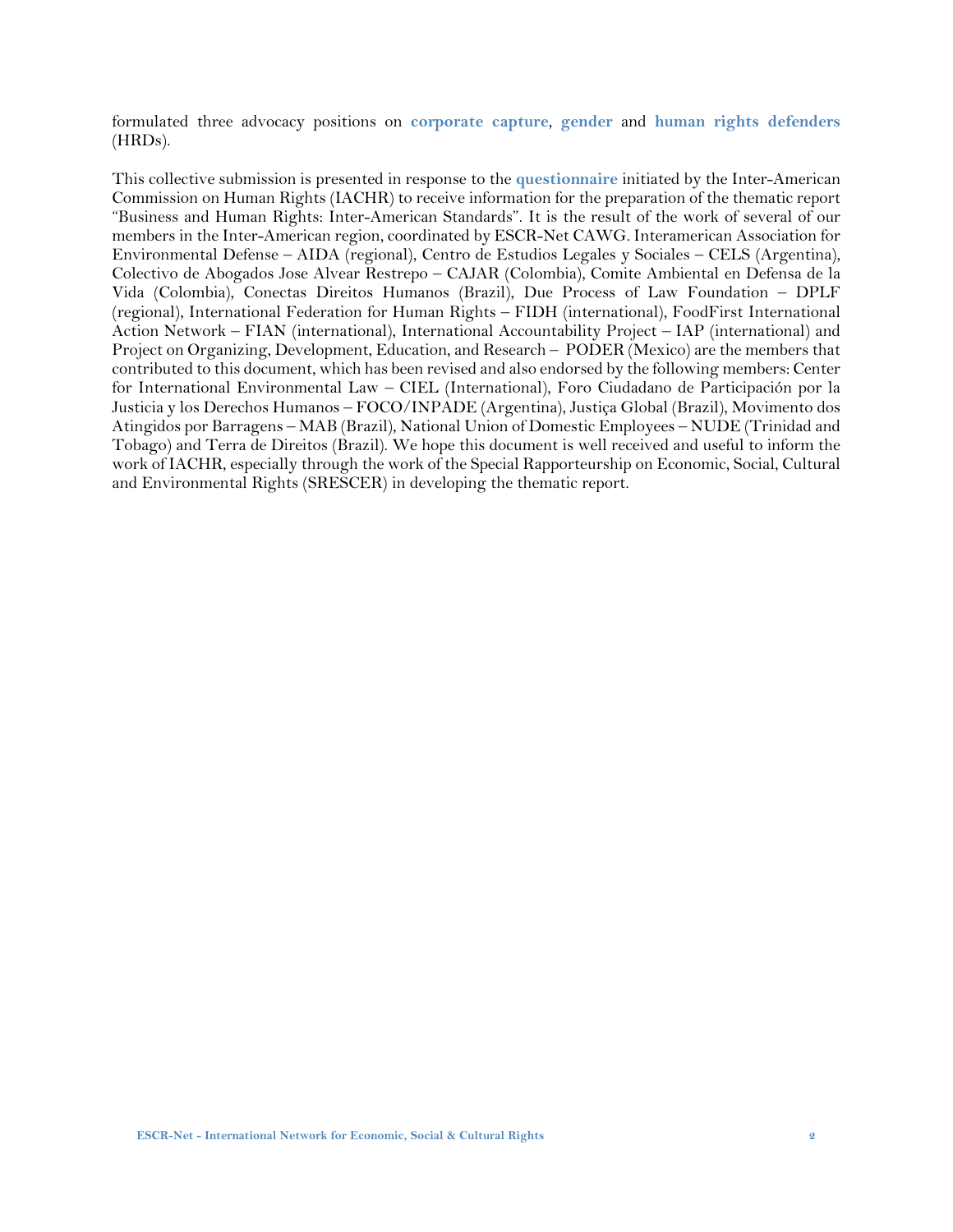# **Table of Contents**

| QUESTION 1 - PROVIDE INFORMATION ON THE PROBLEMS OF GREATEST CONCERN IN YOUR COUNTRY AND/OR                               |  |
|---------------------------------------------------------------------------------------------------------------------------|--|
| REGIONALLY WITHIN THE AMERICAN CONTINENT REGARDING DIRECT OR INDIRECT HUMAN RIGHTS                                        |  |
| VIOLATIONS ON GROUPS IN A PARTICULARLY VULNERABLE SITUATION IN THE FRAMEWORK OF BUSINESS                                  |  |
|                                                                                                                           |  |
|                                                                                                                           |  |
|                                                                                                                           |  |
|                                                                                                                           |  |
|                                                                                                                           |  |
| QUESTION 2 - PROVIDE INFORMATION ON EXISTING OBSTACLES TO THE REALIZATION AND ENJOYMENT OF                                |  |
|                                                                                                                           |  |
|                                                                                                                           |  |
| b. Privatization of public services, in particular water and electricity, health, education, pension funds and security11 |  |
|                                                                                                                           |  |
|                                                                                                                           |  |
|                                                                                                                           |  |
|                                                                                                                           |  |
| l. Influence power of companies in the process of formulating norms and public policies related to the economic activity  |  |
| QUESTION 3 - PROVIDE OBSERVATIONS AND COMMENTS ON INTERNATIONAL LEGAL OBLIGATIONS AND                                     |  |
| STANDARDS, IN PARTICULAR THOSE FROM THE INTER-AMERICAN HUMAN RIGHTS SYSTEM, WHICH YOU                                     |  |
| CONSIDER APPLICABLE TO OAS MEMBER STATES IN EACH OF THE SITUATIONS IDENTIFIED IN QUESTION 2 16                            |  |
|                                                                                                                           |  |
|                                                                                                                           |  |
| QUESTION 4: PROVIDE INFORMATION ON REGULATORY FRAMEWORKS (E.G., LEGISLATION, ETC.) AND PUBLIC                             |  |
| POLICIES (E.G., NATIONAL ACTION PLANS) ON BUSINESS AND HUMAN RIGHTS. IDENTIFY AND PROVIDE CURRENT                         |  |
|                                                                                                                           |  |
| QUESTION 7 - PROVIDE INFORMATION ON GOOD PRACTICES AIMED AT COMPLIANCE WITH HUMAN RIGHTS                                  |  |
|                                                                                                                           |  |
| QUESTION 8 - PROVIDE OBSERVATIONS AND COMMENTS ON INTERNATIONAL LEGAL OBLIGATIONS AND                                     |  |
| STANDARDS, IN PARTICULAR THOSE ARISING FROM THE INTER-AMERICAN HUMAN RIGHTS SYSTEM, WHICH                                 |  |
| YOU CONSIDER APPLICABLE TO OAS MEMBER STATES REGARDING THE ESTABLISHMENT AND                                              |  |
| IMPLEMENTATION OF REGULATORY FRAMEWORKS AND PUBLIC POLICIES ON BUSINESS AND HUMAN RIGHTS,                                 |  |
|                                                                                                                           |  |
|                                                                                                                           |  |
| QUESTION 9 - IDENTIFY AND DESCRIBE EXISTING LOCAL, REGIONAL AND/OR INTERNATIONAL MECHANISMS TO                            |  |
| ADDRESS PREVENTION, DUE DILIGENCE AND SUPERVISION ACTIONS RELATED TO THE EXERCISE OF HUMAN                                |  |
| RIGHTS IN THE CONTEXT OF BUSINESS ACTIVITIES. SPECIFY THE RELEVANCE AND THE OBSTACLES ASSOCIATED                          |  |
|                                                                                                                           |  |
|                                                                                                                           |  |
|                                                                                                                           |  |
|                                                                                                                           |  |
|                                                                                                                           |  |
|                                                                                                                           |  |
|                                                                                                                           |  |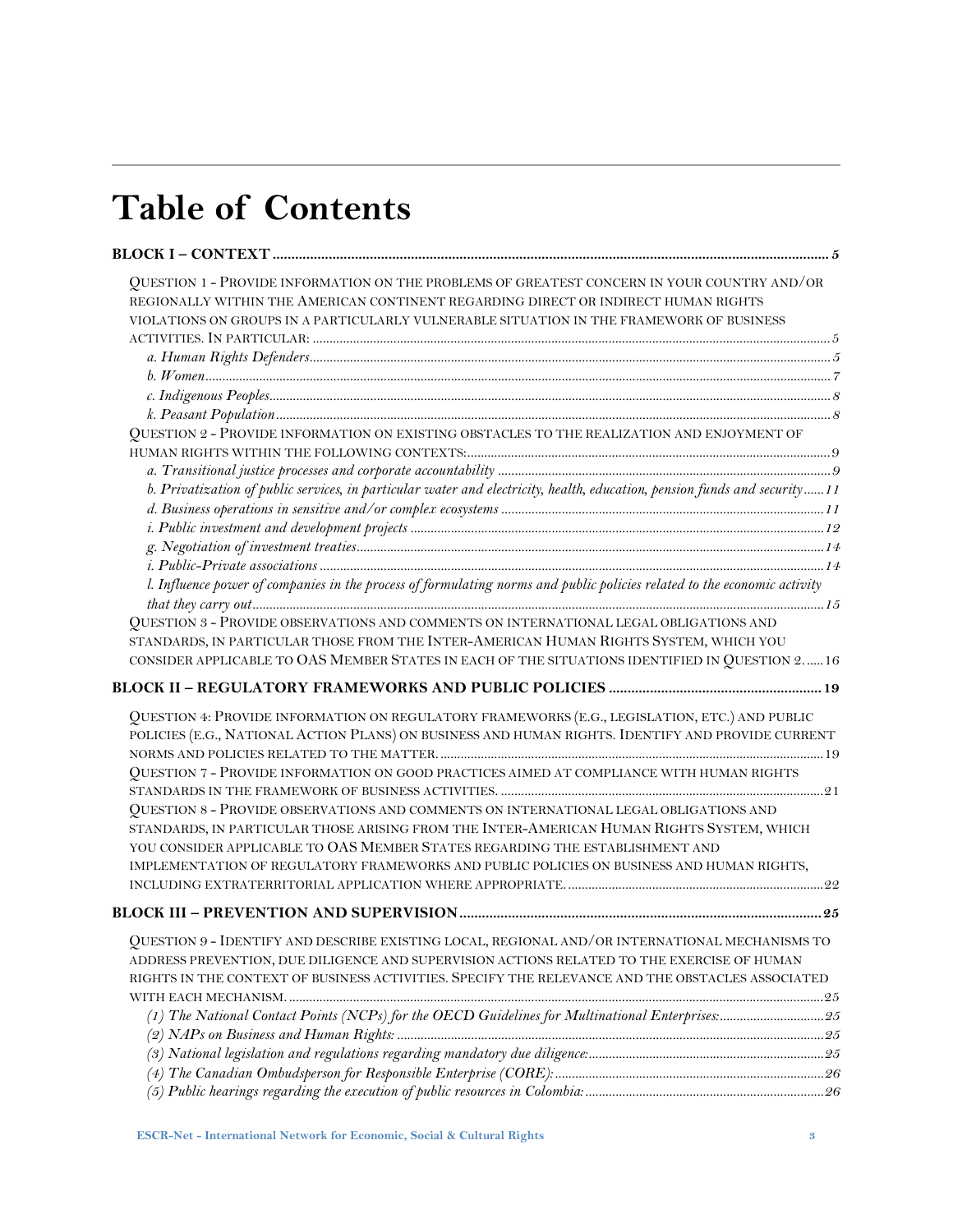*[\(6\) The UN process towards a legally binding instrument on transnational corporations and other business enterprises:](#page-26-0)*

| QUESTION 10 - PROVIDE INFORMATION ON PREVENTION, DUE DILIGENCE AND SUPERVISION IN THE STATES OF |  |
|-------------------------------------------------------------------------------------------------|--|
| ORIGIN OF COMPANIES INVOLVED IN HUMAN RIGHTS VIOLATIONS IN TERRITORIES OF THIRD STATES. SPECIFY |  |
|                                                                                                 |  |
| QUESTION 11 - PROVIDE OBSERVATIONS AND COMMENTS ON INTERNATIONAL LEGAL OBLIGATIONS AND          |  |
| STANDARDS, IN PARTICULAR THOSE FROM THE INTER-AMERICAN HUMAN RIGHTS SYSTEM, WHICH YOU           |  |
| CONSIDER APPLICABLE TO OAS MEMBER STATES IN MATTERS OF PREVENTION, DUE DILIGENCE AND            |  |
| SUPERVISION IN MATTERS OF BUSINESS AND RIGHTS HUMAN RIGHTS, INCLUDING EXTRATERRITORIAL          |  |
|                                                                                                 |  |
|                                                                                                 |  |
|                                                                                                 |  |
|                                                                                                 |  |
|                                                                                                 |  |
|                                                                                                 |  |
|                                                                                                 |  |
| QUESTION 13 - DESCRIBE OBSTACLES (LEGAL AND PRACTICAL) FOR THE COMPREHENSIVE REPARATION AND     |  |
| ACCESS TO JUSTICE FOR VICTIMS OF HUMAN RIGHTS VIOLATIONS RELATED TO BUSINESS ACTIVITIES IN THE  |  |
|                                                                                                 |  |
| QUESTION 15 - PROVIDE OBSERVATIONS AND COMMENTS ON INTERNATIONAL LEGAL OBLIGATIONS AND          |  |
| STANDARDS, PARTICULARLY THOSE FROM THE INTER-AMERICAN HUMAN RIGHTS SYSTEM, WHICH YOU            |  |
| CONSIDER APPLICABLE TO OAS MEMBER STATES ON INVESTIGATION, ACCOUNTABILITY AND REMEDIES IN       |  |
| MATTERS OF BUSINESS AND HUMAN RIGHTS, INCLUDING EXTRATERRITORIAL APPLICATION WHERE              |  |
|                                                                                                 |  |
|                                                                                                 |  |
|                                                                                                 |  |
|                                                                                                 |  |
|                                                                                                 |  |
|                                                                                                 |  |
|                                                                                                 |  |
|                                                                                                 |  |
|                                                                                                 |  |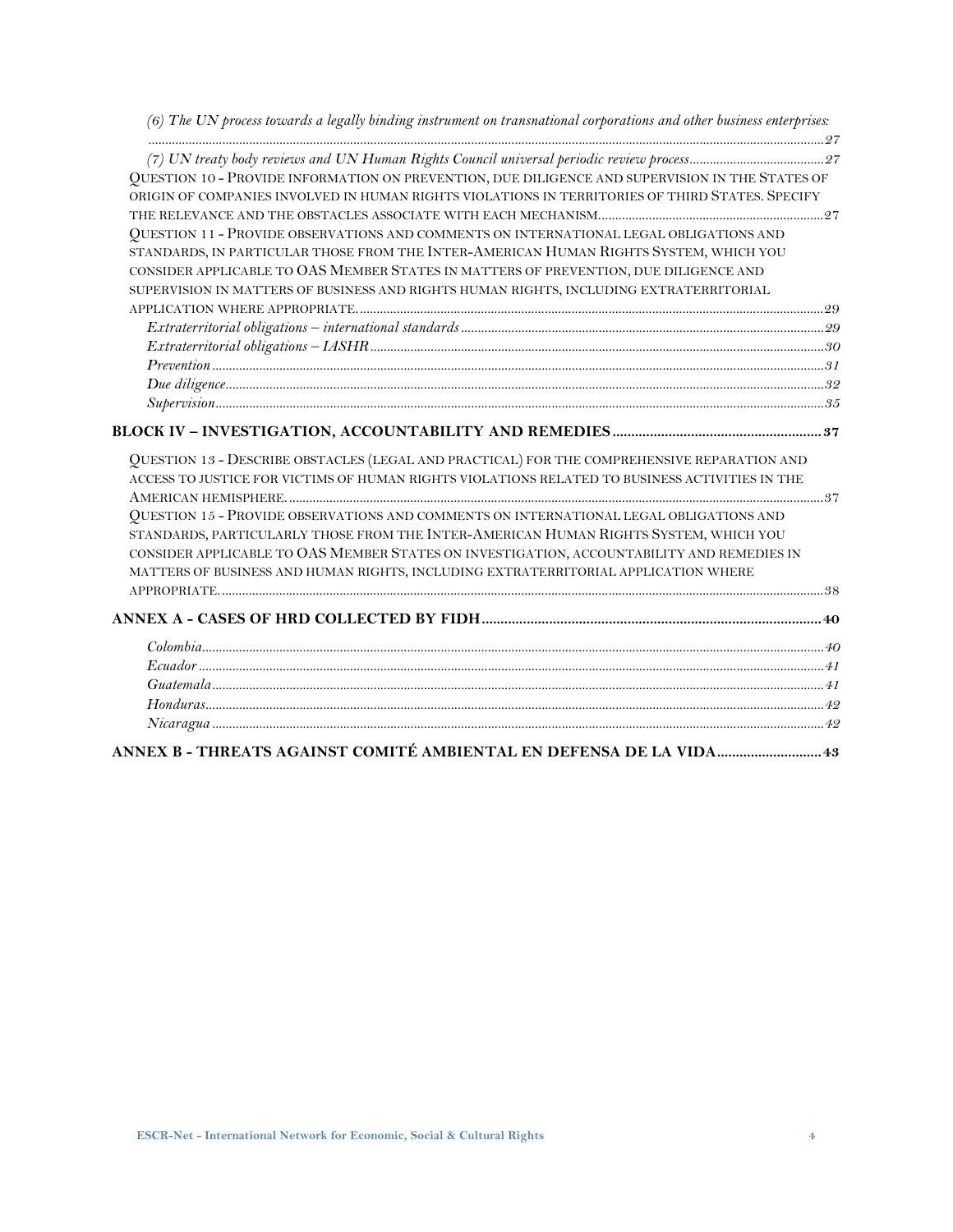### <span id="page-4-0"></span>**BLOCK I – Context**

<span id="page-4-1"></span>**Question 1 - Provide information on the problems of greatest concern in your country and/or regionally within the American continent regarding direct or indirect human rights violations on groups in a particularly vulnerable situation in the framework of business activities. In particular:**

#### <span id="page-4-2"></span>**a. Human Rights Defenders**

Human rights defenders (HRDs), including journalists and whistleblowers, working in the field of corporate accountability play a valuable role in identifying and exposing the adverse human rightsimpacts caused, or contributed to, by corporate activity and development projects.<sup>1</sup> In highlighting the measures needed to develop a clear and binding international human rights legal framework on corporate regulation, ESCR-Net members have consistently prioritized the need to protect HRDs and ensure enabling environments for human rights activity. <sup>2</sup> In addition to the physical protection of HRD individuals and communities, this also requires measures to be taken to cease and protect them from restrictions on the spaces in which activity to protect and defend human rights takes place, and steps to ensure that affected communities are at the center of discussions related to the human rights impact of corporate activity.

The work of HRDs to ensure accountability for corporate-related human rights abuses is increasingly under threat. In recent years, there has been an increase in the numbers of killings of HRDs all over Latin America, particularly in Brazil, Mexico, Colombia, Nicaragua and Honduras. This trend is connected with common global conditions including unrestrained global economic development, impunity for harms and the prioritization of economic gains over human rights. For example, following the overthrow of democratically elected president Manuel Zelaya, in 2009, the new government in Honduras has aggressively promoted investment and development in mining, agri-business and large-scale energy infrastructure projects, even in natural reserves, with no consultation and without human rights and environmental rights impact assessment.<sup>3</sup> There has been increasing privatization of land and water resources and the removal of barriers to large-scale development projects. The developers often disregard the land rights of indigenous and peasant communities, who are sometimes killed, usually by private security forces connected with the projects. For example, in Colombia 37 HRDs working to defend land and the environment were assassinated, 22 of whom were killed by paramilitary groups in 2016 alone. 4 As economic interests over land grow, so do attacks against HRDs working on land and related rights. According to The Observatory for the Protection of Human Rights Defenders (Observatory), it was possible to document 43 cases of murder targeting land rights defenders between 2011 and 2014<sup>5</sup>

<sup>1</sup> ESCR-Net Members Joint Statement on 'Protecting and supporting human rights defenders who work on issues of corporate accountability', 2013 Peoples' Forum on Human Rights and Business, available at: [https://www.forum-asia.org/?p=16570.](https://www.forum-asia.org/?p=16570) <sup>2</sup> ESCR-Net Corporate Accountability Working Group, 'Towards a Strong Treaty to Regulate Corporate Activity: Protecting Human Rights Defenders and Ensuring Enabling Environments for Human Rights Activity' (2017), available at[: https://www.escr-](https://www.escr-net.org/corporateaccountability/hrbusinesstreaty)

[net.org/corporateaccountability/hrbusinesstreaty.](https://www.escr-net.org/corporateaccountability/hrbusinesstreaty)

<sup>3</sup> FIDH, CEHPRODEC and FUPNAPIB, "Endangered Protected Areas and Water Resources in Honduras, the Cuyamel II Hydroelectric Project in San Francisco, Atlántida", 31 May 2017, available at:

[https://www.fidh.org/IMG/pdf/hria691hondurasangweb.pdf.](https://www.fidh.org/IMG/pdf/hria691hondurasangweb.pdf)

<sup>4</sup> Global Witness, "[Defender la Tierra](https://www.globalwitness.org/en/campaigns/environmental-activists/defender-la-tierra/)", 2017.

<sup>5</sup> FIDH, [Annual Report 2014, titled "We Are Not Afraid: land rights defenders targeted for confronting unbridled development"](https://www.fidh.org/IMG/pdf/obs_2014-uk-web2.pdf), available at[: https://www.fidh.org/IMG/pdf/obs\\_2014-uk-web2.pdf.](https://www.fidh.org/IMG/pdf/obs_2014-uk-web2.pdf)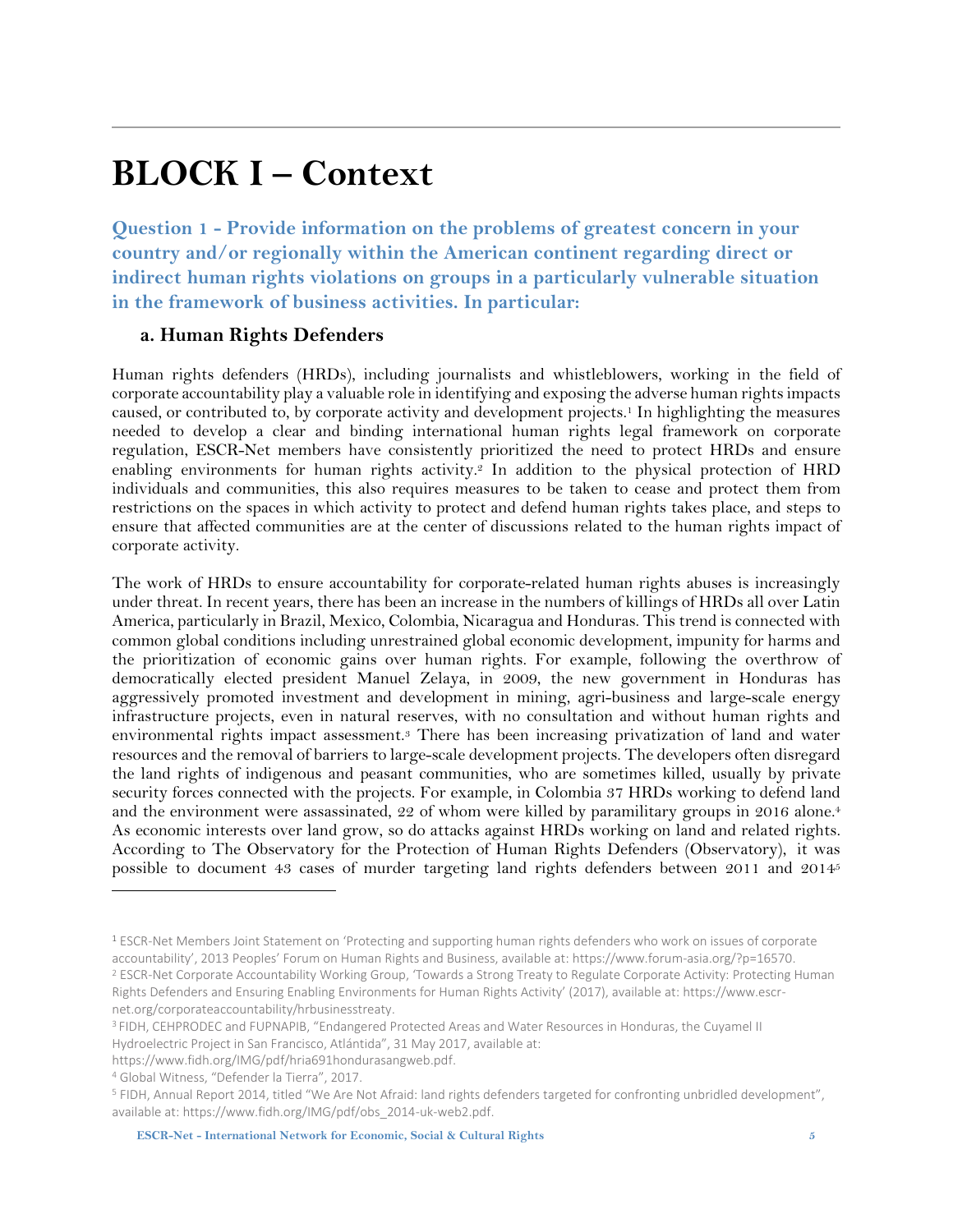particularly in Latin America and Asia. <sup>6</sup> Also, in the same period, the Observatory has documented 32 situations of judicial harassment targeting 123 defenders around the world, sometimes together with arbitrary detention. In Latin America, this happened particularly in Ecuador, Guatemala, Mexico and Nicaragua7. These figures only reflect a small fraction of the real picture.

The types of attacks range from harassment, intimidation, threats, restrictions, criminalization, illegal surveillance, defamation campaigns, persecutions, arbitrary arrests, unjust imprisonment, judicial harassment, disappearances, ill-treatment and torture, and murder. HRDs denouncing corporate abuses are usually victims of various, interrelated types of attacks, which in some cases are chronologically connected to their HRD activities. State agencies, often at the behest of corporations, apply restrictive or vague lawsto inhibit the work of HRDs, particularly laws relating to nationalsecurity, counter-terrorism, defamation and sedition. This is contrary to the UN Committee on Economic, Social and Cultural Rights (CESCR) General Comment No. 24 on State Obligations under the International Covenant on Economic, Social and Cultural Rights in the Context of Business Activities (CESCR General Comment 24), which reiterated that: "States Parties should take all necessary measures to protect human rights advocates and their work. They should refrain from resorting to criminal prosecution to hinder their work, or from otherwise obstructing their work".<sup>8</sup>

The challenges facing HRDs responding to corporate activity are particularly acute for those belonging to, or working with, socially marginalized sections of society, including indigenous peoples, women HRDs, those working on issues of sexual orientation or gender identity and ethnic, religious and other minorities.

HRDs often are denied access to information about investment and other projects that might affect their lives, communities and the environment. Rarely is there any access to spaces for real dialogue, participation and consultation. In cases involving indigenous peoples, State authorities are often absent from the consultation process and communities lack information to make informed decisions. Such asymmetry of power (between corporations and local communities) prevents meaningful consultations in practice, and there is no clear regulation laying the ground for the exercise of communities' rights to information and participation. For instance, in Honduras, where investments in renewable energy and particularly hydroelectric projects have considerably increased over the last decade, legislative reforms to attract investment in this sector have resulted in the reduction of safeguards such as the requirement for consultation and participation of local communities potentially affected by the projects.

The absence of communities from these consultation processes facilitates corruption and corporate capture of decision makers. Collusion between corporations and States, including through the privatization of public security forces, further aggravates the impacts on the rights of affected communities. The Observatory also found in its **[report](https://www.fidh.org/IMG/pdf/obs_2014-uk-web2.pdf)** that perpetrators of violence against HRDs are often the police, the military, private security agents and "henchmen". The objective is to silence dissenting voices likely to slow down investment projects, either through surveillance or coercion. In Colombia, for instance, the government created "Energy and Mining battalions" to ensure the protection

<sup>6</sup> According to Global Witness, more than 371 land and environmental activists were killed between 2011 and 2013, highlighting that land rights defenders are one of the most vulnerable categories of HRDs. Most of the murders took place in Asia and Latin America. See [Global Witness Report,](https://www.globalwitness.org/en/campaigns/environmental-activists/deadly-environment/) Deadly Environment: The Dramatic Rise in Killings of Environmental and Land Defenders, 2014.

<sup>7</sup> FIDH, [Annual Report 2014, titled "We Are Not Afraid: land rights defenders targeted for confronting unbridled development"](https://www.fidh.org/IMG/pdf/obs_2014-uk-web2.pdf), above note 5, 59 and 60.

<sup>8</sup> UN Committee on Economic, Social and Cultural Rights, General Comment No. 24 on State Obligations under the International Covenant on Economic, Social and Cultural Rights in the Context of Business Activities, UN Doc. E/C.12/GC/24 (10 August 2017), para. 48. See also, CESCR, Human Rights Defenders and Economic, Social and Cultural Rights - Statement by the Committee on Economic, Social and Cultural Rights, UN Doc. E/C.12/2016/2 (29 March 2017).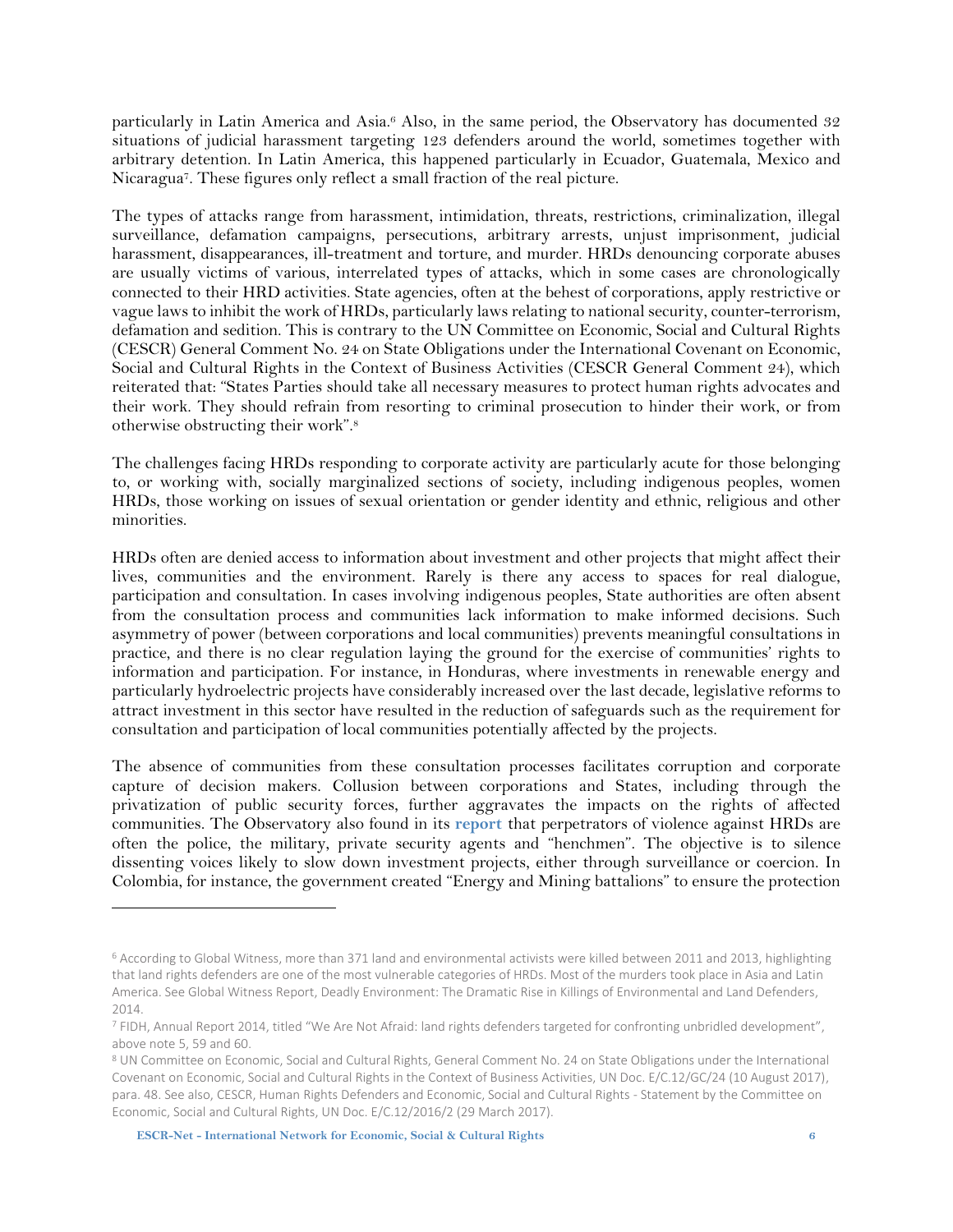of project infrastructure related to extractive industries. These battalions are funded by multinational enterprises operating in the country.

This significant repression and criminalization of HRD activity is accompanied by a culture of impunity. As of late 2014, research shows that the vast majority of the cases of killings of HRDs remain unsolved . 9 Attached to this report as Annex A<sup>10</sup> is a list of recent cases documented by FIDH, which reflect the trends toward repression of HRDs working on business and human rights issues in Latin America.

#### <span id="page-6-0"></span>**b. Women**

 $\overline{a}$ 

Corporate activities perpetuate widespread discrimination against women in workplaces, contribute to unstable and vulnerable working conditions and give rise to gender-specific and disproportionate human rights abuses. In this context, it is not sufficient that women be considered as an afterthought once corporate-related human rights abuses have already occurred, and characterized merely as victims. Instead, a gender perspective must be an integral part of corporate accountability frameworks. In ensuring that corporate accountability is informed by the leadership and experiences of women, ESCR-Net members consider that States must (among other actions): recognize and take appropriate measures to address the particular impacts experienced by socially marginalized women and women affected by multiple or intersectional forms of discrimination; address the widespread forms of discrimination against women in workplaces; ensure the full legal recognition, with associated benefits and protections, of all forms of work undertaken by women (including unpaid, informal, and precarious types of work); promote the reconciliation and sharing of work and family responsibilities for women and men; and investigate and address the different and disproportionate impacts of corporate human rights abuses on women and girls.<sup>11</sup>

Corporate activities impact women's human rights in different ways, particularly through employment relations and through the impacts that corporate activities have on women's rights. In all regions, women are disproportionately represented in the most insecure, unsafe, lowest-paying and unstable forms of employment available. Corporations, their subsidiaries and partners in their supply chains, especially in the informal sectors of the economy, conduct these abuses. The forms of employment that are made available by these sectors are far more likely to be in the informal sector, where labor conditions, compared to jobs available to men, are less safe, with lower or inconsistent wages, shorter-term employment status, and irregular work hours. Women employed in these sectors are also particularly vulnerable to harassment and physical abuse, including sexual violence, in their workplace or traveling to and from work, especially in conflict and post-conflict environments. The negative impacts of corporate operations are compounded for marginalized sectors of women in society, particularly indigenous women, especially in industries focused on exploiting natural resources such as large-scale energy, forestry and mining, as well as agroindustry and garment manufacturing. In many communities, socially constructed gender roles mean that women are responsible for securing access to water and other basic needs. This mean that women bear a disproportionate responsibility to care for children and other family members and are more likely to experience a greater loss of livelihood and social status in the case of loss of access to land, forests and other forms of natural resources. Moreover, corporate activities that result in land confiscation, displacement or environmental damage often go hand in hand with increasing vulnerability of women and children to violence, forced labor and trafficking. In addition, when corporate activity results in air, water

<sup>&</sup>lt;sup>9</sup> [Global Witness Report,](https://www.globalwitness.org/en/campaigns/environmental-activists/deadly-environment/) Deadly Environment: The Dramatic Rise in Killings of Environmental and Land Defenders, 2014, above note 6, 20.

<sup>&</sup>lt;sup>10</sup> Cases of HRD collected by FIDH in Colombia, Ecuador, Guatemala, Honduras and Nicaragua.

<sup>11</sup> ESCR-Net Corporate Accountability Working Group, 'Towards a Strong Treaty to Regulate Corporate Activity: Corporate Accountability Informed by the Leadership and Lived Experiences of Women (2017), available at: https://www.escrnet.org/sites/default/files/igwg\_advocacy\_material\_-\_gender.pdf.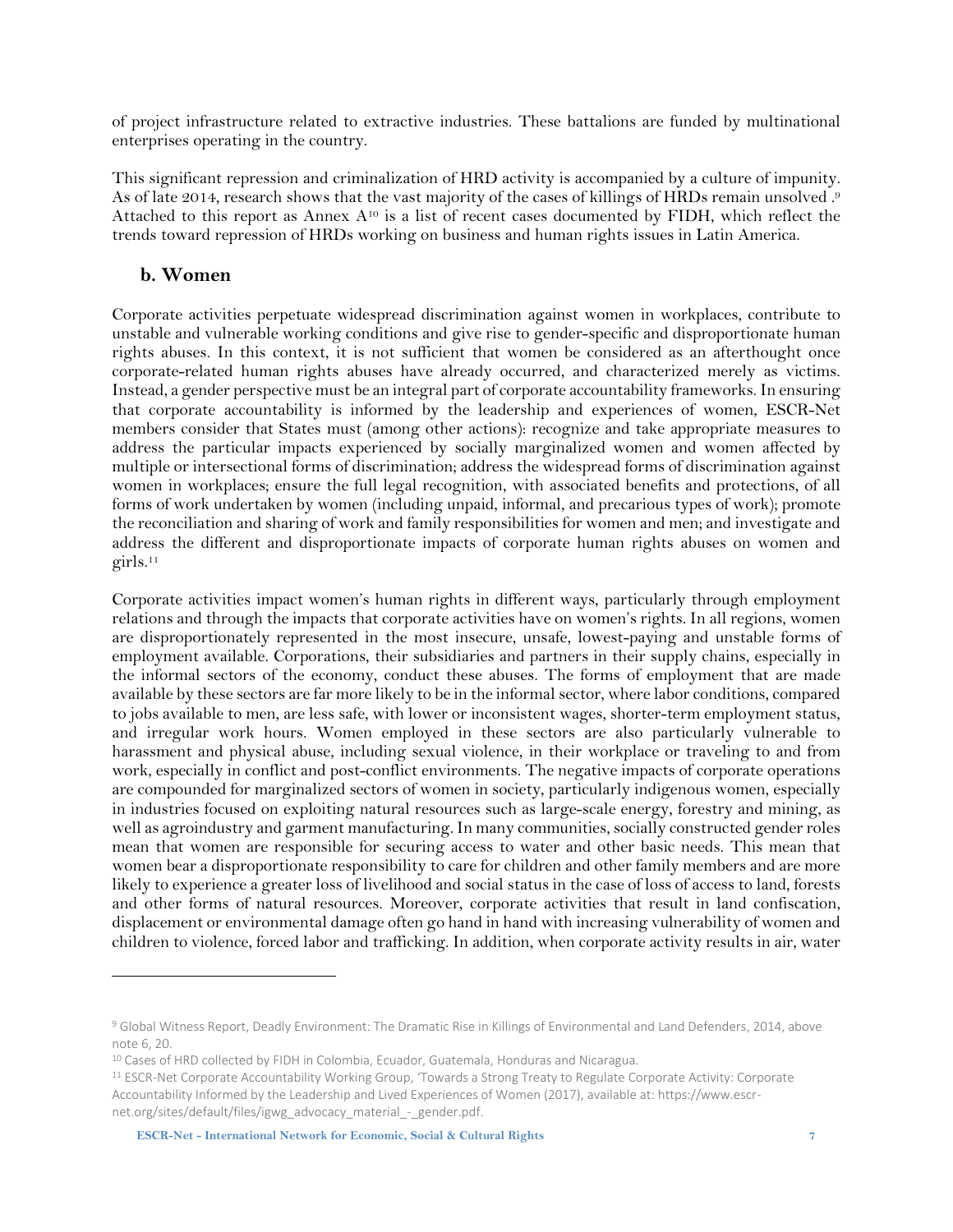and soil contamination, women's sexual and reproductive health and small children are the first to be affected. At the level of corporate projects, the ones that attempt to engage with communities, for example by informing them of their operations or offering compensation for losses or damages, tend to meet with mostly or only men, such as with male village elders or perceived heads of households. The use of military or (private) security forces by corporations and/or States in connection with corporate activity is associated with gender-based violence, including sexual violence, as retaliation against women HRDs.

#### <span id="page-7-0"></span>**c. Indigenous Peoples**

Indigenous peoples, traditional communities and communities of African descent remain among those most affected by human rights abuses involving corporations. Certain industries, especially the extractive sector, have a particularly significant impact on the rights of indigenous peoples. Investments in development projects in the extractive sector affect the land and territories of traditional occupation, as well as national resources, including water, forests and wildlife. The impact that investment in these industries has is often characterized by the interruption in the ability of indigenous peoples to maintain control of the decisions concerning their ways and models of life and culture, which are often intrinsically linked to land, water and forest habitats. The rights of indigenous peoples are recognized in various international legal instruments. Of particular relevance is the right to free, prior and informed consent (FPIC), already extensively developed in the Inter-American System on Human Rights by both the Inter-American Court on Human Rights (IACtHR or I/A Court H.R.) and the Commission, as well as the UN Declaration on the Rights of Indigenous Peoples.

#### <span id="page-7-1"></span>**k. Peasant Population**

The advance of extractive businesses in the region has become the main threat for territories and peasant communities. The 2017 Global Witness report provides information about the relationship between some extractive businesses and illegal armed groups, and threats to *campesino* leaders and HRDs in Colombia.<sup>12</sup>

For example, the presence of the South African mining company Anglo Gold Ashanti (AGA) with the "La Colosa" mining project in the Tolima Department of Colombia is a risk factor for environmental and peasant organizations. It not only puts water, soil and air at risk due to the pollution from the chemical components used by AGA, but also threatening their physical safety because of the criminal tactics that AGA has employed in other countries. As Human Rights Watch reports, AGA made payments to paramilitary groups in the Congo to displace communities in order to be able to operate in the relevant area, violating the "Voluntary Principles of Safety and Human Rights" signed by the company.<sup>13</sup> Peasant organizations, groups, and movements that oppose the company's activities are chosen as targets. For example, the Comité Ambiental en Defensa de la Vida (Comité Ambiental), an ESCR-Net member, which has been receiving threats since 2013.<sup>14</sup>

AGA has engaged in political and legislative interference which has created challenges for community organizing and communications. For example, security problems occasionally prevent follow-up of indigenous and peasant communities within the project zone and hinders the strengthening of political and organizational measures, putting at risk the rights to life and integrity of the people who make up the Comité Ambiental.

Indeed, through political maneuvering, AGA has influenced regulatory bodies such as the National Mining Agency, the Mining and Energy Ministry, the Energy Mining Planning Unity and even the

<sup>12</sup> Global Witness, ["Defender la Tierra"](https://www.globalwitness.org/en/campaigns/environmental-activists/defender-la-tierra/) 2017, above note 4.

<sup>13</sup> Human Rights Watch, The Curse of Gold (2005), available at[: https://www.hrw.org/report/2005/06/01/curse-gold.](https://www.hrw.org/report/2005/06/01/curse-gold)

<sup>&</sup>lt;sup>14</sup> For specific information regarding the threats against Comité Ambiental, see "Comunicado Respuesta Amenazas" (Annex B).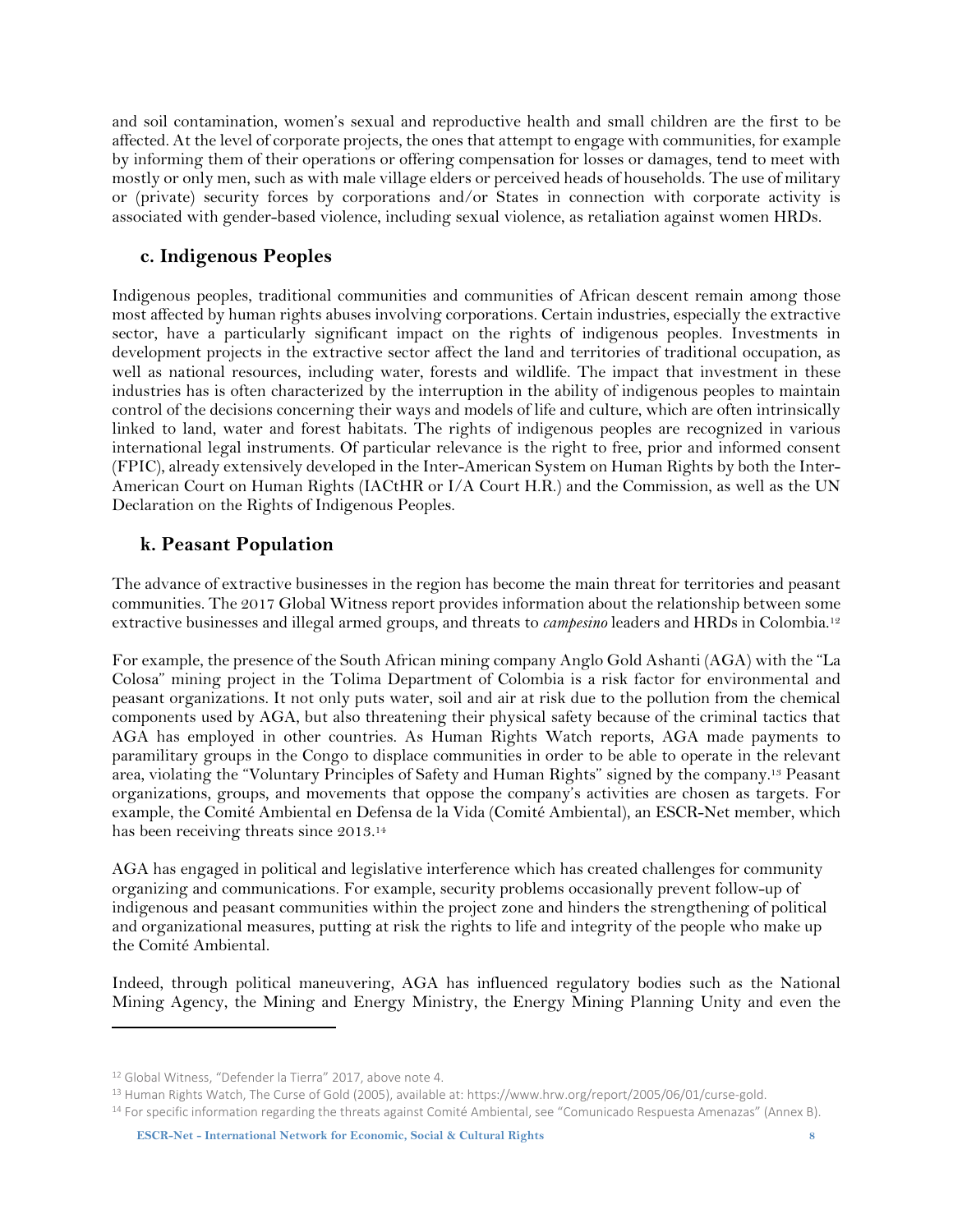Colombian Congress. Its apparent aim isto create a regulatory framework for mining that is more friendly to corporate interests and that deregulates environmental norms. In terms of environmental assessments, these norms were stronger in the past. As for security and community protection, the main challenges that these communities face relate to activities by AGA to counter the work that grassroots organizations and social movements have been carrying out in the territories. The Comite Ambiental and the Colectivo Socio Ambiental Juvenil de Cajamarca (COSAJUCA) have been reporting on the social, ecological, cultural and spiritual harms that this megaproject has been causing to the communities. As a result, they have been receiving individual and collective threats from armed actors, paramilitary and other unknown actors because of their work in defense of human and environmental rights.

In terms of an international human rights framework related to peasants' rights, in 2012, the Human Rights Council (HRC) established an open-ended intergovernmental working group (OEIWG) with the mandate to develop a UN Declaration on the Rights of Peasants and Other People Working in Rural Areas (Declaration). The creation of this working group was the result of continued work by the global peasant movement, La Via Campesina, to develop and adopt an international instrument to address the systematic violation of the human rights of rural people. The OEIWG has since held five sessions to negotiate a Declaration, based on the draft declaration that was contained in the Advisory Committee's study. Chaired by Bolivia, these sessions have allowed for participation by social movements of smallscale food producers, indigenous peoples' organizations and trade unions, as well as a number of international experts. During the 5th session, the Chair-Rapporteur's report recommended submission of the Declaration text to the HRC for approval.

The Declaration makes a crucial contribution toward addressing the structural discrimination, marginalization and persistent and growing violence experienced by peasants and other people working in rural areasin many parts of the world, often committed by transnational corporations(TNCs). Peasants are facing concrete threats against their rights and livelihoods such as the concentration of control over land and other natural resources through "land grabbing", the expansion of industrial agriculture based on extensive use of agrochemicals, extractives and the effects of global warming. More recent trends such as the financialization of nature and digitalization also pose significant threats. In all these domains, corporations, including TNCs, are responsible for many abuses of the rights of rural people and the Declaration is, therefore, also a contribution to the maintenance of human rights in the context of business activities. We recommend that the Special Rapporteur considers this relevant international process as inspiration for the advancement of the debate on human rights and business within the IAHRS.

#### <span id="page-8-0"></span>**Question 2 - Provide information on existing obstacles to the realization and enjoyment of human rights within the following contexts:**

#### <span id="page-8-1"></span>**a. Transitional justice processes and corporate accountability**

ESCR-Net members working in Latin America have highlighted the importance of studying and analyzing the responsibility of corporate actors during and after the presence of dictatorships in the region, for the purpose of achieving redress for the human rights violations connected with these dictatorships and preventing similar situations in the future.

Argentina provides an example of the role that corporations have played during dictatorial regimes, specifically with regard to the civic-military dictatorship that occurred between 1976 and 1983. During the democratic transition that followed, the armed forces were identified as the main actors responsible for State terrorism. From the 1990s, and with greater momentum at the beginning of the 2000s, the responsibility of other sectors of society – including the media, the Church, and the political class – were publicly acknowledged as key components of this process. In the last decade, the consolidation of judgments against members of the security and armed forces and the reconstruction of the truth have helped make progress in clarifying the responsibilities of civil actors – including corporations – for serious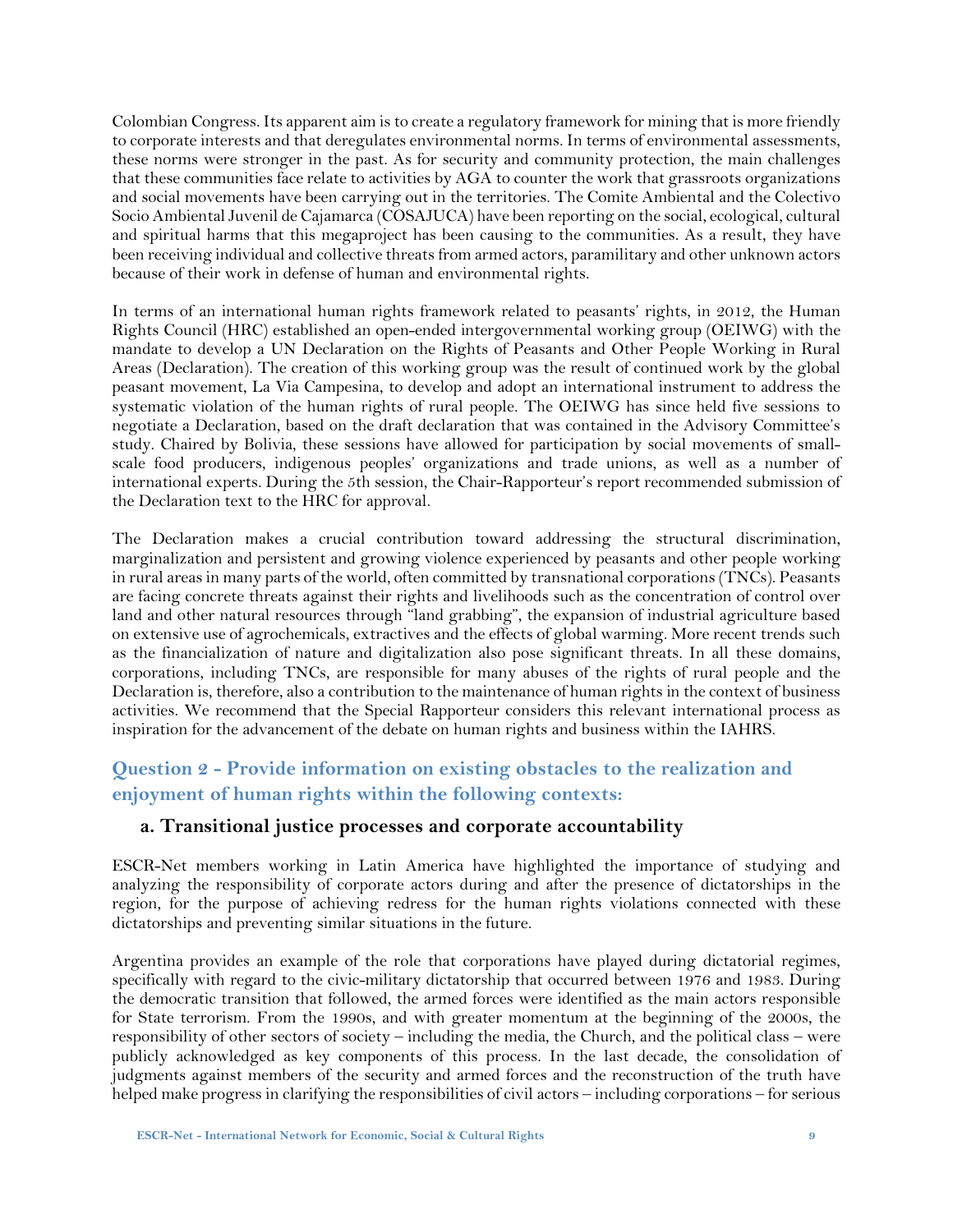human rights violations committed during that period. <sup>15</sup> In these cases, the facts under investigation are not economic crimes, but rather physical crimes committed by economic actors. The crimes charged against these business people and directors include illegal detention, torture, and homicide - the same crimes for which the majority of military members and security forces agents involved in State terrorism were charged.

Although the complicity between the military and businesses was denounced from the 1980s, <sup>16</sup> it was only after such time that this collaboration was analyzed in greater detail. Current investigations focus on the connection between repressive State policies, such as the repression of union workers, and economic policies and objectives adopted by the *de facto* regime. Certain business and financial sectors, in addition to supporting the dictatorship, encouraged and collaborated in the commission of grave human rights violations. For example, numerous companies provided logistical support to armed and security forces and provided the State with lists of names of workers, who were subsequently kidnapped, tortured and disappeared by the State.

The National Commission on the Disappearance of Persons (CONADEP), responsible for investigating the fate of the victims of forced disappearance and other human rights violations, and the Juntas trial recorded testimony from workers who had participated in labor conflicts and identified business owners and directors of businesses as responsible for their kidnappings. The 1984 CONADEP report "Never Again" records, among other findings, the existence of a clandestine detention center in the tenements where the workers of the sugar factory La Fronterita in Tucumán lived, and the testimony of workers from Acindar, in Santa Fe, which recounts the company's participation in the repression and use of a police station as a clandestine detention center.<sup>17</sup> In 1985, the decision of the Juntas case, the first judicial validation of the systematic extermination plan deployed by the dictatorship, confirmed the kidnapping of several workers of Mercedes Benz.<sup>18</sup>

Repression against workers was also placed in evidence in the testimony provided in the Truth Trials.<sup>19</sup> For example, in 1998, a worker from Alpargatas explained that he was kidnapped during a strike, and that the police that took him told him that "he had to go with him because there was a complaint from the Alpargatas plant". In 2003, another worker recounted that when he returned to the plant after his kidnapping, the personnel manager told him, "no, be calm... we don't have anything against you..."

Investigations regarding the kidnapping and disappearance of workers from the Ford and Mercedes Benz car manufacturing companies began in 2002, with the reopening of court cases for crimes against humanity following the annulment of mid-1980s amnesty laws and the court proceedings have started this year of 2018. 20

<sup>&</sup>lt;sup>15</sup> The current court process regarding the serious human rights violations committed during the former dictatorship began in 2001 with the first annulment of amnesty laws in the country (Punto Final and Obediencia Debida, issued during the 1980s). <sup>16</sup> In the Military Juntas Trial in 1984 the persecution and kidnapping of union leaders and workers was denounced, especially the ones who worked at Mercedes Benz.

<sup>17</sup> CONADEP, Never Again and other crimes during the dictatorship, "El Nunca Mas y los crímenes de la dictadura", 2015, 98, available at[: https://librosycasas.cultura.gob.ar/wp-content/uploads/2015/11/LC\\_NuncaMas\\_Digital1.pdf.](https://librosycasas.cultura.gob.ar/wp-content/uploads/2015/11/LC_NuncaMas_Digital1.pdf) 

<sup>&</sup>lt;sup>18</sup> National Chamber of Appeals Criminal and Correctional Federal of the Capital. Cause 13/84 against JORGE RAFAEL VIDELA et al, Judgment of December 9, 1985. Buenos Aires, Argentina.

<sup>&</sup>lt;sup>19</sup> National Direction of the Argentinean System or Legal Information, Corporate Accountability in crimes against humanity. Repression of workers during State terrorism. Tomo II 1st. Edition, 2015, 168 (Testimony of Jorge Eduardo Balboa in the Truth Trial, presented in 14/10/1998 before the Federal Chamber of Appeals in La Plata).

<sup>20</sup> Tribunal Oral Federal N°1 de San Martín, Trial n. Ford FSM 27004012/2003/TO4, crimes against humanity against 24 workers in the Ford's General Pacheco plant.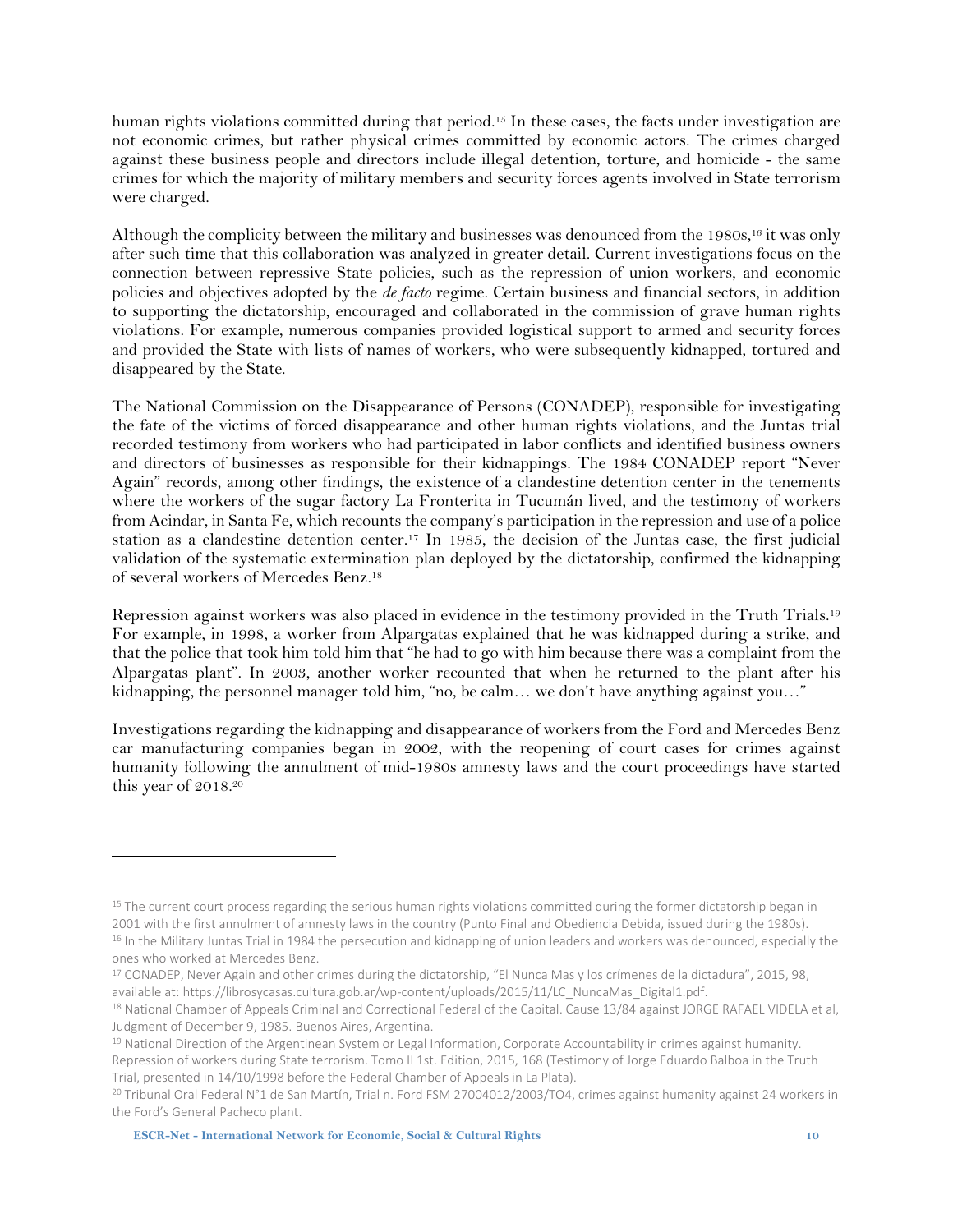#### <span id="page-10-0"></span>**b. Privatization of public services, in particular water and electricity, health, education, pension funds and security**

Certain government policies, as well as many of the numerous current trade and investment treaties, not only facilitate but also promote the privatization of health, transportation, water, energy and other basic services and infrastructure development, which are areas of central importance for States to meet their obligations to respect, protect and fulfill human rights obligations. Transferring the building, operation and ownership of physical and social infrastructure to the private sector can prioritize the delivery of these services to corporate profit interests, rather than ensuring their conformity with human rights and environmental wellbeing, as has been widely noted, for example, in the privatization of water services globally.

For example, the right to education guarantees that everyone should enjoy a quality education, free from discrimination and exclusion. One of the most notable ways of deepening inequality, when it comes to education, is the recent trend towards privatization in education in many countries including in the Americas Brazil and Chile.<sup>21</sup> The detrimental impacts related to private investment in provision of health care, water and sanitation infrastructure, and land, including "land-grabbing", have increasingly been documented in recent years. Privatization of education appears to be the new horizon into which profitmaking investors are rushing.

This trend is proving to have significant implications for the enjoyment of the human right to education, both in terms of quality and accessibility. <sup>22</sup> In particular, concern has been raised that privatization of education can lead to greater discrimination and that wealth inequalities, between those who can afford to pay for private education providers and those who cannot, further pushes already vulnerable groups into poverty.

Also, privatization implies that States are no longer themselves providing education to the general public, instead they are allowing this role to be filled by non-State entities and institutions. Privatization, therefore, questions and weakens the role of the State in one of the most essential social services, even though under the international human rights framework States remain the duty-bearer when it comes to respecting, protecting and fulfilling the right to education. They also must ensure that there is no retrogression when it comes to the advancement and enjoyment of this right.

#### <span id="page-10-1"></span>**d. Business operations in sensitive and/or complex ecosystems**

As outlined in the IACtHR's Advisory Opinion 23-17, while the specificity of environmental and human rights impacts depends on the type of business operation in question, any major project in a sensitive or complex ecosystem can lead to significant environmental impacts and thus affect human rights.

<sup>&</sup>lt;sup>21</sup> In these two countries both the Committee on the Rights of the Child (CRC) and the Committee on Economic, Social and Cultural Rights (CESCR) have, during their reviews of the periodic reports of these countries, issued concluding observations related to the privatization of education and the impact they have in the exercise of this right related to obligation of nondiscrimination. This information is consolidated in human rights bodies statements on private education September 2014 – November 2017, available at[: http://globalinitiative-escr.org/wp-content/uploads/2016/10/GIESCR-CRC\\_CESCR\\_CEDAW](http://globalinitiative-escr.org/wp-content/uploads/2016/10/GIESCR-CRC_CESCR_CEDAW-synthesis-statements-on-private-actors-in-education.pdf)[synthesis-statements-on-private-actors-in-education.pdf.](http://globalinitiative-escr.org/wp-content/uploads/2016/10/GIESCR-CRC_CESCR_CEDAW-synthesis-statements-on-private-actors-in-education.pdf)

<sup>&</sup>lt;sup>22</sup> As the UN Special Rapporteur on the Right to Education highlighted in a recent report about the Millennium Development Goals Post-2015 Framework: "in many parts of the world inequalities in opportunities for education will be exacerbated by the growth of unregulated private providers of education, with wealth or economic status becoming the most important criterion to access a quality education." UN Doc. A/68/294 (9 August 2013), para. 26.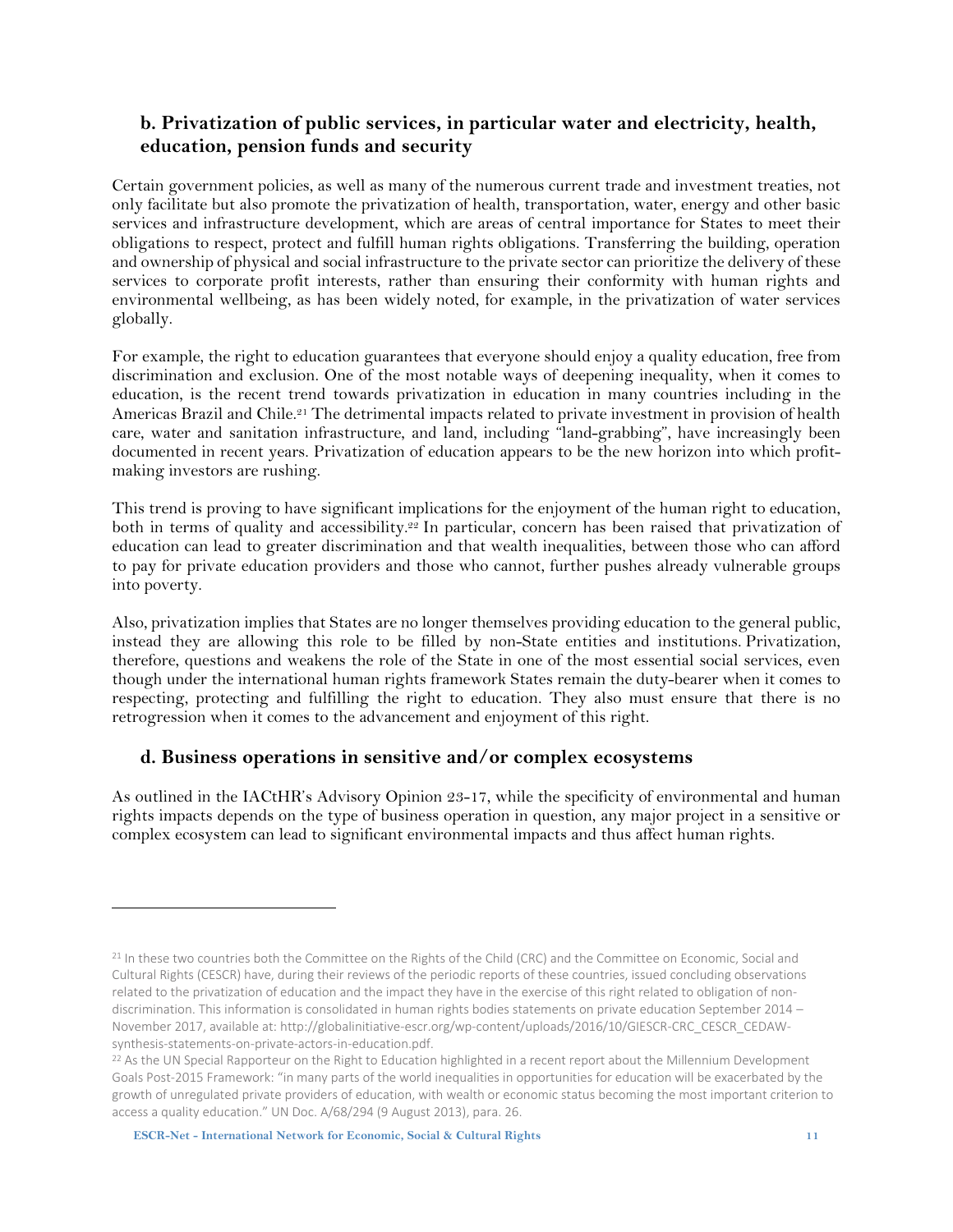Existing obstacles to the realization and enjoyment of human rights in the context of corporate operations in sensitive or complex ecosystems include, among others:

- 1) The lack of independent analysis by environmental and social scientists on the possible project impacts. Such analysis must take place, including an analysis of the extent of impacts and potential cumulative impacts.
- 2) The lack of commitment by States to demand that companies comply with the highest standards of environmental and human rights protection. In addition to setting standards, States must monitor company activities and compare the company-produced environmental impact and human rights impact assessments with official government and civil society data. States should undertake their own independent environmental and human rights impact assessments and ensure transparency and access to information throughout the project approval and implementation process.
- 3) The lack of civil society participation in company projects and practices in connection with complex or sensitive ecosystems. There are usually traditional communities that live and possess an intrinsic way of living with complex or sensitive ecosystems. States must ensure that no business operation compromises the livelihoods of existing communities. In addition, States should promote Independent consultations with these peoples, as well as respect and ensure that companies respect any manifestation of their will. By recognizing the interdependence of communities and peoples in their natural environment, States must take serious steps to mitigate damages or even limit undertakings so as not to compromise traditional ways of life. Finally, States must guarantee the role of communities in environmental conservation, respect their knowledge and include it in the project planning.

An example of sensitive ecosystems can be found in Colombia. While representing only 1 per cent of the earth's surface area, Colombia contains 10 per cent of the world's biodiversity. However, this is threatened by the activities of the multinational mining company Anglo Gold Ashanti (AGA). AGA specializes in gold extraction – through "Open pit mining with cyanide leaching" – in Tolima, and in particular in the zone of the Central Forest Reserve (high altitude, dry Andean forest), which covers the areas of Cajamarca, Salento, Pijao, and Quinchía, where there are around 33.15 million troy ounces of gold, in addition to other metals and minerals found in the Andean mountain range area. AGA has a strong interest in extracting this material and thus expanding its capital through new markets. Such activity affects the agricultural production of Cajamarca as the company has privatized a large part of the land, which prevents peasant communities from cultivating the land to produce food. The State has nearly totally abandoned the rural areas of the Colombia, which no longer produce the amounts they used to. Of the 50.91 million hectares of land available for agricultural uses, according to the Ministry of Agriculture, only 4.9 million hectares are cultivated in practice. This significant gap increases the loss of food sovereignty and security among the population. A similar situation is found in la Guajira, with the extraction of coal by the company Cerrejon, a joint venture of BHP Billiton, Glencore and Anglo American. In this case the whole ecosystem, an important tropical dry forest, has been suffering the negative impacts generated by the deviation of streams.

#### <span id="page-11-0"></span>**i. Public investment and development projects**

Development finance institutions (DFIs) may cause or contribute to human rights violations in a number of ways. Firstly, in connection with their own actions, financial institutions may adopt discriminatory hiring processes. Secondly, through the provision of project finance, DFIs may contribute or be directly linked to an adverse human rights impact through actions or omissions. Examples are the imposition of unreasonable timelines to funding recipients, or when they fund infrastructure projects in conflict areas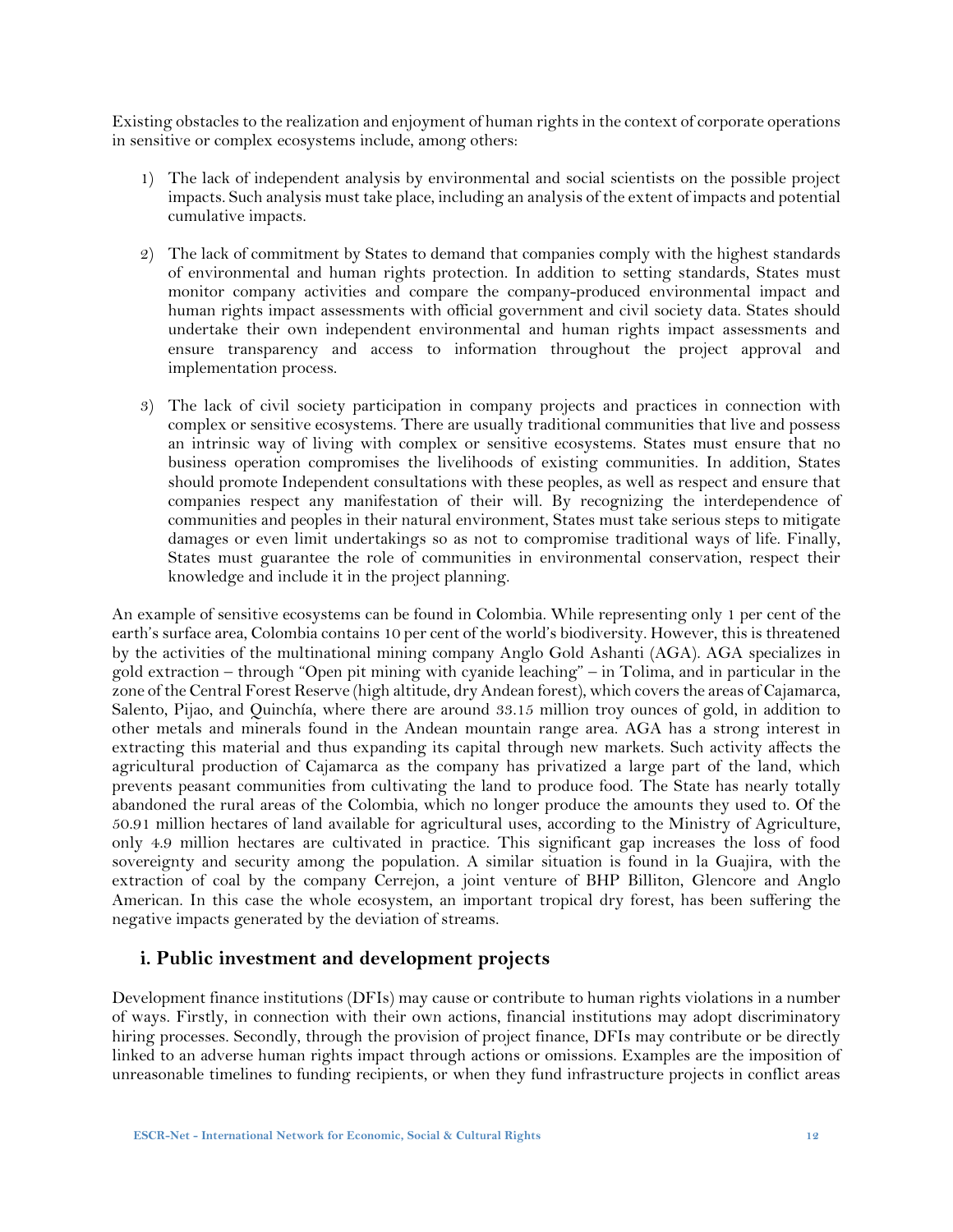without necessary safeguards or when adverse human rights impacts occur even after the adoption of the necessary safeguards. 23

Experience has shown that human rights violations associated with the operations of DFIs fall mostly in the category of these institutions "being linked to" or "contributing" to adverse impacts caused by their corporate clients. In the Americas region, this is particularly true in the context of projects funded by DFIs in the infrastructure sector. <sup>24</sup> Nonetheless, current domestic legal frameworks often fail to provide clear guidelines on the due diligence process DFIs should conduct to address, prevent and remedy human rights impacts. Given the transformative character of development projects, domestic legal frameworks should also provide guidelines on how DFIs should maximize potential positive human rights impacts. 25

DFIs are in a unique position to induce systemic changes in other private business enterprises. To ensure policy coherence (Principle 8 of the UNGPs), States should, among other actions, operationalize Principle 4 of the UN Guiding Principles, which declares that:

The State-Business Nexus: States should take additional steps to protect against human rights abuses by business enterprises that are owned or controlled by the State, or that receive substantial support and services from State agencies such as export credit agencies and official investment insurance or guarantee agencies, including, where appropriate, by requiring human rights due diligence.

Further, it is essential to ground any infrastructure plans on community priorities, to ensure any development is connected with human rights and environmental wellbeing. For this to occur, the journey must start from within the communities themselves. <sup>26</sup> Recently, ESCR-Net member International Accountability Project (IAP) and its partners surveyed 800 participants in eight countries around the globe who had been affected by development projects.<sup>27</sup> Strikingly, 82 per cent of the respondents made clear that their development priorities were different from the priorities of their governments. <sup>28</sup> The statistics collected clearly demonstrate that national and regional plans for projects largely do not correspond to the priorities of those most affected by them. Overwhelmingly, people on the ground are excluded from the undemocratic decision processes which establish priorities and decide impacts. Only 10

http://www.conectas.org/noticias/infraestrutura-sustentavel.

<sup>&</sup>lt;sup>23</sup> OHCHR, Response to request from Bank Track for advice regarding the application of the UN Guiding Principles on Business and Human Rights in the context of the banking sector, available at:

[http://www.ohchr.org/Documents/Issues/Business/InterpretationGuidingPrinciples.pdf;](http://www.ohchr.org/Documents/Issues/Business/InterpretationGuidingPrinciples.pdf) Working Group on the issue of human rights and transnational corporations and other business enterprises, Letter to the Thun Group of Banks, available at: [http://www.ohchr.org/Documents/Issues/TransCorporations/WG\\_BHR\\_letter\\_Thun\\_Group.pdf.](http://www.ohchr.org/Documents/Issues/TransCorporations/WG_BHR_letter_Thun_Group.pdf)

<sup>&</sup>lt;sup>24</sup> Conectas Human Rights, "Development for the People? The BNDES Financing and Human Rights," 2014, available a[t:](http://www.conectas.org/en/publications/download/development-people-bndes-financing-human-rights) [http://www.conectas.org/en/publications/download/development-people-bndes-financing-human-rights;](http://www.conectas.org/en/publications/download/development-people-bndes-financing-human-rights) Inter-American Development Bank; Mueller, Sven-Uwe; Watkins, Graham (orgs.). Lessons from four decades of infrastructure project related conflicts in Latin America and the Caribbean. Inter-American Development Bank, 2017, available a[t:](file:///C:/Users/Alexandra/Desktop/%3chttps:/publications.iadb.org/handle/11319/8502%3e) [https://publications.iadb.org/handle/11319/8502.](file:///C:/Users/Alexandra/Desktop/%3chttps:/publications.iadb.org/handle/11319/8502%3e)

<sup>&</sup>lt;sup>25</sup> Caio Borges, Karin Costa Vazquez and Supriya Roychoudhury, Building Infrastructure for 21<sup>st</sup> Century Sustainable Development: Lessons and Opportunities for the BRICS-led New Development Bank (Conectas Human Rights and Center for African, Latin American and Caribbean Studies – O.P. Jindal Global University, 2017), available at:

<sup>&</sup>lt;sup>26</sup> John Mwebe. 'The development journey of a community starts from within' – the remarkable potential of community mapping' (2016), available at: https://medium.com/@accountability/the-development-journey-of-a-communitystarts-fromwithin-the-remarkable-potential-of-community-1adc839838af#.iz9s5fnjs.

<sup>27</sup> International Accountability Project, Back to Development – A Call for What Development Could Be (2015), available at: [https://accountabilityproject.org/work/community-organizing/global-advocacy-team/,](https://accountabilityproject.org/work/community-organizing/global-advocacy-team/) 81. <sup>28</sup> Ibid, 81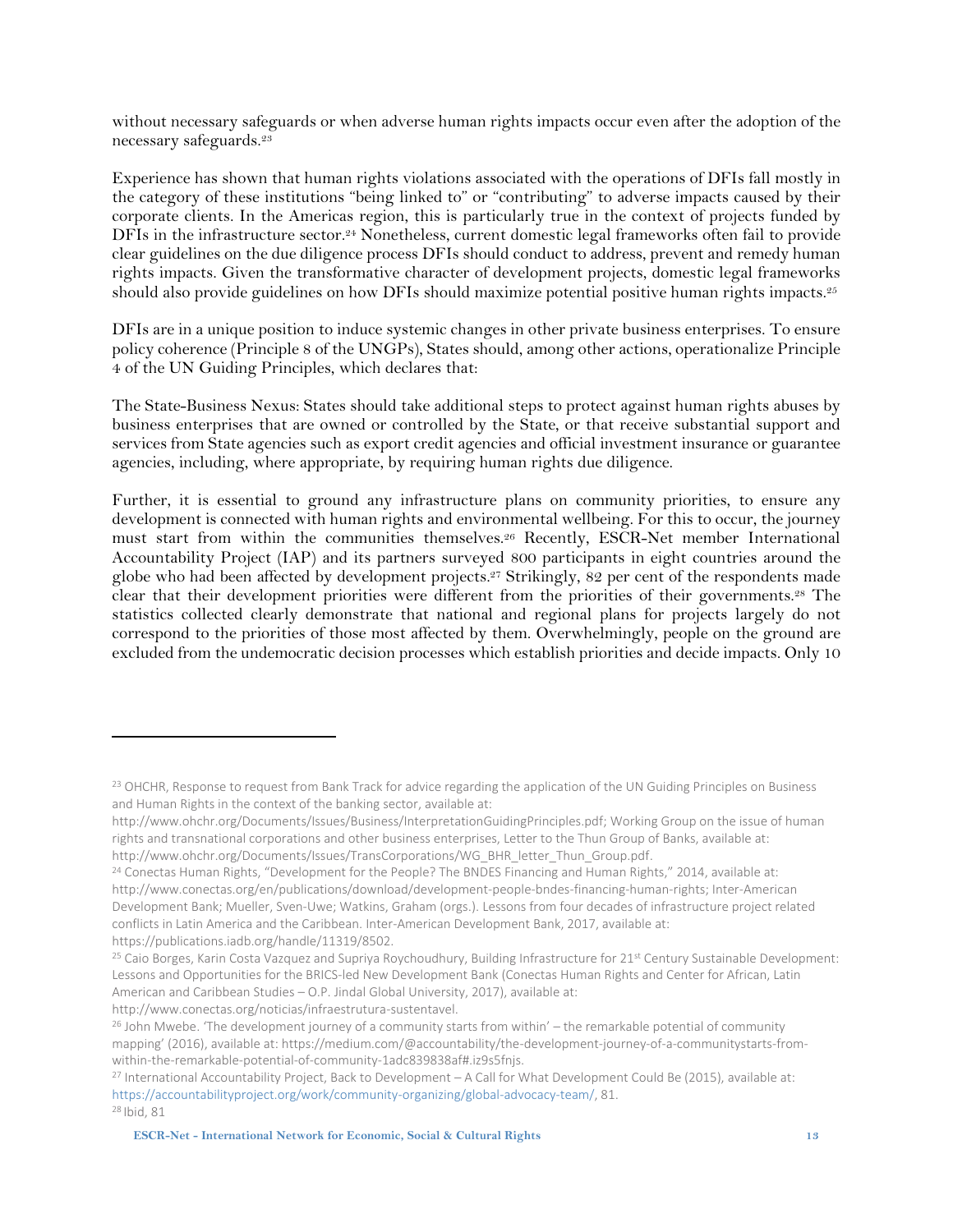per cent of those surveyed believed the projects would benefit their communities, and only 14 per cent believed projects would benefit the country population.<sup>29</sup>

The Sustainable Development Goals (SDGs) have been proposed as goals to "end poverty, protect the planet, and ensure prosperity for all."<sup>30</sup> Given the failures of mega-infrastructure projects in the past in enhancing and nurturing social well-being, the Special Rapporteur should emphasize the need for changes that meaningfully incorporate the development priorities of the population at large, and most importantly, of any affected communities, in order to achieve development that supports the realization of human rights and environmental wellbeing.

#### <span id="page-13-0"></span>**g. Negotiation of investment treaties**

Critiques of investor-state dispute settlement (ISDS) focus mainly on three aspects: (1) the extremely broad view taken by ISDS tribunals regarding the scope of provisions that investors seek to enforce, therefore impacting many areas relevant to the enjoyment of human rights; (2) the perceived or actual lack of consistency, transparency and impartiality of ISDS decisions; and (3) the direct undermining of States' obligations to protect human rights, the environment, or promote equitable development, through the favoring of investor privileges over human rights. The current binding trade and investment framework can be contrasted with the very weak international enforcement mechanisms for compelling States to comply with their human rights obligations. In light of this asymmetry, with its serious implications for people whose enjoyment of human rights is impaired by corporations, States should ensure that their human rights obligations will be adequately safeguarded and will be given precedence in relation to obligations under trade and investment treaties.<sup>31</sup> The Special Rapporteur can strengthen the implementation of the General Comment 24 of the CESCR and the UNGPs in order to ensure that States put human rights at the center of commercial agreements, above profit motivations. All commercial agreements must include human rights assessments prior, during and after implementation.

#### <span id="page-13-1"></span>**i. Public-Private associations**

Across Latin America, the use of Public Private Partnerships (PPPs) in connection with development activities and the provision of public services has been increasing at a fast pace, with new norms being adopted in Brazil, Peru and Colombia. In general, these norms do not follow a human rights-based approach, raising concerns in four areas: procedural rights; public service obligations; non-discrimination; and accountability and mitigation.

First, the lack of clarity regarding each actor's responsibilities makes PPPs particularly prone to the violation of procedural rights, and PPP regulation sometimes weakens socio-environmental guarantees.<sup>32</sup> Moreover, PPP norms have been developed and adopted without the free, prior and informed consultation of traditional communities impacted by them. After the adoption of a regulatory framework, each partnership – and, in particular, infrastructure projects – must comply with such requirements, especially

<sup>29</sup> Ibid, 83.

<sup>30</sup> UN, Sustainable Development Goals, available at: http://www.un.org/sustainabledevelopment/sustainable-development-goals. <sup>31</sup> ESCR-Net Corporate Accountability Working Group, 'Submission to the United Nations' Open-ended Intergovernmental Working Group on Transnational Corporations and Other Business Enterprises with Respect to Human Rights (IGWG)' (2016), available at: https://www.escr-net.org/sites/default/files/submission\_igwg\_english.pdf, 3.

<sup>32</sup> The Brazilian legislation, for example, establishes certain infrastructure projects as national priorities and determines that all state institutions, including environmental licensing authorities and indigenous protection agencies, have a duty to "liberate" such projects in a manner compatible with their "priority" status. See Brazil Law n. 13.334 (2016), Article 17, available in Portuguese a[t http://www.planalto.gov.br/ccivil\\_03/\\_ato2015-2018/2016/lei/L13334.htm.](http://www.planalto.gov.br/ccivil_03/_ato2015-2018/2016/lei/L13334.htm)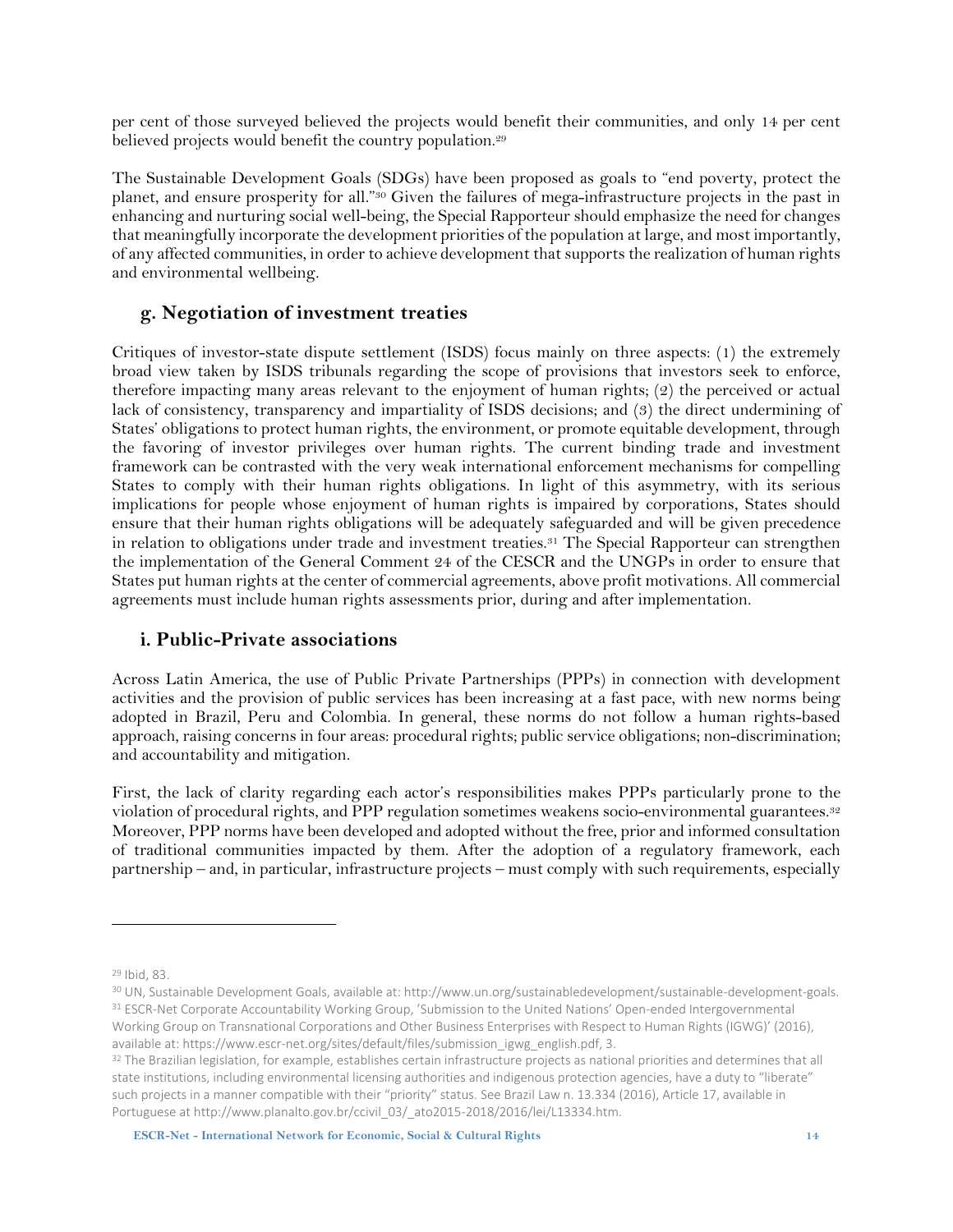the right to access information,<sup>33</sup> to participation,<sup>34</sup> and the right to free, prior and informed consent.<sup>35</sup> Nevertheless, the vision that PPP projects are national priorities, combined with lack of clarity with respect to how those requirements apply to these arrangements, may hinder the effectiveness of such guarantees.

Second, the lack of strict regulation and/or effective monitoring of private providers operating in traditionally public sectors may enable businesses to evade public service obligations, including quality requirements, pricing policies, and universality of coverage or access. <sup>36</sup> However, as determined by the UN Committee on Economic, Social and Cultural Rights: "States […] retain at all times the obligation to regulate private actors to ensure that the services they provide are accessible to all, are adequate, are regularly assessed in order to meet the changing needs of the public and are adapted to those needs". 37

Third, PPPs may lead to discriminatory action prohibited by articles 1.1 and 24 of the American Convention on Human Rights, as well as article II of the American Declaration on the Rights and Duties of Man. In particular, service providers may adopt business models that lead to discrimination because, although apparently neutral, they generate a disproportionate impact on particular groups. <sup>38</sup> Such a disproportionate impact may relate to the failure to ensure that goods are affordable, that facilities are physically accessible, and that services are culturally appropriate, among others.

Finally, PPPs may hinder accountability and the provision of remedy. This is a result of the lack of clear frameworks establishing the responsibilities of each party, especially regarding human rights issues. In order to comply with IASHR standards, the regulatory and legal framework must provide for mechanisms able to hold both the State and its private partners accountable for human rights violations, including that corporations involved with human rights violations are not considered for PPPs and provisions are made for comprehensive mitigation and redress.

#### <span id="page-14-0"></span>**l. Influence power of companies in the process of formulating norms and public policies related to the economic activity that they carry out**

Civil society organizations are becoming increasingly more aware of the means by which corporations undermine the realization of human rights and the environment by exerting undue influence over domestic and international decisionmakers and public institutions, <sup>39</sup> including by using their influence to

 $\overline{a}$ 

**ESCR-Net - International Network for Economic, Social & Cultural Rights 15**

<sup>33</sup> I/A Court H.R., Claude Reyes et al Case (v. Chile). Merits, Reparations and Costs. Judgment of September 19, 2006. Series C No. para. 151.

<sup>&</sup>lt;sup>34</sup> Rio Declaration on Environment and Development (1992). UN Doc. A/CONF.151/26 (Vol. I). Principle 10. Available at: [http://www.un.org/documents/ga/conf151/aconf15126-1annex1.htm;](http://www.un.org/documents/ga/conf151/aconf15126-1annex1.htm) IACHR, Report on the Situation of Human Rights in Ecuador. Chapter VIII. OAS/SeriesL/V/II.96, doc. 10 rev. 1, April 24, 1997.

<sup>35</sup> IACHR, Indigenous Peoples, Afro-Descendent Communities, and Natural Resources: Human Rights Protection in the Context of Extraction, Exploitation, and Development Activities (2016), para. 107; IACHR, Merits Report No. 40/04, Case 12.053, Maya Indigenous Communities of the Toledo District (Belize) (2004), para. 142; IACHR, Special Rapporteur on the right to freedom of expression, The right to access to information in the Inter-American System, OEA/Ser.L/V/II. CIDH/RELE/INF. 1/09 (December 30, 2009), para. 69.

<sup>&</sup>lt;sup>36</sup> UN Committee on Economic, Social and Cultural Rights. General Comment No. 24 on State obligations under the International Covenant on Economic, Social and Cultural Rights in the context of business activities, UN Doc. E/C.12/GC/24 (10 August 2017), above note 8, para. 22, available at: [http://undocs.org/E/C.12/GC/24.](http://undocs.org/E/C.12/GC/24)

<sup>37</sup> Ibid, para. 22.

<sup>&</sup>lt;sup>38</sup> I/A Court H.R., Case of Nadege Dorzema et al. v. Dominican Republic. Merits, Reparations and Costs. Judgment of October 24, 2012. Series C No. 251, para 234-236.

<sup>&</sup>lt;sup>39</sup> Statement of the Treaty Alliance, 'UN Treaty Must Address Corporate Capture', Rio de Janeiro, Brazil, 2016, available at: [http://static1.squarespace.com/static/53da9e43e4b07d85121c5448/t/57354276746fb9f00f573dae/1463108241728/%20UN+Tr](http://static1.squarespace.com/static/53da9e43e4b07d85121c5448/t/57354276746fb9f00f573dae/1463108241728/%20UN+Treaty+Must+Address+Corporate+Capture+FINAL+ENG.pdf) [eaty+Must+Address+Corporate+Capture+FINAL+ENG.pdf.](http://static1.squarespace.com/static/53da9e43e4b07d85121c5448/t/57354276746fb9f00f573dae/1463108241728/%20UN+Treaty+Must+Address+Corporate+Capture+FINAL+ENG.pdf)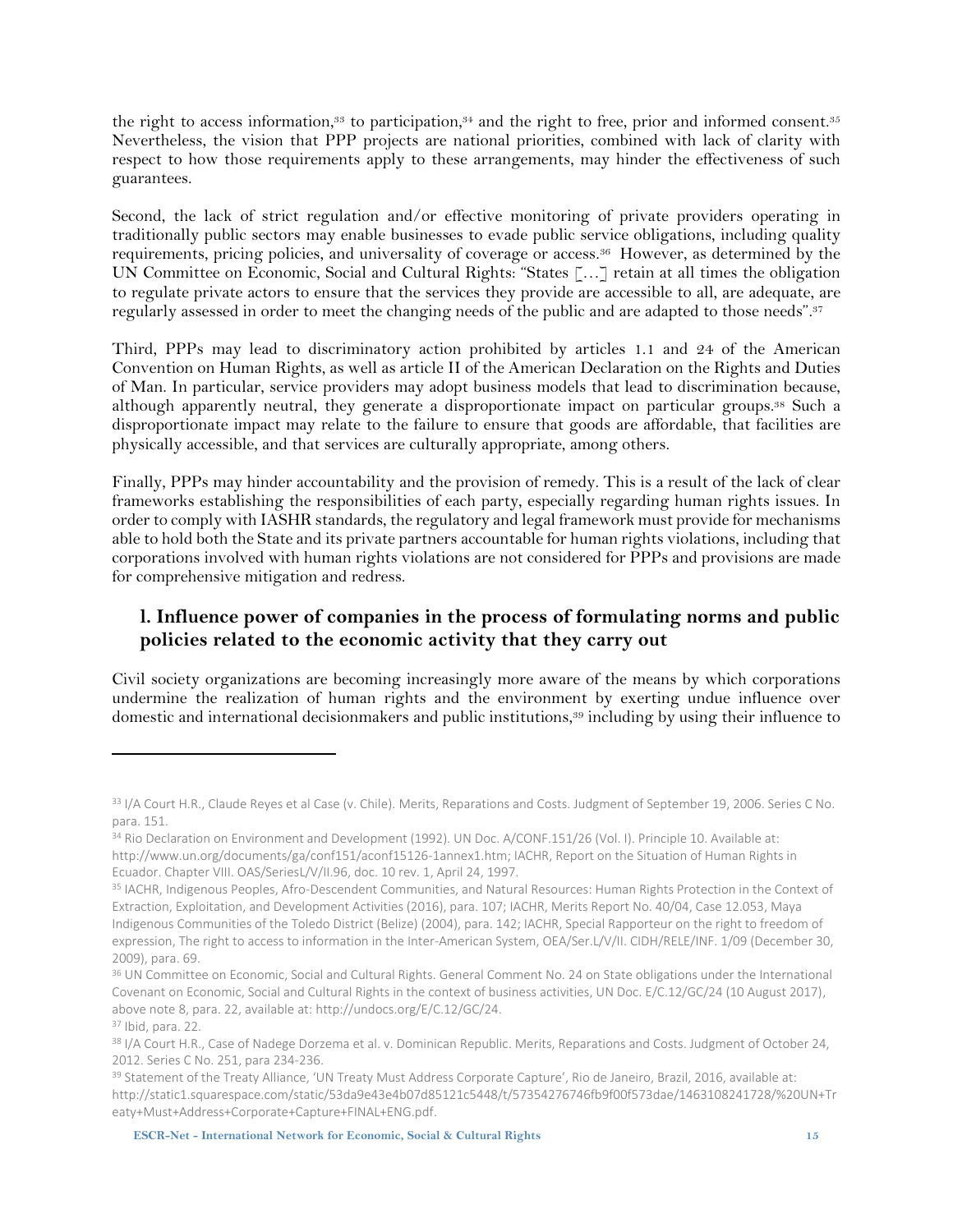soften (or inhibit implementation of) regulation, weaken the exercise of powers by regulatory authorities, bank-roll elections, privatize the conduct of State security services for use against communities, exercise revolving-door employment strategies, and many other practices. As such, the ever deepening corporategovernment relationship is weakening the institutions and processes that are responsible for ensuring that States respect, protect and fulfill human rights. In this sense, 'corporate capture' is defined primarily by the undue influence that corporations exert over national and international public institutions, manipulating them to act according to their priorities at the expense of the public interest and the integrity of the systems required to safeguard human rights and the environment. The Universal Declaration of Human Rights has proclaimed that "the will of the people shall be the basis of the authority of government." Corporate capture severely undermines this foundation and, as a result, is a root cause of many human rights abuses involving corporations.

In some specific industries the abilities of corporations to influence policy and regulation setting are curtailed. A pertinent example is the World Health Organization's Framework Convention on Tobacco Control (FCTC). Under the FCTC, States must act to protect against interference from commercial and other vested interests of the tobacco industry in the establishment and implementation of national health policies. The FCTC also requires States to be accountable and transparent in all dealings with the tobacco industry, and those working to further their interests, including by ensuring all interactions are documented and disclosed to the public as well as avoiding conflicts of interest for government officials and employees. In the United States the 'Revolving Door Ban' prohibits for two years any employee of any federal executive agency working on any matter that involves their former employer(s), and vice versa for those leaving an executive agency to join the private sector. Accepting gifts from lobbyists is also prohibited under this law. We recommend that the Special Rapporteur makes specific recommendations regarding the identification and prevention of corporate and State practices related to various manifestations of corporate capture.<sup>40</sup>

<span id="page-15-0"></span>**Question 3 - Provide observations and comments on international legal obligations and standards, in particular those from the Inter-American Human Rights System, which you consider applicable to OAS Member States in each of the situations identified in Question 2.**

The instruments, normative and public policy frameworks described below generally do not focus on just one or two of the issues and situations addressed in question 2 but are instead relevant to several of them concurrently.

Some general observations are necessary. Firstly, international law has a fundamental role in the regulatory framework involving companies and human rights issues. The Charter of the Organization of American States (OAS Charter) shows the collective commitment of the relevant countries in cooperative international relations, solidarity, and progress based on international law. In particular, articles 3(a) and (b) of the Charter state:

American States reaffirm the following principals:

 $\overline{a}$ 

a. International law is the standard of conduct of States in their reciprocal relations.

<sup>&</sup>lt;sup>40</sup> Corporate capture refers to the means by which an economic elite undermine the realization of human rights and the environment by exerting undue influence over domestic and international decision-makers and public institutions. More information on how corporate capture manifests is available at[: https://www.escr](https://www.escr-net.org/corporateaccountability/corporatecapture/characteristics-corporate-capture)[net.org/corporateaccountability/corporatecapture/characteristics-corporate-capture.](https://www.escr-net.org/corporateaccountability/corporatecapture/characteristics-corporate-capture)

**ESCR-Net - International Network for Economic, Social & Cultural Rights 16**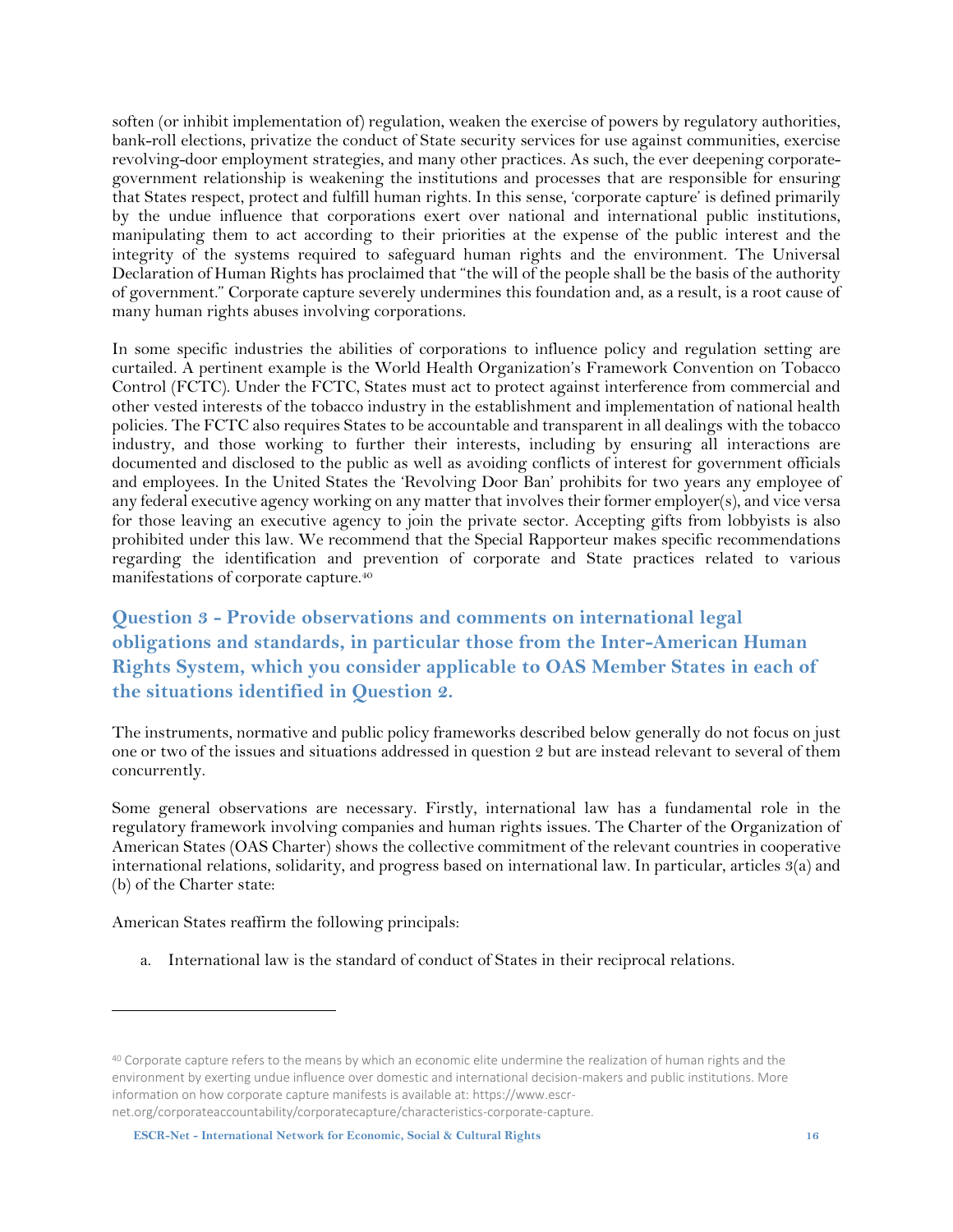b. International order consists essentially of respect for the personality, sovereignty, and independence of States, and the faithful fulfillment of the obligations derived from treaties, and other sources of international law.

Public policy frameworks should be interpreted within the principles and norms established in international law, especially the OAS Charter and the American Convention on Human Rights. The instruments called "soft law" are called upon to provide clarity to legally binding regulations, and to gradually progress the law through the application and adaptation of regulations to new or specific situations. For these reasons, the work of the Inter-American Commission on Human Rights (IACHR) in this field should be based on the rules contained in the instruments of international law.

Secondly, it should be noted that the applicable norms and standards, and American States that are part of the OAS Charter, do not apply or operate in total isolation from international norms and standards. Almost all American States have ratified most of the international human rights treaties such as the International Covenant on Civil and Political Rights (ICCPR), the International Covenant on Economic, Social and Cultural Rights (ICESCR), as well as the Convention on the Rights of the Child (CRC), the Convention on the Elimination of All Forms of Discrimination against Women (CEDAW), and the Convention on the Elimination of All Forms of Racial Discrimination (CERD). The interpretative commentary developed by the bodies responsible for overseeing such treaties – in the form of general comments and recommendations or concluding observations during reviews of state compliance with treaty obligations – is also applicable in the Inter-American field in conjunction with Inter-American instruments. The same treatment should be given to the fundamental Conventions adopted within the framework of the International Labor Organization, such as the Indigenous and Tribal Peoples Convention (Convention 169).

A third and final general observation refers to the debate on the application of international law directly to business companies. As mentioned before, the UN is currently in the process of developing a binding international human rights treaty to regulate corporate activity, $41$  which can inform the development of a robust corporate accountability framework in the inter-American system. In this regard, it is instructive to note that Article 36 of the OAS Charter states:

Transnational enterprises and foreign private investments shall be subjected to the legislation of the host countries and to the jurisdiction of their competent courts and to the international treaties and agreements to which said countries are parties and should conform to the development policies of the recipient countries.

This article has been interpreted as a norm applicable to companies and deserves attention and clarification.

In addition to these general comments, we recommend that the Special Rapporteurship takes into consideration the numerous instruments that contain standards applicable to States and to companies. For example, in addition to international human rights and other treaties, and customary law, the treaty bodies issue general comments/recommendations which provide legitimate and authoritative interpretation of how such treaties are applied in the context of companies and human rights. These

<sup>&</sup>lt;sup>41</sup> At its 26th session, on 26 June 2014, the Human Rights Council adopted [resolution 26/9](http://ap.ohchr.org/documents/dpage_e.aspx?si=A/HRC/RES/26/9) by which it decided "to establish an open-ended intergovernmental working group on transnational corporations and other business enterprises with respect to human rights". Full text and more information available at:

http://www.ohchr.org/EN/HRBodies/HRC/WGTransCorp/Pages/IGWGOnTNC.aspx.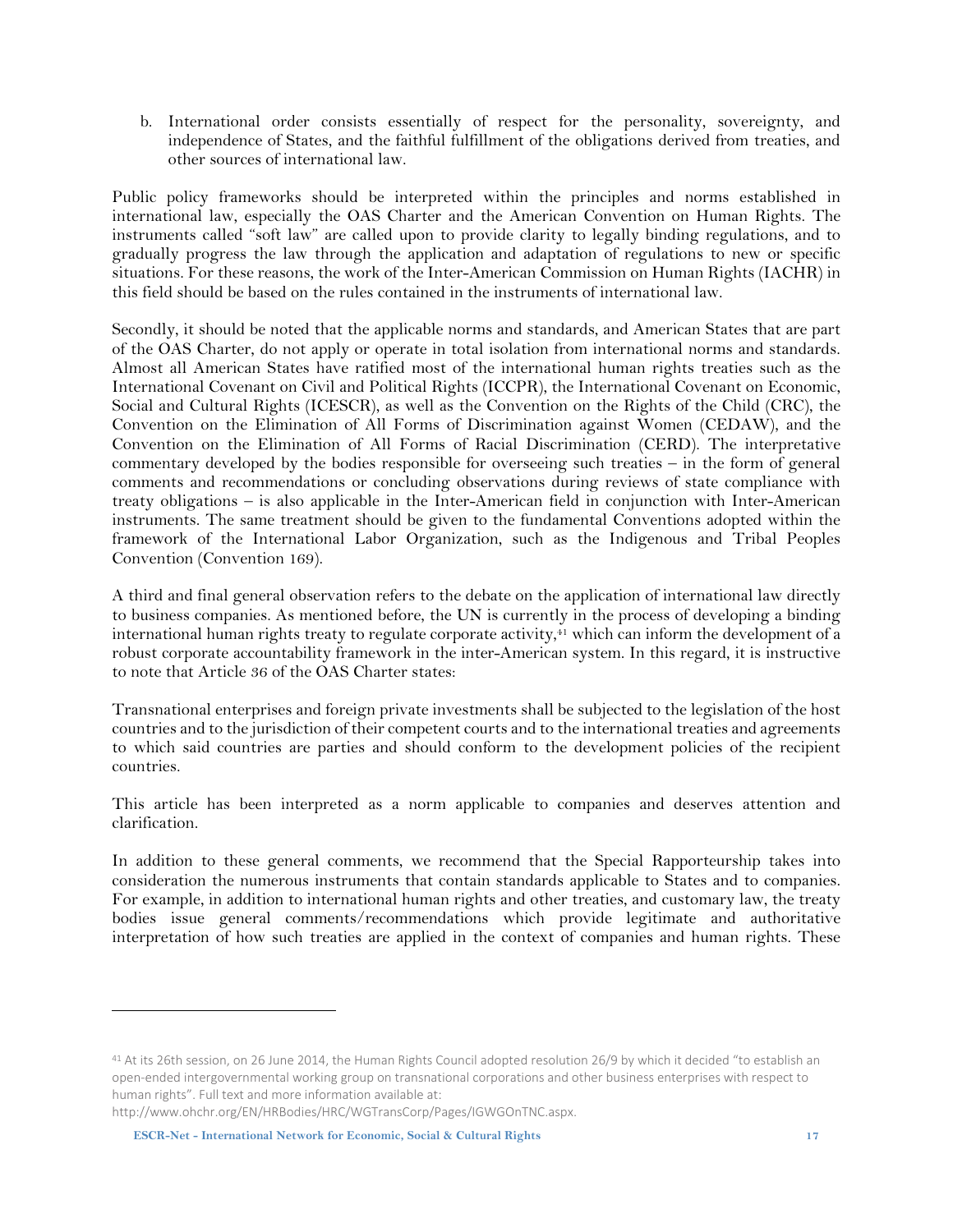general observations are addressed to State parties to each treaty; however, it is emphasized that some of these rules are also applicable or relevant to companies.

At an international level, the UN Guiding Principles on Businesses and Human Rights stand out, which in addition to having received the endorsement of States in the Human Rights Council, contain standards which can be applied to States and companies (the latter is not based on the recognition of international legal obligations, but as global standards based on global expectations).

On a regional level, the American Convention on Human Rights and the jurisprudence of the IACHR and the Inter-American Court on Human Rights are the main sources of the applicable standards. This jurisprudence has also been outlined in the various studies carried out by the IACHR.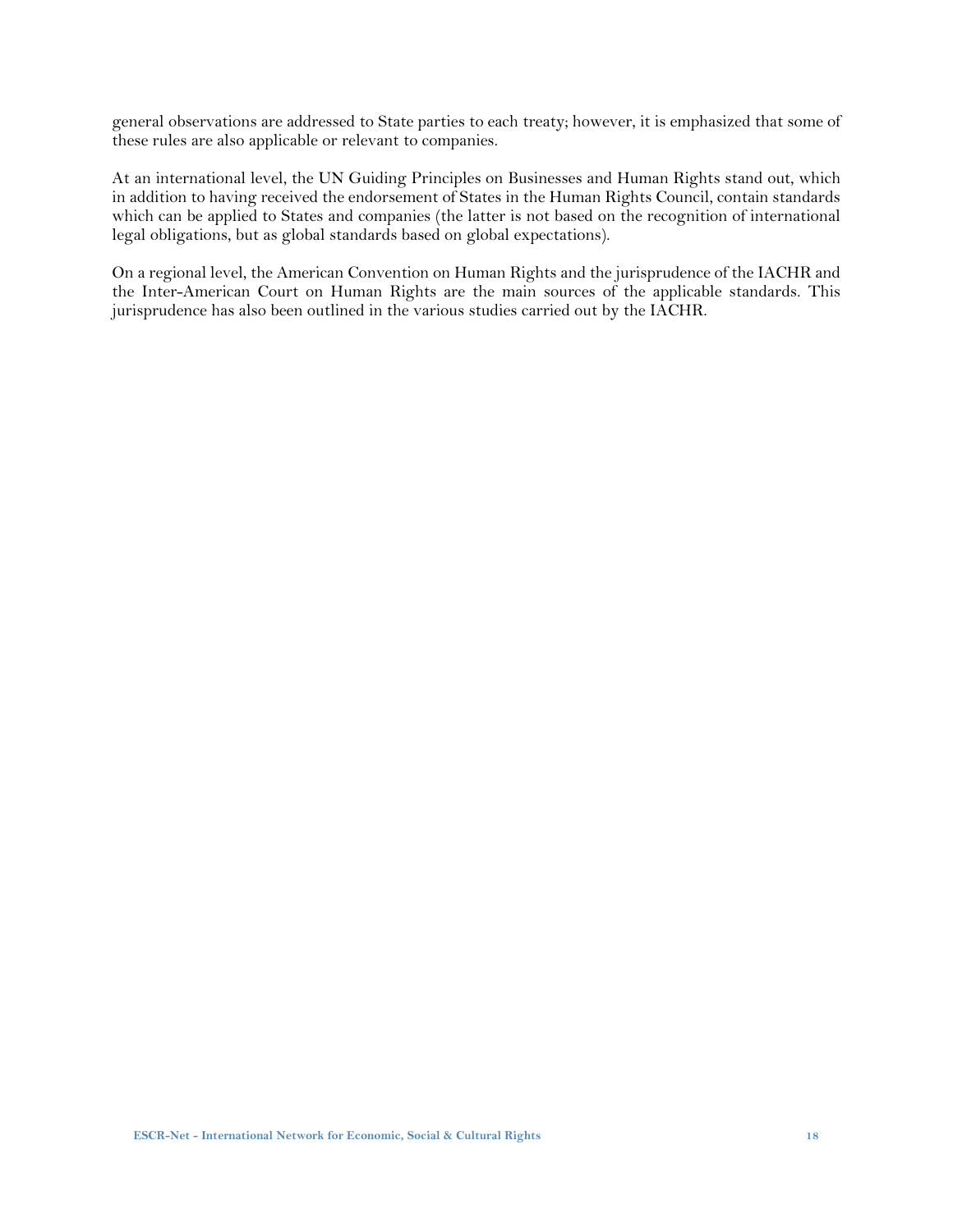### <span id="page-18-0"></span>**BLOCK II – Regulatory frameworks and Public Policies**

<span id="page-18-1"></span>**Question 4: Provide information on regulatory frameworks (e.g., legislation, etc.) and public policies (e.g., National Action Plans) on business and human rights. Identify and provide current norms and policies related to the matter.**

The UN Working Group on the issue of human rights and transnational corporations and other business enterprises (also referred to as the Working Group on Business and Human Rights) has strongly encouraged all States to develop, enact and update a national action plan on business and human rights as part of the State responsibility to disseminate and implement the Guiding Principles on Business and Human Rights. In Latin America, only Colombia and Chile have produced a National Action Plan (NAP). Mexico and Argentina have started a process to develop a NAP. ESCR-Net members and allies in Mexico and Colombia have been following these processes to develop and implement NAPs. They have observed the following about the NAPs.

In Mexico, efforts have been made by civil society organizations and the government to include provisions related to respect for human rights in the context of business activities in the National Human Rights Program 2014-2018. In this regard, the Ministry of Interior began the process towards a national action plan (NAP) – albeit with a strong emphasis on the concept of corporate social responsibility rather than binding legal standards – and was responsible for gathering a multi-stakeholder working group that could influence the process and text using their own experience. A coalition of civil society organizations<sup>42</sup> developed a **National Baseline Assessment for the [implementation](https://www.projectpoder.org/wp-content/uploads/2017/02/Libro-DiagnosticoLineaBase-WEB.pdf) of the UN Guiding Principles on [Business](https://www.projectpoder.org/wp-content/uploads/2017/02/Libro-DiagnosticoLineaBase-WEB.pdf) and Human Rights**<sup>43</sup> and, after two years through the process the coalition called on the Ministry of Interior to reassess several key topics in the draft NAP, as well as the process for its development, including consultation.

In particular, the draft NAP published online does not make clear the obligations of national and transnational companies, or the government, to guarantee respect for the human rights of people, groups and communities in the context of business activity, including investment and trade agreements. Such obligationsinclude the realization of free, prior and informed consultations, that are culturally appropriate and conducted in good faith, for development projects that may affect the environment and put at risk the rights of indigenous and comparable communities, as well as other rural communities. The results of the consultations should be binding and contemplate the option to stop those projects that do not obtain the consent of the communities and/or anticipate negative impacts on human rights. Disclosure and public access to environmental impact assessments and social impact studies, before consulting the communities,

<sup>&</sup>lt;sup>42</sup> The Civil Society Focal Group on Business and Human Rights in Mexico is formed by Centro Mexicano de Derecho Ambiental (CEMDA), Centro de Información sobre Empresas y Derechos Humanos (CIEDH), Código DH, Oxfam México, Proyecto de Derechos Económicos, Sociales y Culturales (ProDESC), Servicios y Asesoría para la Paz (Serapaz), coordinated by the Project on Organizing, Development, Education, and Research (PODER), and accompanied by the Interamerican Association for Environmental Defense (AIDA), and Peace Brigades International (PBI).

<sup>43</sup> Civil Society Focal Group on Business and Human Rights in Mexico, National Baseline Assessment for the implementation of the UN Guiding Principles on Business and Human Rights in Mexico (2016), available only in Spanish at [https://www.projectpoder.org/wp-content/uploads/2017/02/Libro-DiagnosticoLineaBase-WEB.pdf.](https://www.projectpoder.org/wp-content/uploads/2017/02/Libro-DiagnosticoLineaBase-WEB.pdf)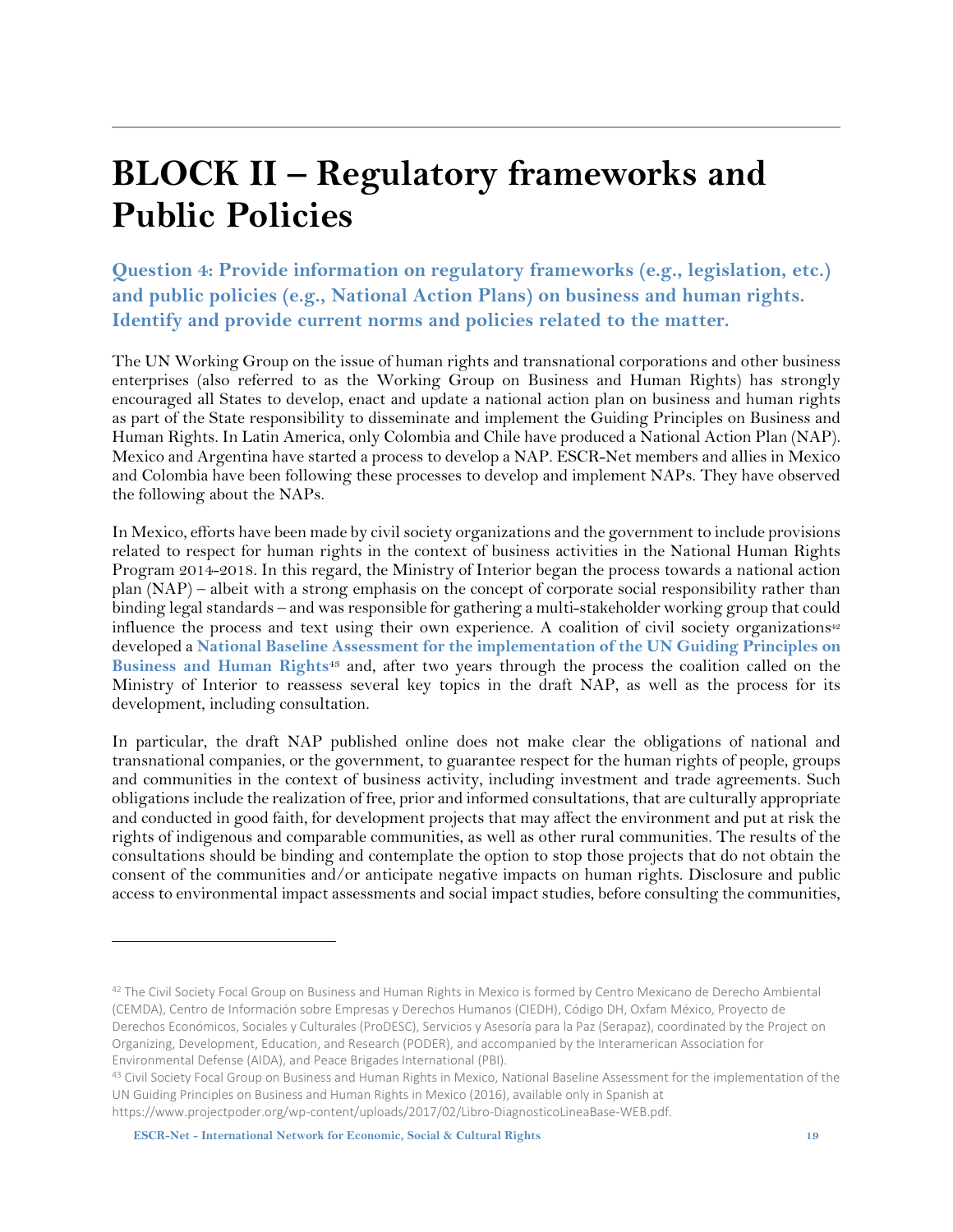is another aspect that must be guaranteed in the NAP, since this information allows informed decisions to be made. These evaluations and studies must be carried out together with the affected communities.

The NAP must comply with the recommendations of the UN Working Group on Business and Human Rights made during its official visit to Mexico, <sup>44</sup> and reinforce these through mitigation, reparation and access to justice mechanisms for affected peoples. These should include the constitutional protection measure (amparo) as a valuable mechanism to provide justice, measures to ensure compliance by businesses and the government with Supreme Court rulings and other judicial orders, and the guarantee of protection for the people and communities defending human rights, as well as for journalists who suffer attacks, intimidation and threats for opposing business projects.

It is also notable that the draft NAP does not provide for strengthened coordination between government agencies. For example, it does not establish concrete steps to strengthen the bodies in charge of the labor, social or environmental supervision, it does not strengthen the National Contact Point which is within the Ministry of Economy in order to receive and consider complaints against companies in the framework of the OECD Guidelines for Multinational Enterprises, and it does not take full advantage of what the National Human Rights Commission can contribute to the NAP. In this sense it is also necessary that key actors are involved, such as tax government agencies, the Ministry of Economy and the division of International Commerce and Investment, the Supreme Court of Justice and local justice tribunals, financial system actors, and independent worker unions, among others.

One more aspect to be reinforced are the mechanisms for dialogue that should include government, business and civil society organizations–particularly affected communities – and actors from all the different states in the country as well as local and federal authorities, to identify lessons learned and good practices to improve the NAP in the future. The Ministry of Interior needs to refocus the text of the NAP taking into account the observations made by civil society and, before publication, it should fulfill its obligation to undertake consultation on the draft NAP with indigenous and comparable communities according to international standards on participation and consultation. It is noted that the private sector entities which participated in previous multi-stakeholder dialogue thought that civil society should not participate in the monitoring and evaluation of the NAP implementation. We reiterate that all key stakeholders should be involved in all the process.

Colombia is an example in terms of normative frameworks, being one of the first countries to create a NAP. However, in analyzing the applicability of these norms, the findings are always at risk of being breached. For this reason, the Colombian Constitutional Court has resorted to protecting fundamental rights through deciding actions of protection (Acciones de Tutela). The Court has encountered several contradictions between laws that recognize fundamental rights and economic norms. Civil society organizations in Colombia have been participating in a technical roundtable to evaluate the NAP on business and human rights and have identified as main problems:

The process to create the NAP has been carried out without the participation of communities affected by corporate activity. The communities were approached as mere receptors of public policies, without giving them any effective participation in the formulation of the NAP. Even though the document affirms that it was created as a result of workshops held on territories and inter-sectional meetings that took place in Medellin and Cartagena, these workshops were in reality held to inform about the UN Guiding Principles

<sup>44</sup> UN, Report of the Working Group on the issue of human rights and transnational corporations and other business enterprises on its mission to Mexico, UN Doc. A/HRC/35/32/Add.2 (27 April 2017).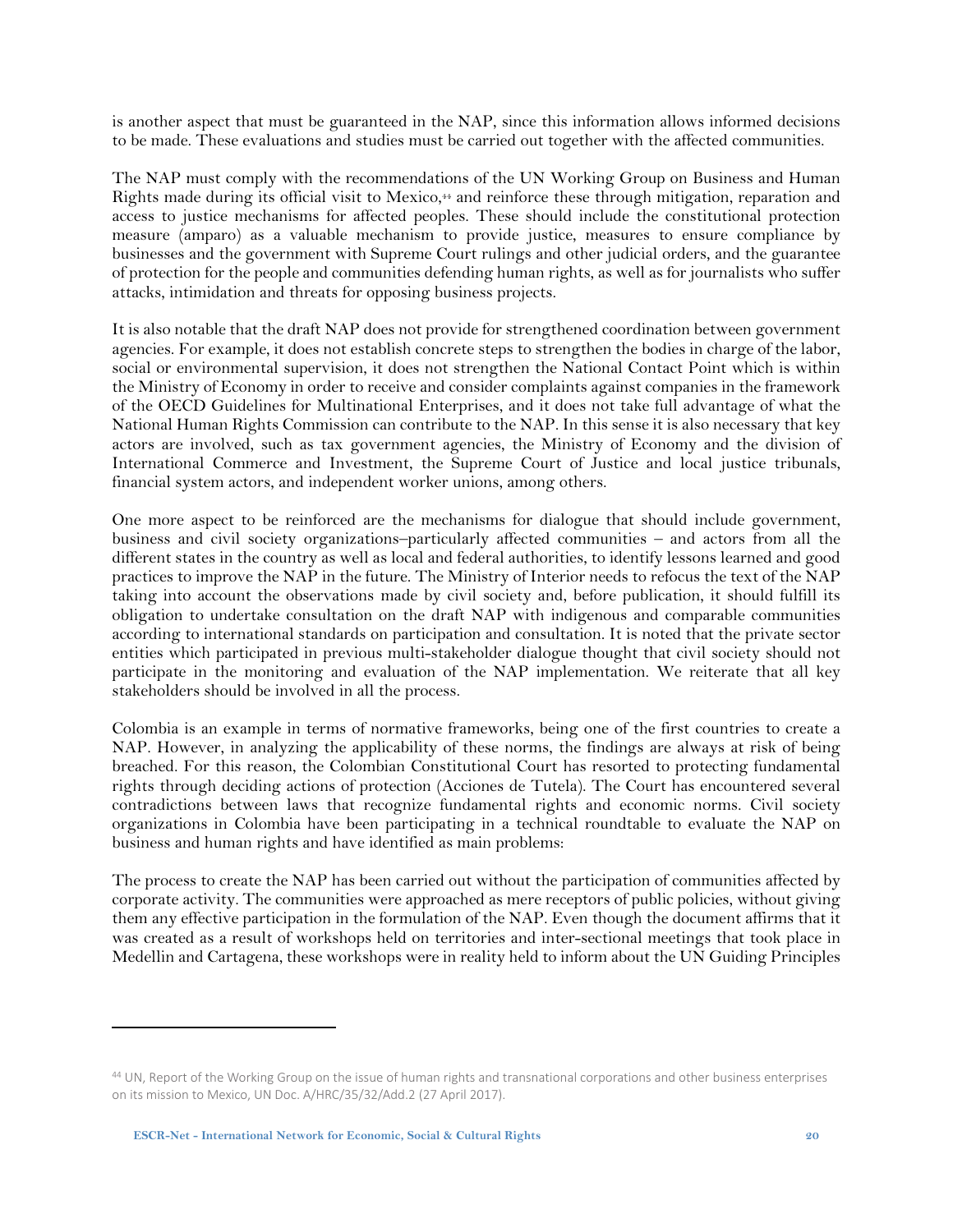on business and human rights (UNGPs) and not to create diagnosis of the harms caused to human rights by corporate activity, much less on the focus and objectives of the NAP.

The NAP does not recognize that corporations generate territorial conflicts, harms and human rights impacts while executing their activities. As a consequence, the NAP is not a mechanism proportional to effect, which could resolve conflicts or provide remedies for human rights impacts.

The NAP does not take into account the fact that many human rights impacts take place when national laws and the Constitution are not observed. The State has the duty to enforce the compliance of the laws, being by corporations or state agents. The respect for human rights cannot be consider a matter of corporate culture. The NAP focuses the role of the State in strengthening due diligence practices carried out by corporations, leaving aside the coercive and sanction functions of a State that can lead to the effective observance of the laws.

The NAP was not based on diagnosis made previously to its creation, related to regional context, existing legal loopholes on business and human rights, lack of remedies mechanisms, etc. In addition, since the NAP approaches the respect to human rights as a matter of "corporate competitive advantage", this generates questions regarding the main objective of this plan. Is this a plan whose aims should address human rights impacts occurring in the territories? Or is it to offer a friendly environment with legal stability for a flow of investments in Colombia, based on international standards for corporate responsibility?

The NAP ignores the asymmetry in dialogue between corporations and affected communities and promotes multi-stakeholder spaces and non-judicial mechanisms as participatory means to prevent, mitigate, resolve conflicts, including access to remedies, in the face of the tensions and abuses related to corporate activity. This asymmetry between corporations, which have great resources and capacity to influence the design and formulation of public policies on one side, and communities on the other, often in a vulnerable situation, prevents equal and qualified participation and obstructs the possibility of a true exercise of rights, since the follow up mechanisms proposed by the NAP (through an eventual follow up by the Public Attorney – "Defensoria") are insufficient to mitigate this asymmetry.

The NAP does not offer any sort of guarantees to the communities affected by corporate activity since the State ends up delegating i) the receipt of claims related to the adverse impacts on human rights; ii) the follow-up on the achievements related to mitigating negative impacts, and iii) the evaluation of possible or existing impacts related to corporate activities on the lives of people and on the environment. This planning does not take into account the "*pro persona"* principle, which must inspire all frameworks related to human rights. The victim ends up having to place a claim for their rights to the violating actor. In addition, the one evaluating the appropriateness of measures carried out is the company. The NAP does not foresee the existence of any mechanism to be used in the case of omission in relation this process.

The Colombian NAP, in using the framework of Corporations and Peace, omits the existing contradiction between policies that promote corporations as central actors in building peace and the numerous live conflicts that take place in the territories due to corporate activity and investments. In addition, the NAP does not address how to approach within the peace agreements the relationship between corporations and armed conflict, and how some of these entities have benefitted from the armed conflict to consolidate their investments in Colombia.

#### <span id="page-20-0"></span>**Question 7 - Provide information on good practices aimed at compliance with human rights standards in the framework of business activities.**

Several examples of good practices come from the investigation of the role that corporations played during the dictatorial regime in Argentina.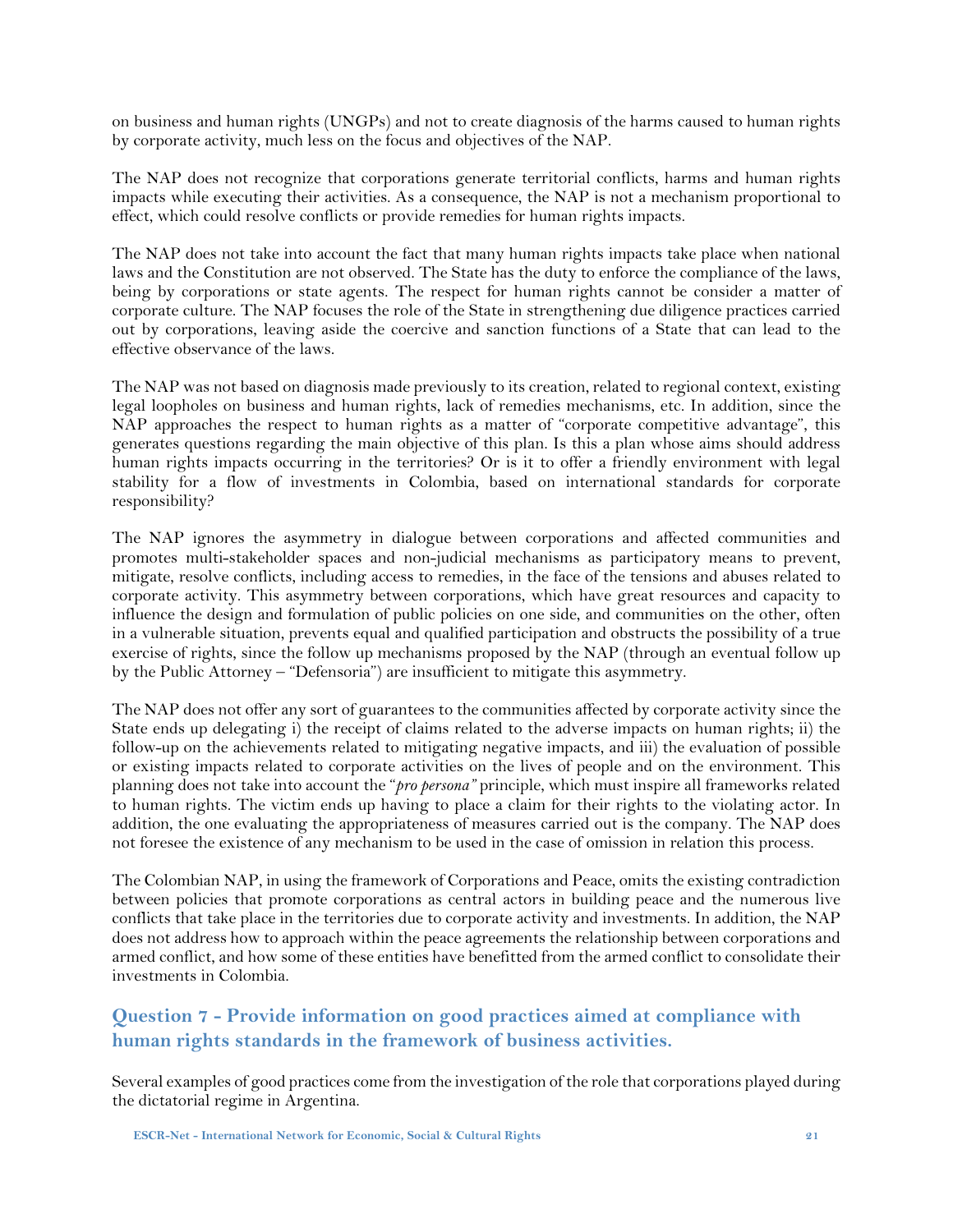Firstly, in November 2015, the Argentinian National Congress approved Law 27217, which created the Bicameral Commission for the Identification of Economic and Financial Complicity during the former military dictatorship. The aim is to produce a report that analyzes the characteristics and consequences of the economic, monetary, industrial, commercial and financial policies adopted by the military-civil dictatorship. Also, the report was intended to identify economic and technical actors who contributed to and/or benefited from such policies, through the contribution of economic, technical, political, logistic, or other support. The creation of the Commission in this regard received the support of independent experts and Special Rapporteurs of the UN Human Rights Council.<sup>45</sup> To this date, the Commission has not been constituted and its formation is pending, even though there were claims from human rights mechanisms in several instances, including the hearing before the IACHR in October 2017.

Secondly, the Secretariat of Human Rights, the Truth and Justice Program of the Ministry of Justice and Human Rights, the Economic and Technology Area of the Latin American Faculty of Social Sciences (FLASCO), and civil society organization Centro de Estudios Legales y Sociales (CELS) - an ESCR-Net member - collaborated to produce a report on business responsibility for crimes against humanity in Argentina. <sup>46</sup> This report provides evidence regarding the responsibility of the national and international business sector for violations of human rights committed against more than 900 workers and former workers. It addresses 25 businesses in different industry sectors and located in different regions of the country. Currently, nearly all these companies are being judicially investigated. The report, available only in Spanish, is attached as Annex C

<span id="page-21-0"></span>**Question 8 - Provide observations and comments on international legal obligations and standards, in particular those arising from the Inter-American Human Rights System, which you consider applicable to OAS Member States regarding the establishment and implementation of regulatory frameworks and public policies on business and human rights, including extraterritorial application where appropriate.**

The State obligation to protect against human rights abuses by non-State actors, including transnational (TCNs) and national corporations, is a keystone of international human rightslaw and applies both within and outside State territory. States' extraterritorial obligations (ETOs) – being the human rights obligations of a government toward people situated outside of its own territory – are clarified, on the basis of existing international law, in the Maastricht Principles on the Extraterritorial Obligations of States in the Area of Economic, Social and Cultural Rights (Maastricht Principles). 47

However, while the application of ETOs to TNCs is supported by the opinions of international tribunals, treaty bodies, and UN Special Procedures, effective compliance with ETOs is lacking in practice. States often do not take necessary measures to respect human rights or protect against human rights abuse by TNCs extraterritorially, nor ensure accountability where such human rights violation or impairment occurs. Often the biggest challenge faced by people and communities whose human rights are impaired

<sup>45</sup> OHCHR South America Regional Office, Expertos de la ONU apoyan la creación de una Comisión de la Verdad sobre las Complicidades Económicas en Argentina (2015), available at[: http://acnudh.org/expertos-de-la-onu-apoyan-la-creacion-de-una](http://acnudh.org/expertos-de-la-onu-apoyan-la-creacion-de-una-comision-de-la-verdad-sobre-las-complicidades-economicas-en-argentina)[comision-de-la-verdad-sobre-las-complicidades-economicas-en-argentina](http://acnudh.org/expertos-de-la-onu-apoyan-la-creacion-de-una-comision-de-la-verdad-sobre-las-complicidades-economicas-en-argentina) (in Spanish only).

<sup>46</sup> Victoria Basualdo and others, "Business accountability in crimes against humanity: repression on workers during State Terrorism" / "Responsabilidad empresarial en delitos de lesa humanidad: represión a trabajadores durante el terrorismo de Estado" /. - 1a ed., (in Spanish only), available at[: http://flacso.org.ar/wp-content/uploads/2017/03/Responsabilidad-empresarial](http://flacso.org.ar/wp-content/uploads/2017/03/Responsabilidad-empresarial-en-delitos-de-lesa-humanidad-I.pdf)[en-delitos-de-lesa-humanidad-I.pdf](http://flacso.org.ar/wp-content/uploads/2017/03/Responsabilidad-empresarial-en-delitos-de-lesa-humanidad-I.pdf) (Annex C).

<sup>47</sup> For more information about the Maastricht Principles, see http://www.etoconsortium.org/en/main-navigation/library/ maastricht-principles/.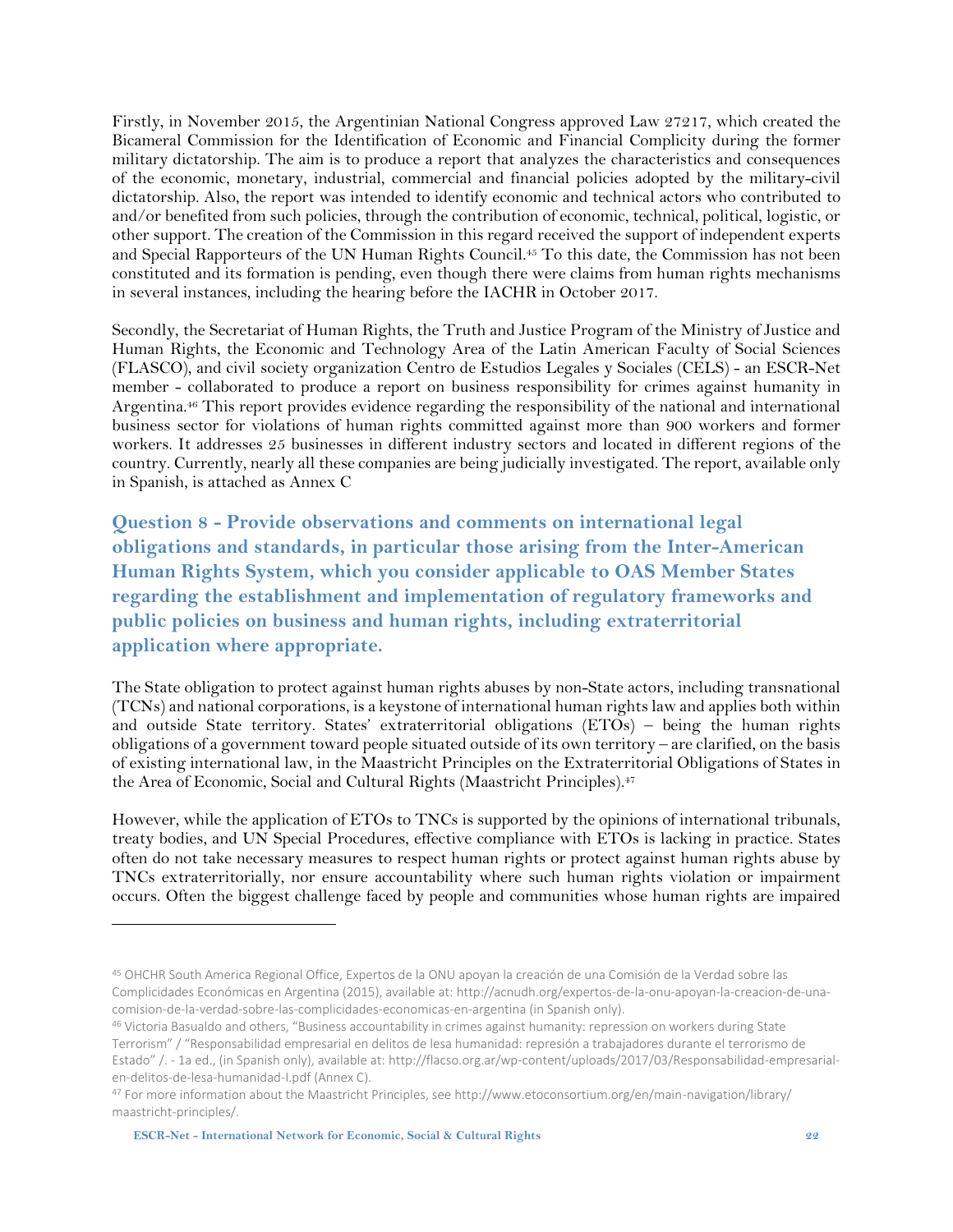by TNC activity comes when remedies are unavailable or inadequate where they are located, and they try to access the courts or other remedial mechanisms in the TNC's 'home' State. <sup>48</sup> In this regard, inconsistencies across jurisdictions exist because different countries have different rules about whether or how a person harmed by a TNC operating in a host State can seek remedy in the TNC's home State. Further, the practical and legal difficulties in pursuing remedies, are exacerbated when pursuing a remedy across borders. Closing these governance gaps requires two things. First, States must take necessary measures to ensure that TNCs which they are in a position to regulate do not nullify or impair the enjoyment of human rights in any other State. <sup>49</sup> Second, States must ensure the availability of effective mechanisms to provide for accountability in the discharge of their ETOs, extending to the ability of persons whose human rights are impaired by a TNC in a host State to enjoy the right to a prompt, accessible and effective remedy in the TNC's home State. A uniform framework for States to address these governance gaps and provide effective protection against human rights abuses connected to TNC activity extraterritorially is needed.

It is clearly recognized in the international human rights framework that State human rights obligations include the obligation to protect against human rights abuses by non-State actors. Similarly, in the Inter-American human rights system, the Inter-American Commission on Human Rights (IACHR) recognized that the duty to investigate human rights violations committed by private parties emerges from both the Convention<sup>50</sup> and American Declaration.<sup>51</sup> The obligations to protect and guarantee human rights has been shown in the jurisprudence of the Inter-American Court since its earliest decisions,<sup>52</sup> and was instrumental in the *Blake v. Guatemala* case.<sup>53</sup> In Advisory Opinion No. 18/03, on the legal status and rights of migrants, <sup>54</sup> the Inter-American Court intentionally referred to the so-called "horizontal effect of human rights" in evaluating the obligation of States to guarantee the right to equality and nondiscrimination in the relationship between employers and migrant workers. It follows that State parties to the IAHRS have an obligation to take positive measures to guarantee human rights, including with respect to the activities of private parties. 55

However, parallel to the paradigm of binding obligations and attribution of States liability, there have been approaches around the issue of corporations and human rights, supported by the so-called "corporate social responsibility" or other perspectives based on voluntary commitments on behalf of the corporations. Therefore, it is essential that in the development of the thematic report, the IACHR reaffirm the paradigm that has always dominated the Inter-American System, and other supranational human rights systems. In other words, the approach to the relationship between corporations and human rights is based on

<sup>48</sup> Reference to 'home State' in this document is in accordance with Principle 25(c) of the Maastricht Principles, "...where the corporation, or its parent or controlling company, has its center of activity, is registered or domiciled, or has its main place of business or substantial business activities".

<sup>49</sup> For more information about the circumstances in which a State is in a position to regulate a TNC, see the bases for protection outlined in Principle 25 of the Maastricht Principles.

<sup>50</sup> IACHR, Simone André Diniz. Case No. 12.001. (Brasil). Merits. No. 66/06, October 21, 2006, para. 101.

<sup>51</sup> IACHR, Jessica Lenahan (Gonzáles) et al. Case No. 12.626. (United States). Merits. Report No. 80/11, July 21, 2011, para. 130 (establishes that States can be held responsible for violations of their duty to investigate and punish cases of domestic violence under the American Declaration).

<sup>52</sup> I/A Court H.R., Case of Velázquez Rodríguez v. Honduras. July 29, 1988. Series C No.04, para. 176.

<sup>53</sup> I/A Court H.R., Case of Blake v. Guatemala. Preliminary exceptions. July 2, 1996. Serie C No.27.

<sup>54</sup> I/A Court H.R., Juridical Condition and Rights of the Migrants. Advisory opinion OC-18/03, September 17, 2003, para. 140, 147 and 150.

<sup>55</sup> For an analysis on the progression of the case law of the Inter-American Court regarding State obligations to guarantee human rights in relation to private parties, see Javier Mijangos y González, 'The doctrine of the Drittwirkung der Grundrechte in the case law of the Inter-American Court of Human Rights' (2008) Journal for the Analysis of Law. , available at: [http://www.indret.com/pdf/496\\_en.pdf.](http://www.indret.com/pdf/496_en.pdf)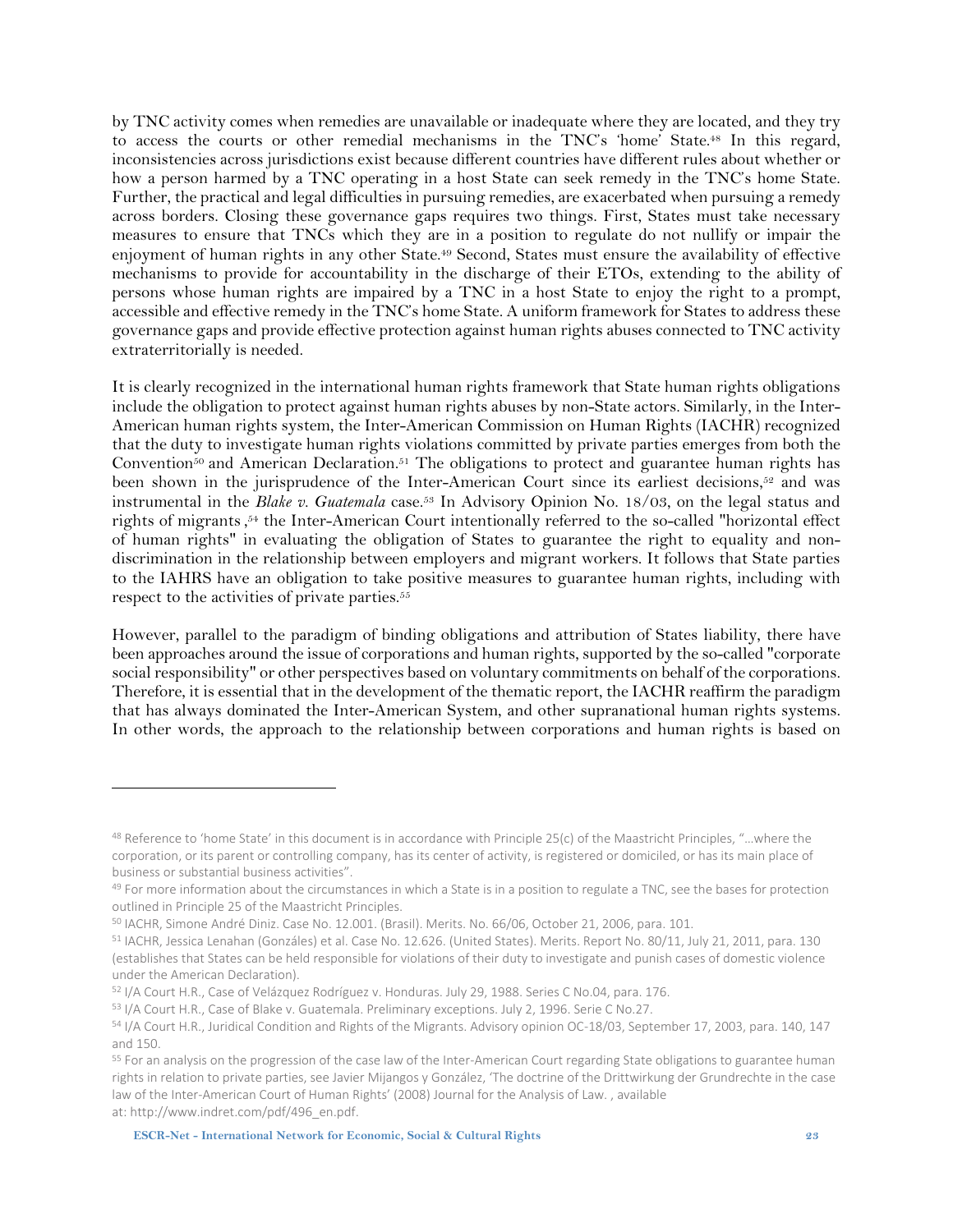legally binding standards and obligations, and not on voluntary commitments by governments and businesses.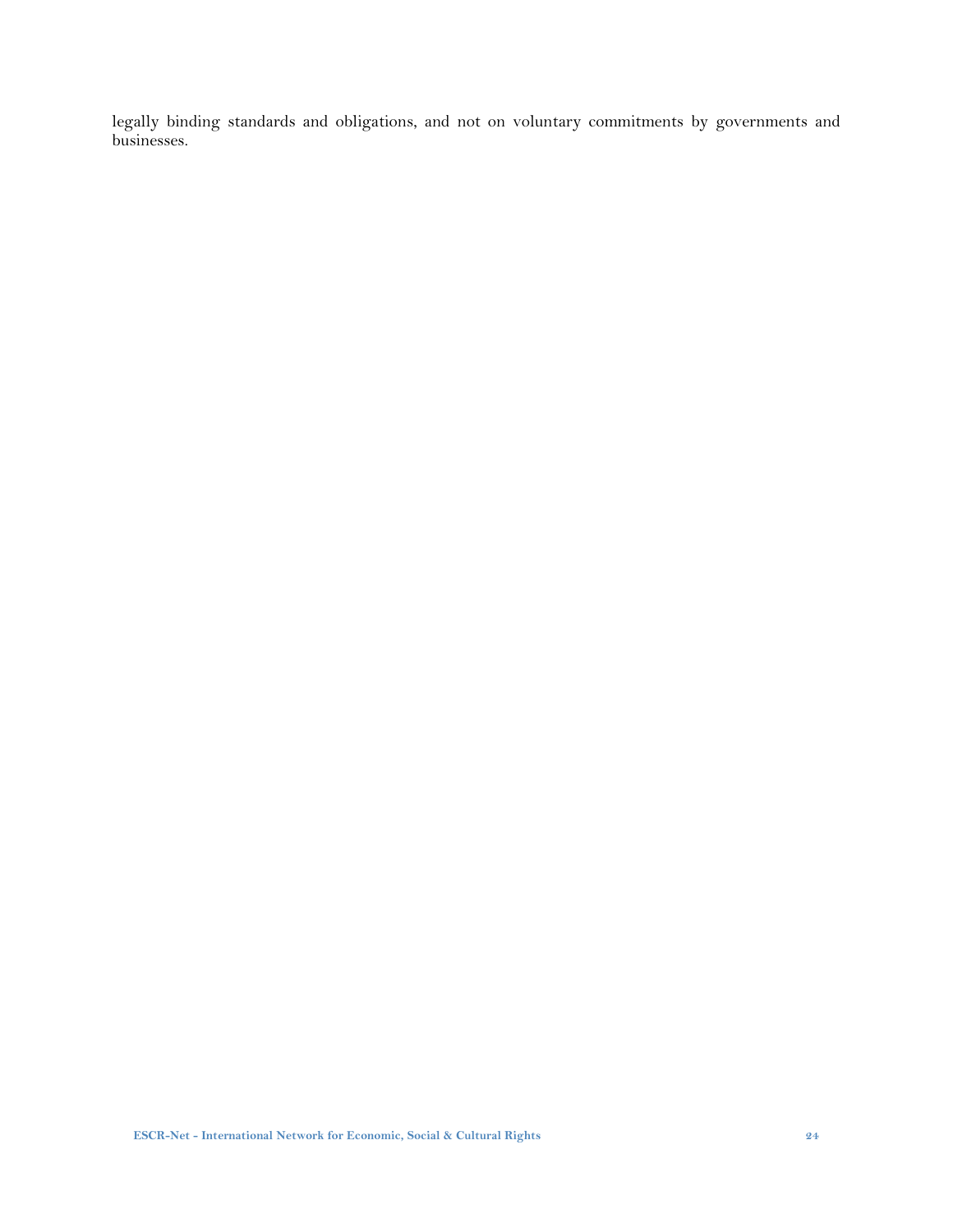## <span id="page-24-0"></span>**BLOCK III – Prevention and Supervision**

<span id="page-24-1"></span>**Question 9 - Identify and describe existing local, regional and/or international mechanisms to address prevention, due diligence and supervision actions related to the exercise of human rights in the context of business activities. Specify the relevance and the obstacles associated with each mechanism.** 

ESCR-Net members working on corporate accountability have noted seven existing mechanisms in different levels that address prevention, due diligence, supervision and actions related to the exercise of human rights in the context of business activities:

#### <span id="page-24-2"></span>**(1) The National Contact Points (NCPs) for the OECD Guidelines for Multinational Enterprises:**

Although these mechanisms have been set up in a significant number of countries, they still lack effectiveness in practice. Only a few cases have concluded successfully and, as a consequence, victims of corporate abuses are dissuaded from using this mechanism, due to the uncertainty of the possible outcome and the guarantees during the procedure itself. For instance, OECD Watch, recently launched the campaign "**[Effective](https://www.oecdwatch.org/publications-en/Publication_4394) NCPs now! Remedy is the reason**" to improve the effectiveness of NCPs to ensure that the system can provide effective access to remedy for victims of business-related human right abuses.

#### <span id="page-24-3"></span>**(2) NAPs on Business and Human Rights:**

As mentioned above in relation to Mexico, these have not reinforced the legal framework and available mechanisms significantly. For this reason, it is important to emphasize the trend towards binding legislation.

#### <span id="page-24-4"></span>**(3) National legislation and regulations regarding mandatory due diligence:**

Some countries have been adopting legislative and administrative measures to require or encourage business enterprises to communicate and address their human rights impact. The Business and Human Rights Resource Center classifies them as public disclosure obligations (like the Brazilian "dirty list" of slave labor regulation), reporting obligations (like the UK Modern Slavery Act), and due diligence obligations (such as the French Corporate Duty of Vigilance law).<sup>56</sup>

The Brazilian "Dirty List" of slave labor is considered by the International Labor Organization as a successful example of anti-slavery regulation. It is an administrative regulation that consists of a list periodically disclosed by authorities with the names of employers that have been found to submit workers to conditions analogous to slavery, according to the definition of Brazilian legislation.<sup>57</sup> The "Dirty List"

**ESCR-Net - International Network for Economic, Social & Cultural Rights 25**

<sup>56</sup> Business and Human Rights Resource Centre, Examples of government regulations on human rights reporting & due diligence for companies (undated), available at: www.business-humanrights.org/en/examples-of-government-regulations-on-humanrights-reporting-due-diligence-for-companies.

<sup>57</sup> The Brazilian Criminal Code, in its article 149, criminalizes the following situations: submitting someone to work analogous to slavery by subjecting that person to forced labor, to an exhaustive journey, or to degrading working conditions, or by restricting by any means the worker's freedom of movement because of a debt contracted with the employer or agent.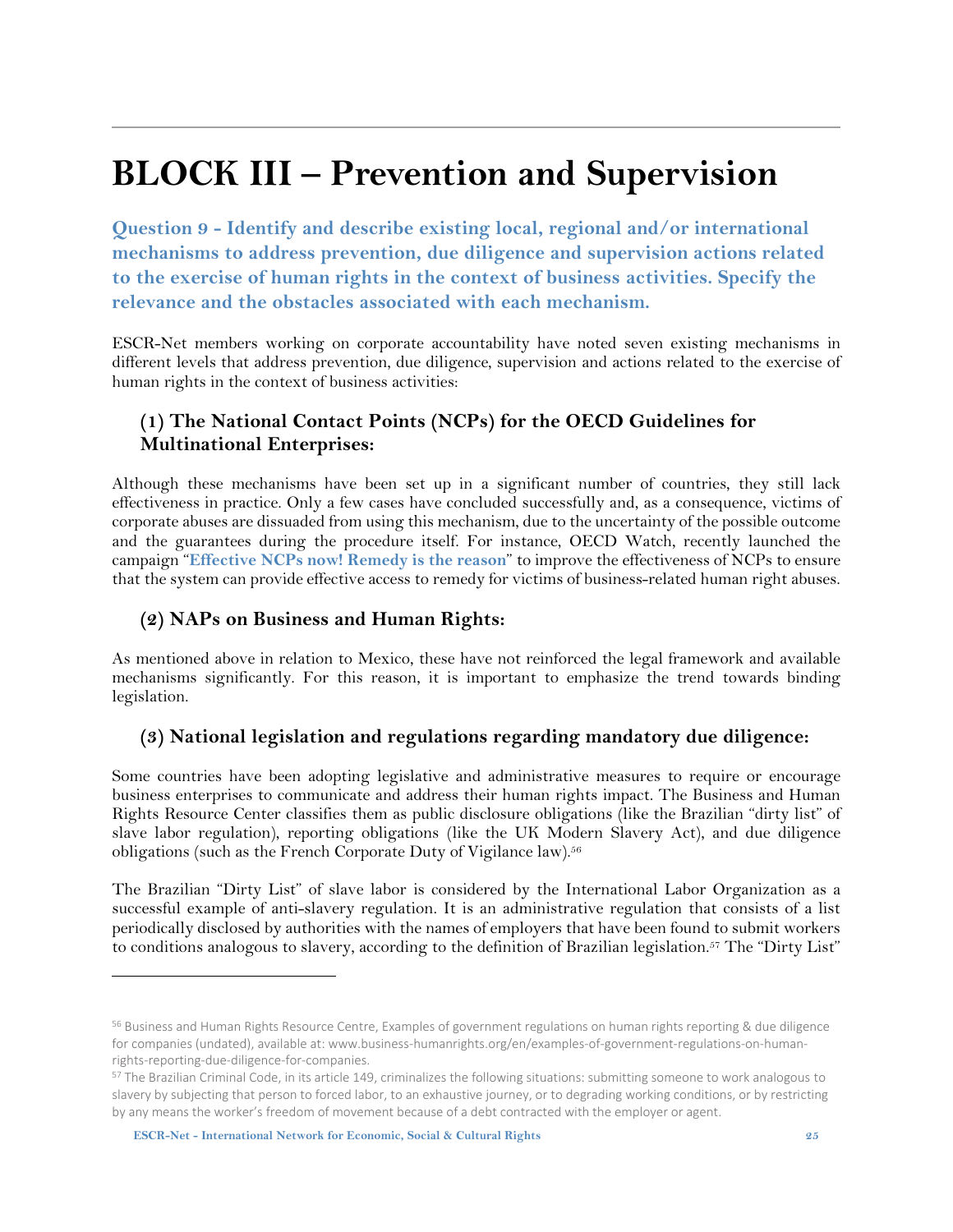regulation itself does not establish any duty to carry out due diligence or to adopt measures to prevent human rights abuses. It only regulates the procedures that should be observed before an employer is included in the list, to ensure guarantees of due process. However, because public and private financial institutions decided, voluntarily, to include a consultation of the "Dirty List" in their decision-making regarding the extension of credit, it has had a positive impact in the building of a "culture of due diligence" amongst Brazilian business enterprises. Companies have increased their supply chain monitoring standards both as a means to avoid entering the list and being in a commercial relationship with a partner whose labor practices might lead to inclusion on it. Through the establishment of associations and institutions dedicated to the elimination of slave labor, such as the InPacto (National Pact for the Eradication of Slave Labor), Brazilian companies share knowledge and best practices in enhanced screening, continuous monitoring and reporting and disclosure of business relationships.

The main weakness with the "Dirty List" is that it was not established by law and therefore its legal status is thus uncertain and business groups constantly challenge its validity by arguing that an instrument of this nature should only be enacted after having gone through the legislative process in Congress. State actors also threat to take regressive steps in terms of Brazilian anti-slavery regulation.<sup>58</sup> The publication of the "Dirty List" was suspended from 2014 to 2017 by the Brazilian Supreme Federal Court. Even after the Brazilian Supreme Federal Court decided that the "Dirty List" complied with constitutional provisions, the Labor Ministry refused to publish it and enacted an administrative provision conditioning the publication of the Dirty List to the political discretion of the Labor Minister – which was revoked after strong popular pressure.

#### <span id="page-25-0"></span>**(4) The Canadian Ombudsperson for Responsible Enterprise (CORE):**

An example of a new prevention and reparation mechanism focused to specific industries, whose effectiveness is to be seen in the years to come.

#### <span id="page-25-1"></span>**(5) Public hearings regarding the execution of public resources in Colombia:**

The Environmental Committee for the Defense of Life (CADV) has held public hearings<sup>59</sup> in order to clarify what the multinational mining company Anglo Gold Ashanti hopesto develop with the "La Colosa" mining project. The right for communities to participate in issues that affect them, within a legal and democratic framework, has been developed through popular consultations, as a legal tool to defend water, life, and land. In this context, the national government has attempted, at the request of companies, as well as on its own accord, to ignore this mechanism, which is established within the Colombian Constitution and is binding. In the face of this, CADV has been working with the support of other ESCR-Net members, such as the Center for the Study of Law, Justice, and Society (Dejusticia), the Inter-American Association for Environmental Defense (AIDA), and allied organizations that provide legal support and accompaniment, such as Tierra Digna, and others, to defend mechanisms for citizen participation before the Constitutional Court, the Council of State, the Supreme Court of Justice, and the National Congress, undertaking legal advocacy to protect the right to citizen participation.

<sup>58</sup> Conectas, 'URGENT APPEAL: Unprecedented Attacks to the Brazilian System for the Fight against Contemporary Forms of Slavery' (16 October 2017), Urgent appeal letter to the Special Rapporteur on contemporary forms of slavery, including its causes and consequences, the Special Rapporteur on extreme poverty and human rights, and the Working Group on the issue of human rights and transnational corporations and other business enterprises, available at[: http://bit.ly/2ywNW2m.](http://bit.ly/2ywNW2m)

<sup>&</sup>lt;sup>59</sup> The public hearing is a mechanism or space for participation. Law 489 of 1998, regarding the organization and functioning of national level entities, establishes parameters for citizens to express their opinion regarding the execution of public resources.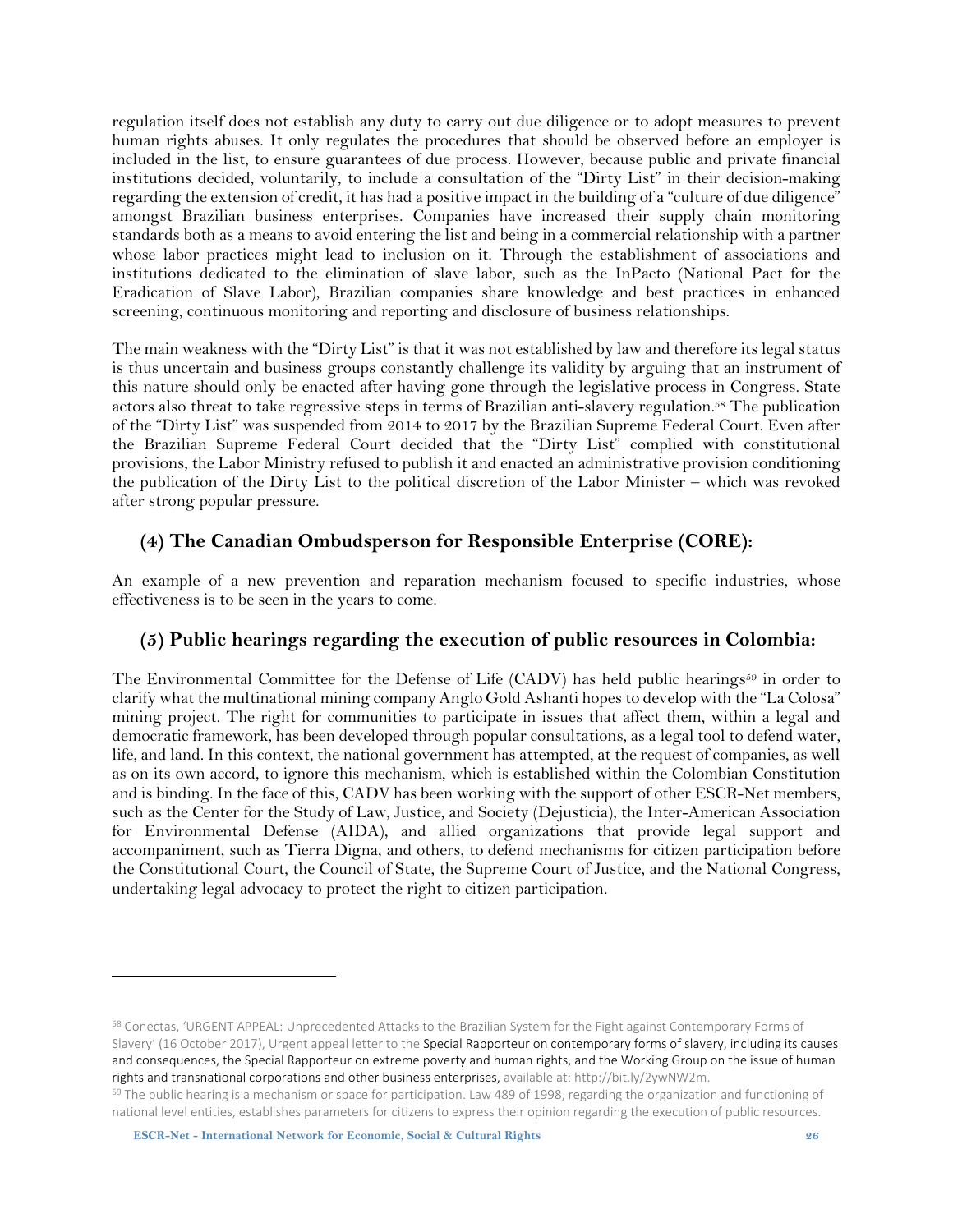#### <span id="page-26-0"></span>**(6) The UN process towards a legally binding instrument on transnational corporations and other business enterprises:**

This reinforces the trend towards binding regulations at the national, regional and international levels. The standards at the Inter-American level, which are in many elements more developed than in other region, should thus feed in the process at the international level to ensure the norms to be adopted are the most protective of human rights and the environment.

#### <span id="page-26-1"></span>**(7) UN treaty body reviews and UN Human Rights Council universal periodic review process**

<span id="page-26-2"></span>**Question 10 - Provide information on prevention, due diligence and supervision in the States of origin of companies involved in human rights violations in territories of third States. Specify the relevance and the obstacles associate with each mechanism.** 

In line with the increasing trend towards the adoption of binding regulations regarding prevention, transparency and supervision globally, the Inter-American System of Human Rights should reinforce the already existing obligations at the regional level regarding the adoption of a strong and adequate legal framework for the protection of human rights. Some key examples of this global trend include:

**The European Union (EU) non-financial disclosure directive:** This require large companies to publish regular reports on the social and environmental impacts of their activities.

**The EU regulation on conflict minerals:** This was inspired by the US Dodd-Franck Act and requires EU importers of the 3TG minerals to comply with, and report on, supply chain due diligence obligations if the minerals originate (even potentially) from conflict-affected and high-risk areas. As a consequences EU companies will have to make sure they are importing minerals from responsible smelters and refiners.

**French corporate duty of vigilance law:** This law is an example of mandatory due diligence legislation and establishes a legally binding obligation for large business enterprises established in France to develop and effectively implement a vigilance plan. The plan should include information on procedures and actions to identify, prevent and mitigate adverse human rights and environmental impacts resulting from their own activities or the activities of their subsidiaries, from activities of companies they control and other companies with whom they have an established commercial relationship, in both France or abroad. The legislation does not create a mere obligation to document the measures undertaken in order to address adverse human rights impacts, but actually to *effectively implement* such measures.<sup>60</sup> However, the duty of vigilance consists of an "obligation of means", rather than an "obligation of results". In other words, the companies covered by the law do not have the obligation to respect human rights, but the obligation to adopt reasonable measures in order to avoid adverse human rights impacts that may be related to them.

Interested parties – including affected people and communities – are empowered to hold companies accountable if they have not fulfilled the requirements of the law. They can require judicial authorities to order a company to establish, publish and implement a vigilance plan, or account for its absence. Companies who fail to develop and implement a vigilance plan may be required to make periodic penalty

**ESCR-Net - International Network for Economic, Social & Cultural Rights 27**

<sup>&</sup>lt;sup>60</sup> France, Observations du Gouvernement sur la loi relative au devoir de vigilance des sociétés mères et des entreprises donneuses d'ordre (in English: Government's observations on the law related to parent companies' and contracting companies' duty of vigilance), March 28, 2017, available at:

www.legifrance.gouv.fr/affichTexte.do?cidTexte=JORFTEXT000034290672&dateTexte=&categorieLien=id.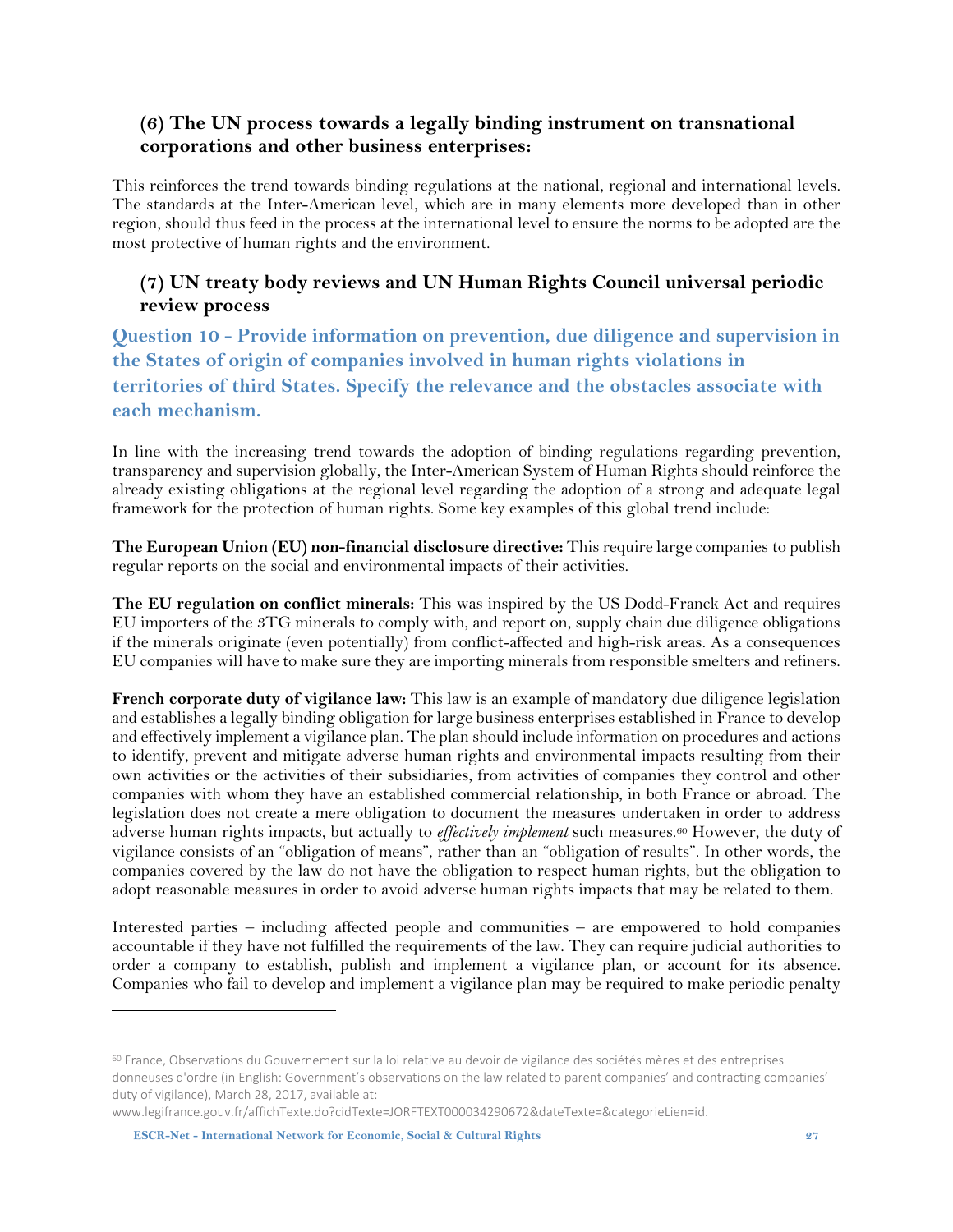payments for the duration of the omission or may be held liable for damages that would have been avoided if they had such a plan. On the other hand, persons alleging damage hold the burden of proving that the vigilance plan would have avoided it. Therefore, business enterprises will not be liable if affected persons are unable to prove that there is causation between the absence of a vigilance plan and the abuse that the person had suffered. The new legislation may encourage business enterprises to adopt preventive measures to avoid adverse human rights impact, but it may also create a shield to protect from liability those who have adopted a vigilance plan.

The law has a narrow scope. It exempts French companies from the obligation to conduct due diligence across all the entities in their value chain or, at least, in the areas where the risk of adverse human rights impacts is most significant, as prescribed by the UNGPs (Commentary, UNGPs Principle 17). Such risks are frequently increased in the end of a company's value chain, where there is no established commercial relationship.<sup>61</sup> In addition, further clarification is needed regarding the responsibility deriving from a lack of adequate due diligence processes and companies' liability in cases where due diligence was not enough to prevent human rights violations. In this regard, relevant decisions of the Court and the Commission in the inter-American system, should clarify and complement this trend by underlying States' duty to guarantee access to justice through investigation, sanction and access to adequate reparations for violations of human rights committed in these contexts.<sup>62</sup>

**The UK Modern Slavery Act:** This requires large companies operating in the UK to report annually on the measures they have taken, if any, to prevent modern slavery taking place in any tier of their supply chains. It does not require the disclosure of specific information, but it suggests that the reports should cover six reporting areas: a.) organizational and supply chain structure; b.) company policies; c.) due diligence processes; d.) risk assessments; e.) effectiveness of measures in place; and f.) training. It was expected that the reporting obligation would be enough to create a reputational risk and to encourage business enterprises to adopt preventive measures in order to avoid modern slavery in their supply chains. However, according to the Business and Human Rights Resource Center, the response by the majority of the UK's largest listed companies was not satisfactory. <sup>63</sup> Additionally, a joint examination by Sancroft (an international sustainability consultancy) and Tussell (data source on UK government contracts) assessed the modern slavery reporting of the top 100 government suppliers and found that many companies reacted to the new law by only setting policies related to modern slavery but viewing the existence of this dedicated policy as a wholly sufficient response in itself in lieu of taking other practical steps. <sup>64</sup> These laws can run contrary to the intended goal of ensuring corporate compliance with human rights standards if they set a permissible environment in which companies are not under an incentive to effectively act in order to prevent and remedy adverse human rights impacts.

**ESCR-Net - International Network for Economic, Social & Cultural Rights 28**

<sup>61</sup> Anna Triponel and John Sherman, 'Legislating human rights due diligence: opportunities and potential pitfalls to the French duty of vigilance law' (May 17, 2017), available at[: www.ibanet.org/Article/Detail.aspx?ArticleUid=E9DD87DE-CFE2-4A5D-9CCC-](file:///Z:/WORKING%20GROUPS/Corporate%20Accountability/2018/Treaty%20Project/Audiencia%20IACHR/www.ibanet.org/Article/Detail.aspx%3fArticleUid=E9DD87DE-CFE2-4A5D-9CCC-8240EDB67DE3)[8240EDB67DE3.](file:///Z:/WORKING%20GROUPS/Corporate%20Accountability/2018/Treaty%20Project/Audiencia%20IACHR/www.ibanet.org/Article/Detail.aspx%3fArticleUid=E9DD87DE-CFE2-4A5D-9CCC-8240EDB67DE3)

<sup>62</sup> IACHR, Indigenous Peoples, Afro-Descendent Communities, and Natural Resources: Human Rights Protection in the Context of Extraction, Exploitation, and Development Activities (2015), above note 35.

<sup>63</sup> Business and Human Rights Resource Centre, First year of FTSE 100 reports under the UK Modern Slavery Act: Towards elimination? (December 2017), available at: [https://perma.cc/3MGT-3SDE.](https://perma.cc/3MGT-3SDE)

<sup>64</sup> Sancroft Tussell, The Sancroft-Tussell Report: Eliminating Modern Slavery in Public Procurement (2018), available at: sancroft.com/wp-content/uploads/2017/11/The-Sancroft-Tussell-Report.pdf.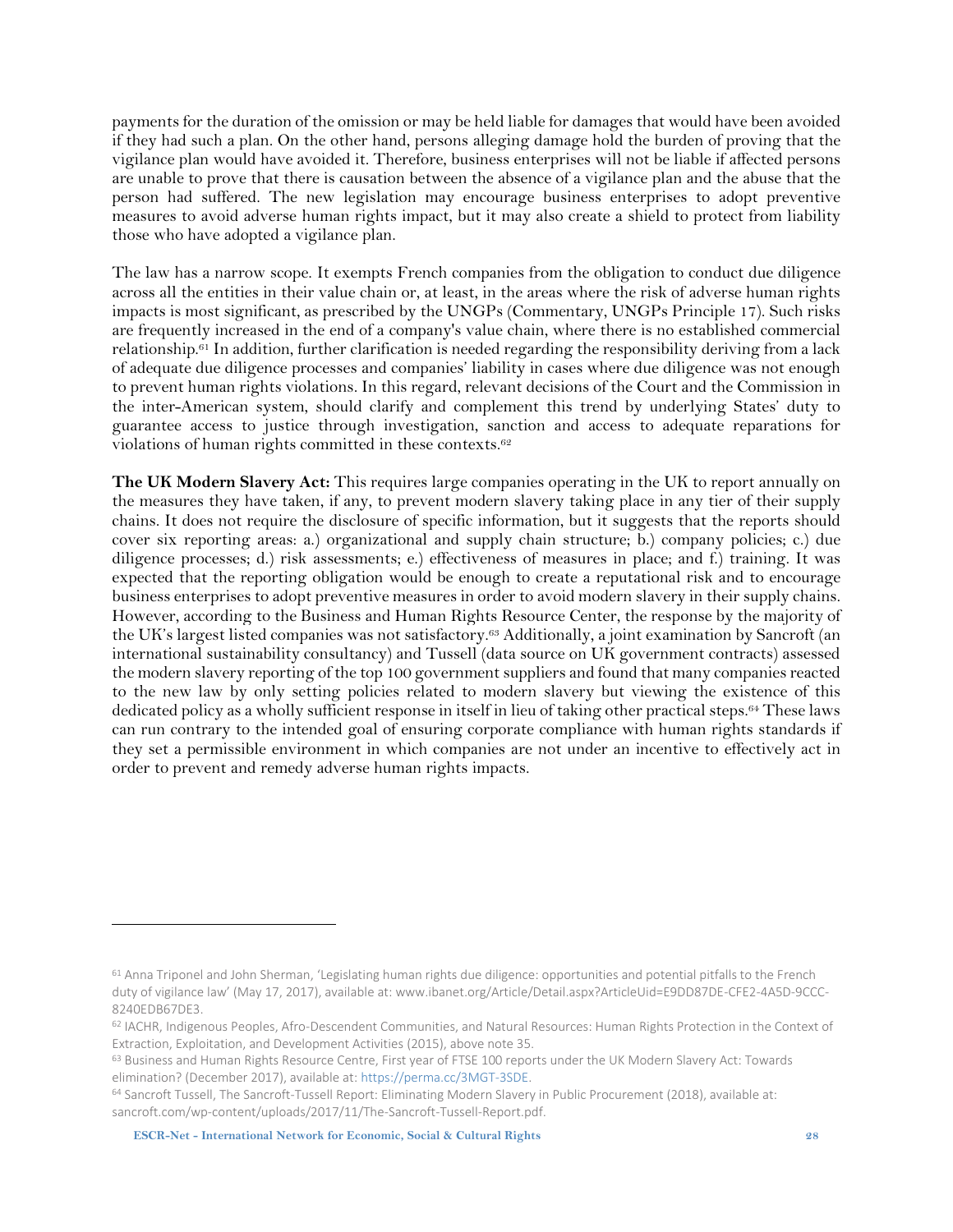<span id="page-28-0"></span>**Question 11 - Provide observations and comments on international legal obligations and standards, in particular those from the Inter-American Human Rights System, which you consider applicable to OAS Member States in matters of prevention, due diligence and supervision in matters of business and rights human rights, including extraterritorial application where appropriate.**

#### <span id="page-28-1"></span>**Extraterritorial obligations – international standards**

As of January 2018, the UN Committee on Economic, Social, and Cultural Rights has raised the issue of ETOs in five general comments (15, 19, 22, 23, and 24), as well as in concluding observations regarding several countries. Similarly, the Human Rights Committee, the Committee on the Elimination of Discrimination against Women, the Committee on the Rights of the Child, and the Committee on the Elimination of Racial Discrimination have all established home states' obligations vis-à-vis the activities of companies domiciled or registered under their national laws. <sup>65</sup> Likewise, different UN Special Rapporteurs and Independent Experts have dedicated part of their thematic reports to ETOs in the context of corporate abuses. <sup>66</sup> Also, the International Court of Justice has acknowledged the extraterritorial scope of core human rights treaties, focusing on their object and purpose, legislative history and the lack of territorial limitation provisions in the text.<sup>67</sup>

In particular, CESCR General Comment No. 24 clarified States' obligations under the ICESCR regarding business and human rights. It reaffirms that, under international standards, business entities are expected to respect Covenant rights regardless of whether domestic laws exist or whether they are fully enforced in practice. It reminds that under international law State Parties can be held directly responsible for action or inaction of business entities (para 11). The Committee states that "the obligation to protect entails a positive duty to adopt a legal framework requiring business entitiesto exercise human rights due diligence in order to identify, prevent and mitigate the risks of violations of Covenant rights" (para 16).

Regarding ETOs specifically, the Committee reiterates that "States Parties' obligations under the Covenant do not stop at their territorial borders". States Parties are required to "take the necessary steps to prevent human rights violations abroad by corporations domiciled in their territory and/or jurisdiction (whether they are incorporated under their laws, or have their statutory seat, central administration or principal place of business on the national territory), without infringing the sovereignty or diminishing the obligations of the host States under the Covenant" (para 26). The General Comment also stress that States Parties are required "to take steps to prevent and redress infringements of Covenant rights that occur outside their territories due to the activities of business entities over which they can exercise control, especially in cases where the remedies available to victims before the domestic courts of the State where the harm occurs are unavailable or ineffective." (para 30)

This General Comment concurs with the Maastricht Principles on the Extraterritorial Obligations of States in the Area of Economic, Social and Cultural Rights.<sup>68</sup> The Maastricht Principles stipulate that "States must adopt and enforce measures to protect economic, social and cultural rights through legal and other means, including diplomatic means (...) as regards business enterprises, where the corporation, or

<sup>65</sup> See ESCR-Net, Global Economy, Global Rights: A Practitioner's Guide for Interpreting Human Rights Obligations in the Global Economy (2014), available at: https://www.escr-

net.org/sites/default/files/e7f67ea7483fd5bad2dd4758b597d8ff/Global%20Economy%20Global%20Rights.pdf.  $66$  Ibid.

<sup>67</sup> I.C.J., Legal Consequences of the Construction of a Wall in the Occupied Palestinian Territory, Advisory Opinion, 2004 136 (9 July), paras. 109-112.

<sup>68</sup>Olivier De Schutter and others, 'Commentary to the Maastricht Principles on Extraterritorial Obligations of States in the Area of Economic, Social and Cultural Rights' (2012) 34 Human Rights Quarterly 1084 , cmts. 3, 13.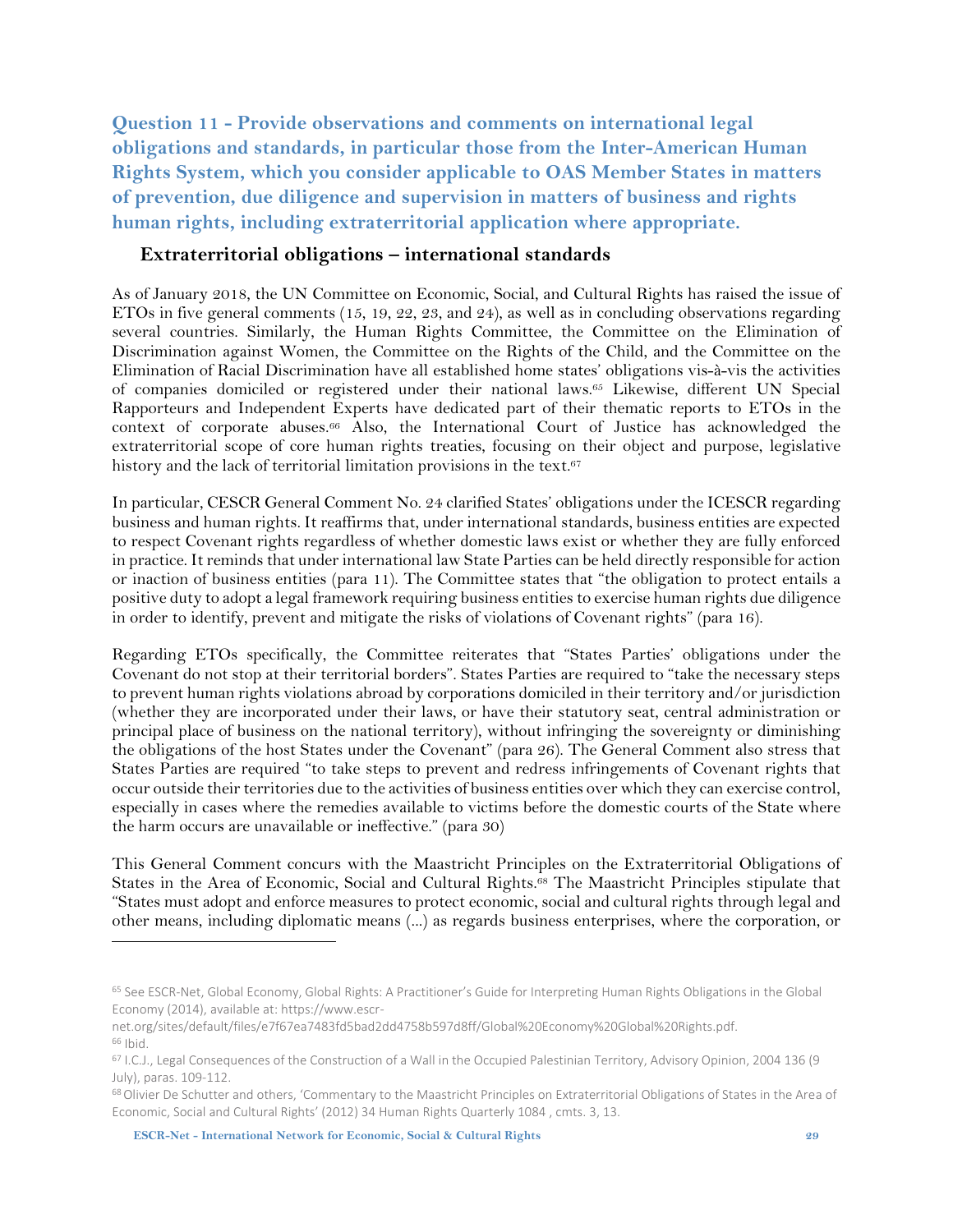its parent or controlling company, has its center of activity, is registered or domiciled, or has its main place of business or substantial business activities, in the State concerned." 69

In relation to international criminal law, there are several treaties that suggest, and in some cases require, the exercise of extraterritorial jurisdiction to prosecute certain categories of transnational crimes, such as the **[Inter-American](http://www.oas.org/xxxiiga/english/docs_en/docs_items/agres1840_02.htm) and United Nations Conventions against Terrorism** (Arts. 5.2 and 6.1) and the **[Inter-American](https://www.oas.org/juridico/english/treaties/b-58.html) Convention against Corruption** (Article V, clauses 3 and 4). In addition, the General Assembly of the United Nations has adopted two main international conventions related to terrorism that are worth noting, since they impose extraterritorial jurisdiction. They are the **[International](http://www.un.org/ga/documents/gares52/res52164.htm) Convention for the [Suppression](http://www.un.org/ga/documents/gares52/res52164.htm) of Terrorist Bombings** (art 7) and **[International](http://www.un.org/law/cod/finterr.htm) Convention for the Suppression of the Financing of [Terrorism](http://www.un.org/law/cod/finterr.htm)** (Art. 7). These two conventions only apply in cases of crimes of a transnational character(art. 3). The **OECD 2011 [Convention](http://www.oecd.org/daf/anti-bribery/ConvCombatBribery_ENG.pdf) on Combating Bribery of Foreign Public Officials in [International](http://www.oecd.org/daf/anti-bribery/ConvCombatBribery_ENG.pdf) Business Transactions** (Art. 4) establishes legally binding standards to criminalize bribery of foreign public officials in international business transactions. The **[Council](https://rm.coe.int/168007f3f5) of Europe Criminal Law [Convention](https://rm.coe.int/168007f3f5) on Corruption ETS No 173** (Arts. 2 onwards) also deal with criminal offenses committed abroad. Still in relation to transnational crimes, there are the **[Optional](http://www.ohchr.org/EN/ProfessionalInterest/Pages/OPSCCRC.aspx) Protocol to the Convention on the Rights of the Child on the Sale of Children, Child [Prostitution](http://www.ohchr.org/EN/ProfessionalInterest/Pages/OPSCCRC.aspx) and Child [Pornography](http://www.ohchr.org/EN/ProfessionalInterest/Pages/OPSCCRC.aspx)** (Arts 1 and 3) and the **[Convention](http://www.ohchr.org/EN/ProfessionalInterest/Pages/CAT.aspx) Against Torture** (Art. 5).

#### <span id="page-29-0"></span>**Extraterritorial obligations – IASHR**

At the Inter-American level, the most relevant pronouncement took place in April 2016, when the Inter-American Commission on Human Rights (IACHR) published the report **[Indigenous](http://www.oas.org/en/iachr/reports/pdfs/ExtractiveIndustries2016.pdf) Peoples, Afro-Descendent [Communities,](http://www.oas.org/en/iachr/reports/pdfs/ExtractiveIndustries2016.pdf) and Natural Resources: Human Rights Protection in the Context of Extraction, Exploitation, and [Development](http://www.oas.org/en/iachr/reports/pdfs/ExtractiveIndustries2016.pdf) Activities**. The report addresses the obligation of corporations' home States (where companies are headquartered or registered) and host States (where extractive projects are located) to bring their laws and policies into line with the obligation to prevent, mitigate, and redress human rights violations.

The IACHR has identified various legal obligations under the American Convention of Human Rights and IACtHR jurisprudence in contexts where extractive industries operate, in connection with the following six main components (which are each explained in detail in the abovementioned IACHR report):

(i) the duty to adopt an appropriate and effective regulatory framework, (ii) the obligation to prevent violations of human rights, (iii) the mandate to monitor and supervise extraction, exploitation, and development activities, (iv) the duty to guarantee mechanisms of effective participation and access to information, (v) the obligation to prevent illegal activities and forms of violence, and (vi) the duty to guarantee access to justice through investigation, punishment and access to adequate reparations for violations of human rights committed in these contexts.<sup>70</sup>

This comprehensive approach to States' obligations should be followed in order to ensure that the IASHR takes into account the full panorama of international obligations and that there is no regression on existing obligations.

<sup>69</sup> Maastricht Principles, para. 25

<sup>70</sup> IACHR, Indigenous Peoples, Afro-Descendent Communities, and Natural Resources: Human Rights Protection in the Context of Extraction, Exploitation, and Development Activities (2015), above note 35.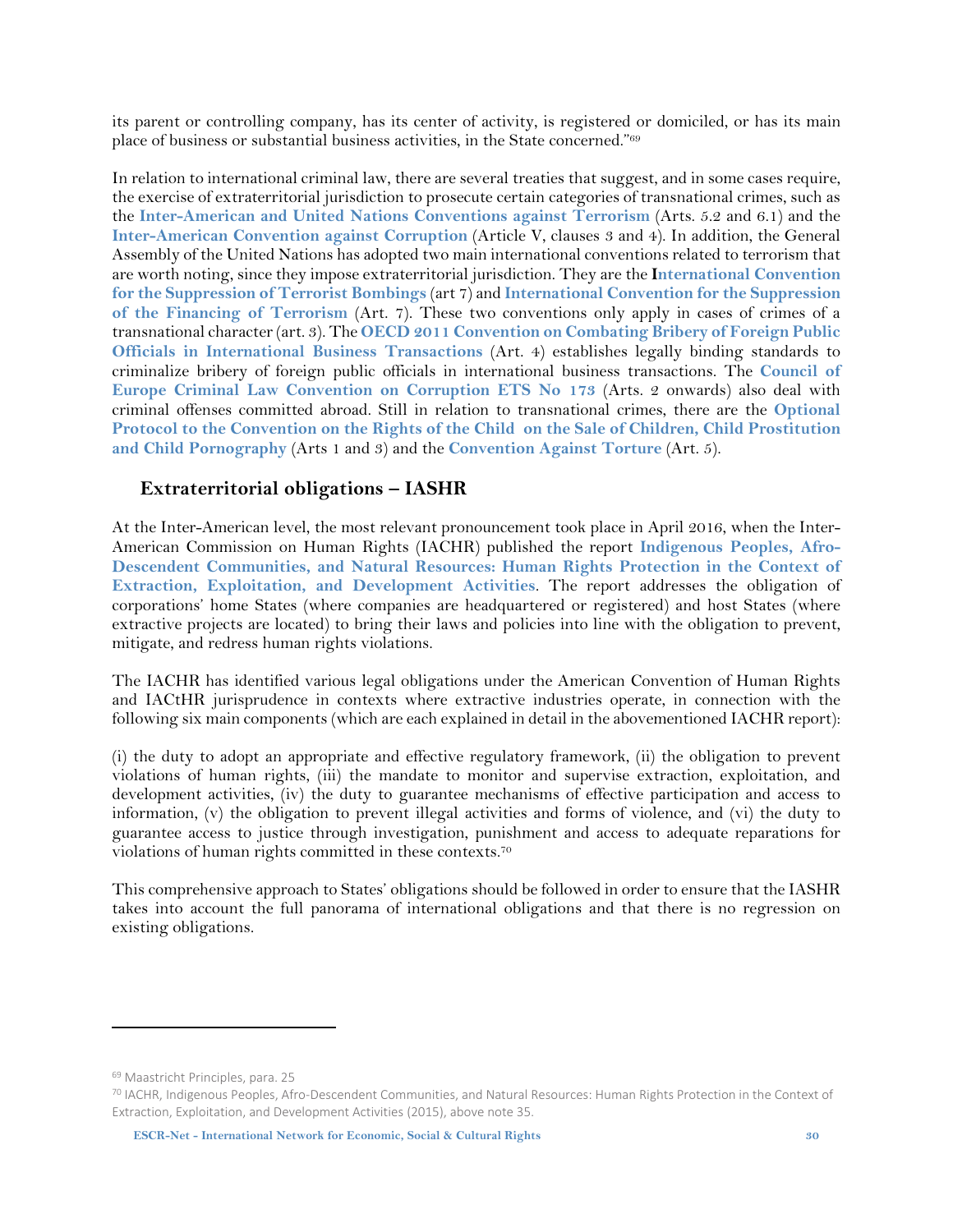Regarding development projects carried out both by private companies and the State itself, the Inter-American Court, in its Advisory Opinion 23/17,<sup>71</sup> determined a State's obligations to respect and guarantee the rights to life and personal integrity in relation to environmental harm. The Court considered that States have the obligations to prevent significant environment damage, inside or outside of their territory. States must also act with due diligence and supervise business activities in order to prevent any damage to the environment and human rights. These obligations were developed in relation to the general duties to respect and guarantee the rights to life and personal integrity, as these were the rights to which Colombia referred in its request for an advisory opinion. However, the Court cautioned that this does not mean that these obligations do not also exist with respect to other rights that are particularly vulnerable to environmental degradation.

#### <span id="page-30-0"></span>**Prevention**

 $\overline{a}$ 

The free, prior and informed consent standard (FPIC) has been established through the Inter-American Court's legally binding jurisprudence. In 2007, in *Saramaka v. Suriname*, the Court affirmed the obligation of the State to "ensure the effective participation of the members of the Saramaka People, in conformity with their customs, traditions, regarding any development, investment, exploration or extraction plan within the Saramaka territory".<sup>72</sup> The court clearly stated this duty as the States' own obligation to actively consult, disseminate information, communicate with the parties involved. Later in 2012 decision on the case Kichwa Indigenous People of *Sarayaku v. Ecuador*, it specified that the State remained as the duty bearer and not the company or any third party, and as such the State must ensure it provides all mechanisms to guarantee the full exercise of indigenous peoples' right to FPIC.<sup>73</sup>

The IACtHR's Advisory Opinion 23/17 elaborates on the obligations of prevention, due diligence, and State supervision in the case of development projects. While the IACtHR notes that it is not possible to make a detailed list of all the measures that could be adopted to comply with its obligation of prevention, since they will vary according to the right in question and according to the conditions of each State Party, it confirms that certain minimum obligations may be specified for States to adopt within their general obligation to take appropriate measures to prevent human rights violations as a result of environmental damage. In this regard, in order to comply with the obligation of prevention, States must: regulate and supervise the activities under their jurisdiction that may cause significant damage to the environment; carry out environmental impact studies when there exists a risk of significant damage to the environment; establish a contingency plan with security measures and procedures to minimize the possibility of major environmental accidents; and mitigate the significant environmental damage that would have occurred, even if it occurred despite preventive actions by the State.

In addition, within the framework of prevention, States have an obligation to cooperate, in good faith, to protect against environmental damage. To comply with the obligation of cooperation, States must notify other potentially affected States when they become aware that a planned activity under their jurisdiction could cause significant transborder damage and, in cases of environmental emergencies, also consult and negotiate with States potentially affected by significant transborder harm.

 $71$  I/A Court H.R., The Environment and Human Rights. "State obligations in relation to the environment in the context of the protection and guarantee of the rights to life and to personal integrity". Advisory Opinion OC-23/17 of November 15, 2017. Series A No. 23. paras. 140, available (Only in Spanish) at: [http://www.corteidh.or.cr/docs/opiniones/seriea\\_23\\_esp.pdf,](http://www.corteidh.or.cr/docs/opiniones/seriea_23_esp.pdf) para. 140. <sup>72</sup> I/A Court H. R., Case of the Saramaka People v. Suriname, Judgment of November 28, 2007 Preliminary Objections, Merits,

Reparations, and Costs, para. 129.

<sup>73</sup> I/A Court H. R., Case of Kichwa Indigenous People of Sarayaku v. Ecuador, Judgment of June 27, 2012 Merits and Reparations, para. 166.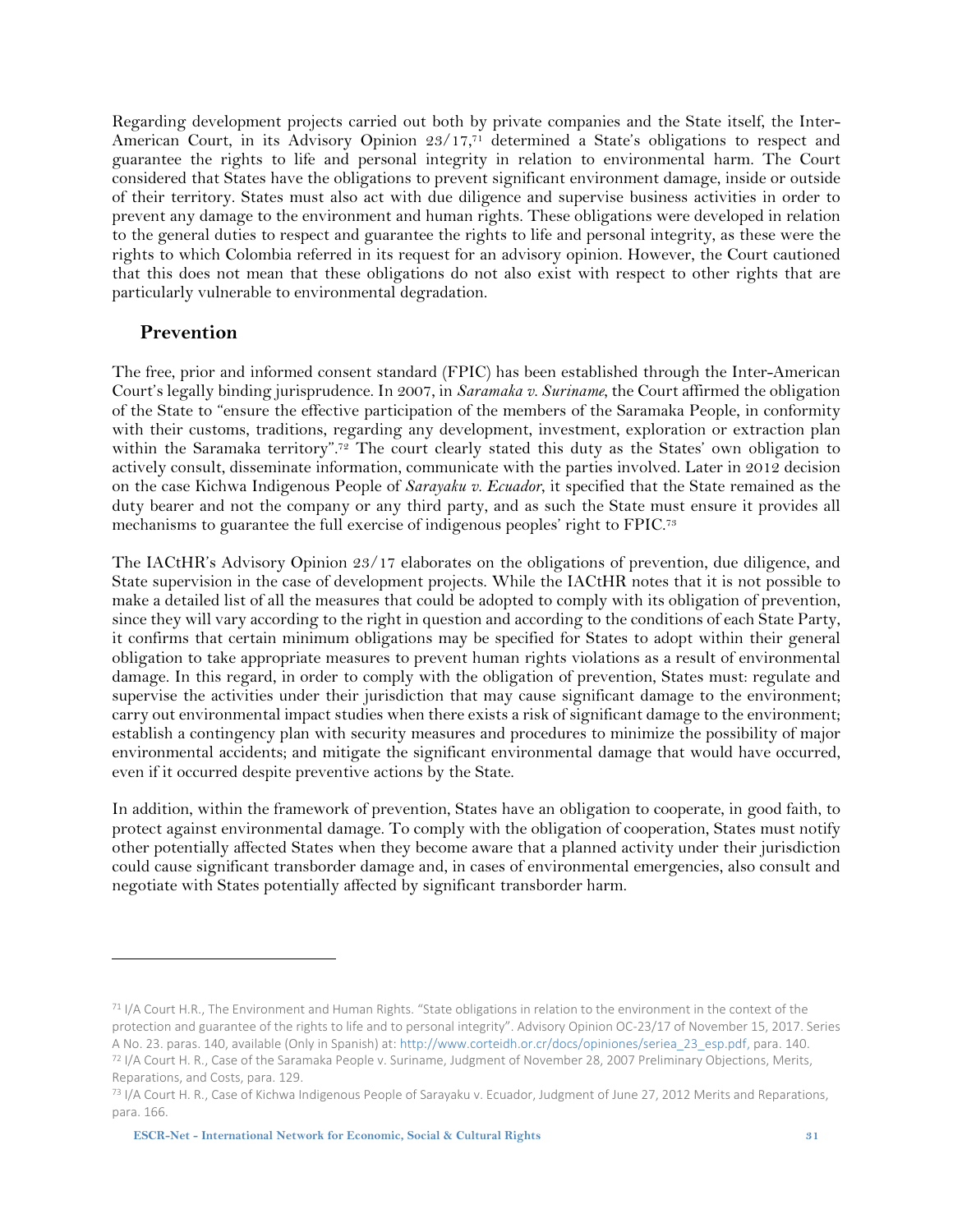Finally, as procedural obligations within the framework of prevention, States must guarantee the right to access to information (Article 13, ACHR), the right to public participation of persons under their jurisdiction (Article 23.1, ACHR), and access to justice in relation to the state obligations for environmental protection outlined in Opinion 23-17.

#### <span id="page-31-0"></span>**Due diligence**

 $\overline{a}$ 

The IACtHR has emphasized that the duty to act with due diligence corresponds, generally, to the obligation to ensure the free and full exercise of rights recognized in the American Convention to every person subject to itsjurisdiction, according to which States must adopt all appropriate measuresto protect and preserve the rights enshrined in the Convention, as well as organize the structures through which the exercise of public power is manifested, in such a way that they are able to legally ensure the full and free exercise of human rights. 74

Most environmental obligations are based upon this duty of due diligence. The Court reiterates that the adequate protection of the environment is essential for human welfare, as well as for the enjoyment of multiple human rights, particularly the right to life, personal integrity, health and the right to a healthy environment.

In the field of environmental law, the precautionary principle has implied that States have the "responsibility to ensure that activities carried out within their jurisdiction or under their control do not cause damage to the environment of other States or to areas outside the limits of national jurisdiction". 75 This principle was expressly established in the Stockholm and Rio Declarations on the environment and is linked to the obligation of international due diligence to not cause or allow harm to other States. $^{\rm 76}$ 

In addition, the International Court of Justice has indicated that the duty of due diligence involves conducting an environmental impact study when there exists a risk that a proposed activity could have  ${\rm significant}$  adverse impacts in a transborder context and, particularly, when it involves shared resources. $^{77}$ This obligation resides with the State that plans to carry out said activity or under whose jurisdiction the activity will be carried out. <sup>78</sup> In this regard, the International Court of Justice has explained that States must, before initiating any activity that has the potential to affect the environment, determine whether there exists a risk of significant transborder harm and, when appropriate, conduct an environmental impact study. 79

Human rights due diligence has different meaning under the UN Guiding Principles on Business and Human Rights (and, therefore, in the corporate world) than it does in human rights law or in general

<sup>74</sup> I/A Court H.R., Case of Velásquez Rodríguez v. Honduras. Merits. Judgment of July 29, 1988. Series C No. 4., para. 166; I/A Court H.R., Case of Gonzales Lluy et al. v. Ecuador. Preliminary Objections, Merits, Reparations and Costs. Judgment of September 1, 2015. Series C No. 298, para. 168, and Corte IDH. Caso Ortiz Hernández y otros Vs. Venezuela. Fondo, Reparaciones y Costas. Sentencia de 22 de agosto de 2017. Serie C No. 338, para. 100 y 101 (available only in Spanish).

<sup>75</sup> Rio Declaration on Environment and Development, United Nations Conference on Environment and Development, Rio de Janeiro, June 3-14, 1992, UN Doc. A/CONF.151/26 (Vol. I), principle 2, and Stockholm Declaration of the United Nations Conference on the Human Environment, Stockholm, June 5- 16, 1972, UN Doc. ONU A/CONF.48/14/Rev.1, principle 21.

<sup>76</sup> I/A Court H.R. The Environment and Human Rights. Advisory Opinion OC-23/17, above note 71, paras. 95 to 103 and 128. <sup>77</sup> I.C.J., Pulp Mills on the River Uruguay (Argentina v. Uruguay). Judgment of 20 April 2010 para. 204; I.C.J., Certain Activities carried out by Nicaragua in the Border Area (Costa Rica v. Nicaragua) and Construction of a Road in Costa Rica along the San Juan River (Nicaragua v. Costa Rica). Judgment of 16 December 2015, para. 104.

<sup>78</sup> I.C.J., Certain Activities carried out by Nicaragua in the Border Area (Costa Rica v. Nicaragua) and Construction of a Road in Costa Rica along the San Juan River (Nicaragua v. Costa Rica). Judgment of 16 December 2015, para. 153.

<sup>79</sup> I.C.J., Certain Activities carried out by Nicaragua in the Border Area (Costa Rica v. Nicaragua) and Construction of a Road in Costa Rica along the San Juan River (Nicaragua v. Costa Rica). Judgment of 16 December 2015, para. 104.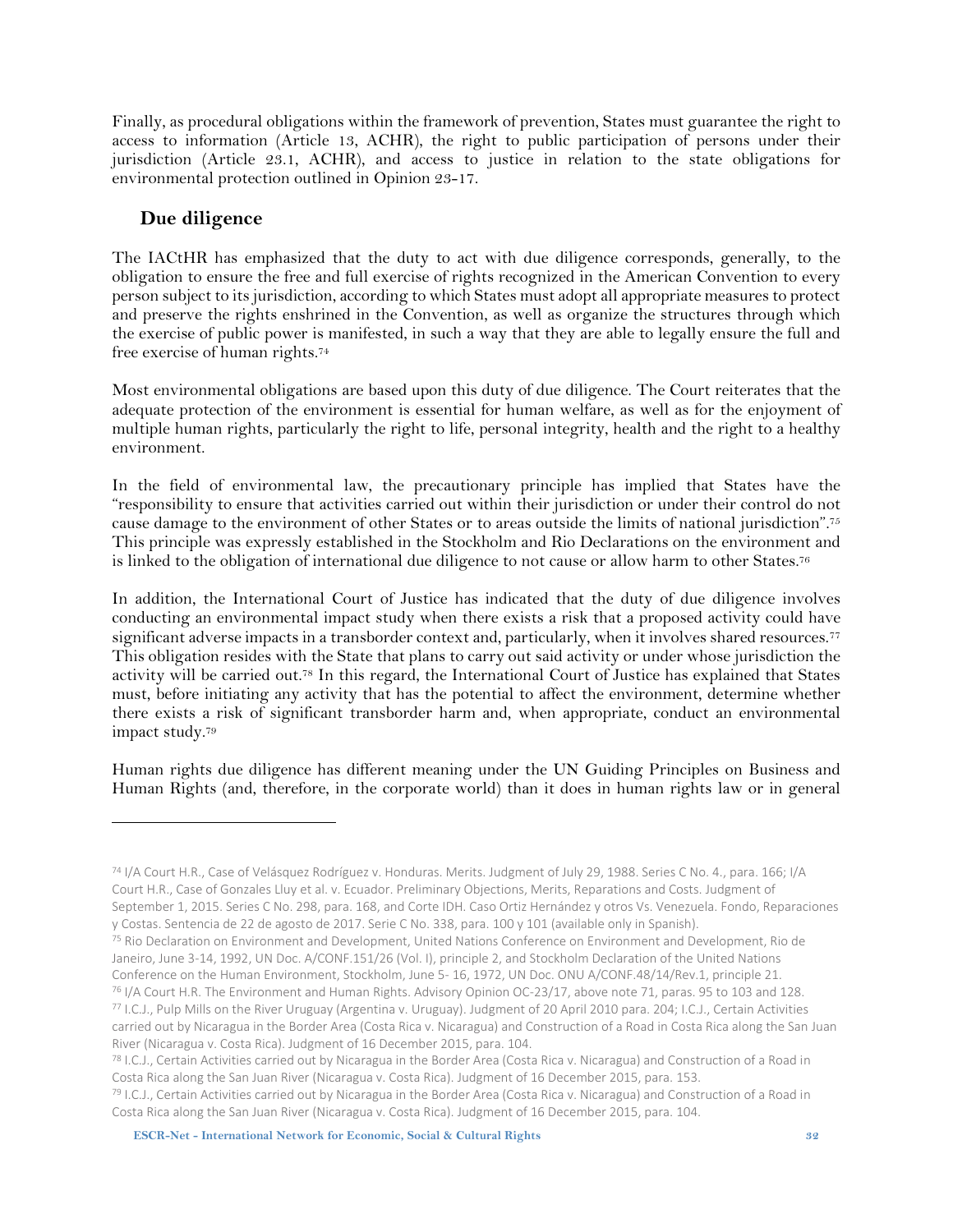international law. <sup>80</sup> The International Law Association has stressed that "[n]ormative and institutional fragmentation has revealed significant divergences in the application of due diligence, both in terms of the scope of its application, and also seemingly its content."<sup>81</sup>

*Corporate* human rights due diligence (derived from UNGPs and corporate practices) and *State* human rights due diligence (based on the Inter-American Court case law regarding the matter) have some common characteristics related to its content<sup>s2</sup> and to its practice,<sup>83</sup> as well as significant differences, most importantly the foundations of the legal obligation<sup>84</sup> to perform due diligence and the temporality<sup>85</sup> of such activity.

Regarding *State* human rights due diligence, the obligation to act with the necessary due diligence to protect individuals from human rights violations committed by private actors, including corporations, is well-established in the Inter-American jurisprudence. The recognition that the State can be held internationally responsible for human rights violations committed by third persons is present in the very first decision of the Inter-American Court of Human Rights in a contentious case:

[...] in principle, any violation of rights recognized by the Convention carried out by an act of public authority or by persons who use their position of authority is imputable to the State. However, this does not define all the circumstances in which a State is obligated to prevent, investigate and punish human rights violations, or all the cases in which the State might be found responsible for an infringement of those rights. An illegal act which violates human rights and which is initially not directly imputable to a State (for example, because it is the act of a private person or because the person responsible has not been identified) can lead to international responsibility of the State, not because of the act itself, but because of the lack of due diligence to prevent the violation or to respond to it as required by the Convention. 86

<sup>80</sup> Humbarto Cantú Rivera, 'Regional Approaches in the Business & Human Rights Field' (2013) 35 L'Observateur des Nations-Unies, 27.

<sup>81</sup> International Law Association, ILA Study Group on Due Diligence in International Law: First Report, 2014, 4.

<sup>82 &</sup>quot;[A] common ground between due diligence exercised by the State and due diligence exercised as part of a corporate risk assessment exists, since due diligence generally entails taking positive steps to prevent harm from happening. The State, for example, must exercise due diligence to prevent human rights violations taking place within its jurisdiction, regardless of its origin (a State agent or a non-State actor committing the violation). This duty entails not just actions to prevent the violation from taking place —including the adaptation of its legal framework to ensure the State performs its duty of care—, but also any other measure available that may help to redress the damage if the State was unable to prevent it. Thus, its focus is on identifying probable risks that exist in relation to human rights, and acting accordingly to prevent such damages from happening, if possible." Cantú Rivera, above note 80, 28.

<sup>83 &</sup>quot;[A]lthough different in their own context, States and corporations regularly conduct due diligence throughout their activities and operations to identify risks and act to prevent them, particularly in the form of impact assessments. To some extent, corporations are normally required under domestic law to undertake environmental and/or social impact assessments and report on their findings, in order to have access to permits and development projects. Inter-American case law has determined, on the other hand, that States must undertake environmental and social impact assessments prior to granting a concession for a development project to a company, in consultation with affected communities and acting in good faith. The fact that both subjects have practical experience in conducting such diligence exercises —or in commissioning them— reflects that at the very least, this issue is not new to them, and therefore can adapt their standards to meet the requirements set forth by the Ruggie mandate, as long as they have a clear understanding or guidance on what human rights due diligence, and particularly human rights impact assessments, require." Cantú Rivera, above note 80, 29.

<sup>84</sup> Cantú Rivera, above note 80, 28.

<sup>85</sup> Cantú Rivera, above note 80, 29.

<sup>86</sup> I/A Court H. R., Case of Velásquez Rodríguez v. Honduras. Merits. Judgment of July 29, 1988. Series C No. 4, above note 74, para. 166, 172 (emphasis added). See also I/A Court H.R., Godinez Cruz Case v. Honduras. Merits. Judgment of January 20, 1989. Series C No. 5, para. 181, 182 ,187.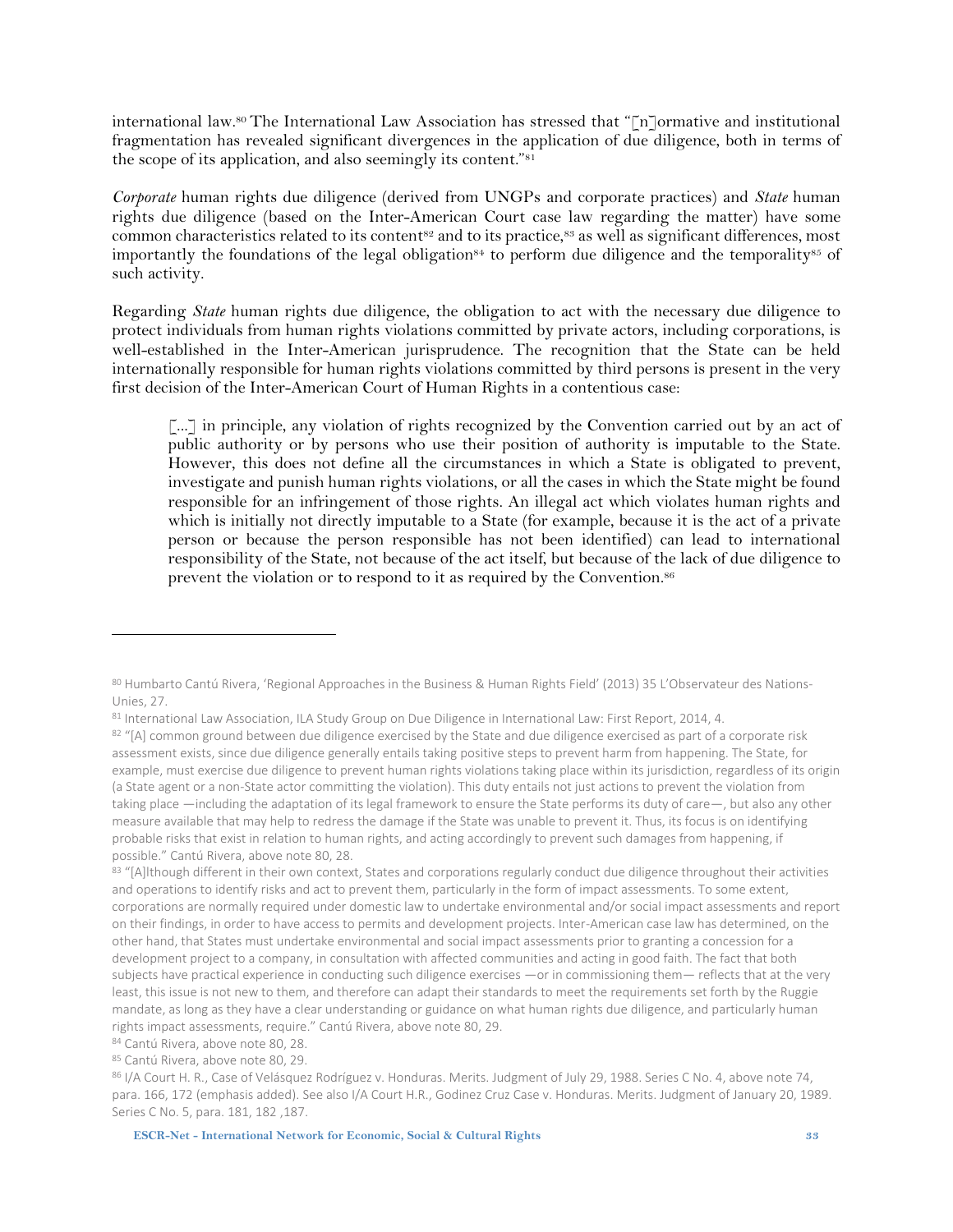Indeed, the Inter-American Court has afterwards recognized the *erga omnes* character of the obligation to respect protective provisions of the American Convention on Human Rights, ensuring the effectiveness of the rights set forth therein under any circumstances and regarding all persons. <sup>87</sup> In the *"Mapiripán Massacre"* Case, the IACtHR stated that:

"The effect of these obligations of the State goes beyond the relationship between its agents and the persons under its jurisdiction, as it is also reflected in the positive obligation of the State to take such steps as may be necessary to ensure effective protection of human rights in relations amongst individuals. The State may be found responsible for acts by private individuals in cases in which, through actions or omissions by its agents when they are in the position of guarantors, the State does not fulfill these *erga omnes* obligations embodied in Articles 1(1) and 2 of the Convention."<sup>88</sup>

In the case *Fazenda Brasil Verde v. Brazil*, the Court articulated a duty to perform due diligence in relation to cases of servitude, slavery, human trafficking and forced labor. <sup>89</sup> The Commission also maintained in its report on Indigenous Peoples, Afro-Descendent Communities, and Natural Resources: Human Rights Protection in the Context of Extraction, Exploitation, and Development Activities, that states have the duty to develop and implement an appropriate regulatory framework for the protection of human rights vis-à-vis corporations. <sup>90</sup>.This entails significant changes to the laws applicable to corporate activities in order to make them consistent with human rights standards. It also reminded that the absence of provisions in domestic law ensuring accountability of state officials or private parties, or the existence of rules excluding such liability, can compromise the international responsibility of States.

Additionally, under the UNGPs, in order to meet their duty to protect human rights, States should enforce laws and regulate business enterprises activities related to the responsibility to respect human rights, as well as to encourage and to require them to communicate how they address their human rights impacts (UNGP Principle 3). It includes guidance on the development and implementation of effective *corporate* human rights due diligence to identify, prevent, mitigate and account for human rights impacts to which they are related. The UNGPs also provide that human rights due diligence is a four-step process, encompassing: *(i)* human rights impact assessment; *(ii)* concrete measures to prevent, mitigate, and remedy the impacts; *(iii)* monitoring the effectiveness of the measures; and *(iii)* reporting how the impacts are addressed (UNGP Principle 17).

The process is a means to protect and promote human rights. However, even when corporations adopt rules of corporate due diligence, showing every reasonable step was taken to avoid adverse human rights impacts, they should not assume that corporate human rights due diligence will exempt them from any liability for causing or contributing to such impacts (Commentary, UNGPs Principle 17). The draft elements for a legally binding treaty on business and human rights also provides that State Parties shall adopt measures to establish corporate liability for human rights abuses and to require business enterprises

<sup>87</sup> I/A Court H.R., Juridical Condition and Rights of the Undocumented Migrants. Advisory Opinion OC-18/03 of September 17, 2003. Series A No.18, para 140; I/A Court H.R., "Mapiripán Massacre" Case v. Colombia. Merits, Reparations and Costs. Judgment of September 15, 2005, Series C No. 134, para. 111 and 112.

<sup>88</sup> I/A Court H.R., Case of the "Mapiripán Massacre" v. Colombia. Merits, Reparations and Costs. Judgment of September 15, 2005. Series C No. 134 para. 111, in fini.

<sup>89</sup> I/A Court H. R., Case of the Hacienda Brasil Verde Workers v. Brazil. Preliminary Objections, Merits, Reparations and Costs. Series C No. 318 (October 20, 2016), para. 320.

<sup>90</sup> IACHR, Indigenous Peoples, Afro-Descendent Communities, and Natural Resources: Human Rights Protection in the Context of Extraction, Exploitation, and Development Activities (2016), para. 5.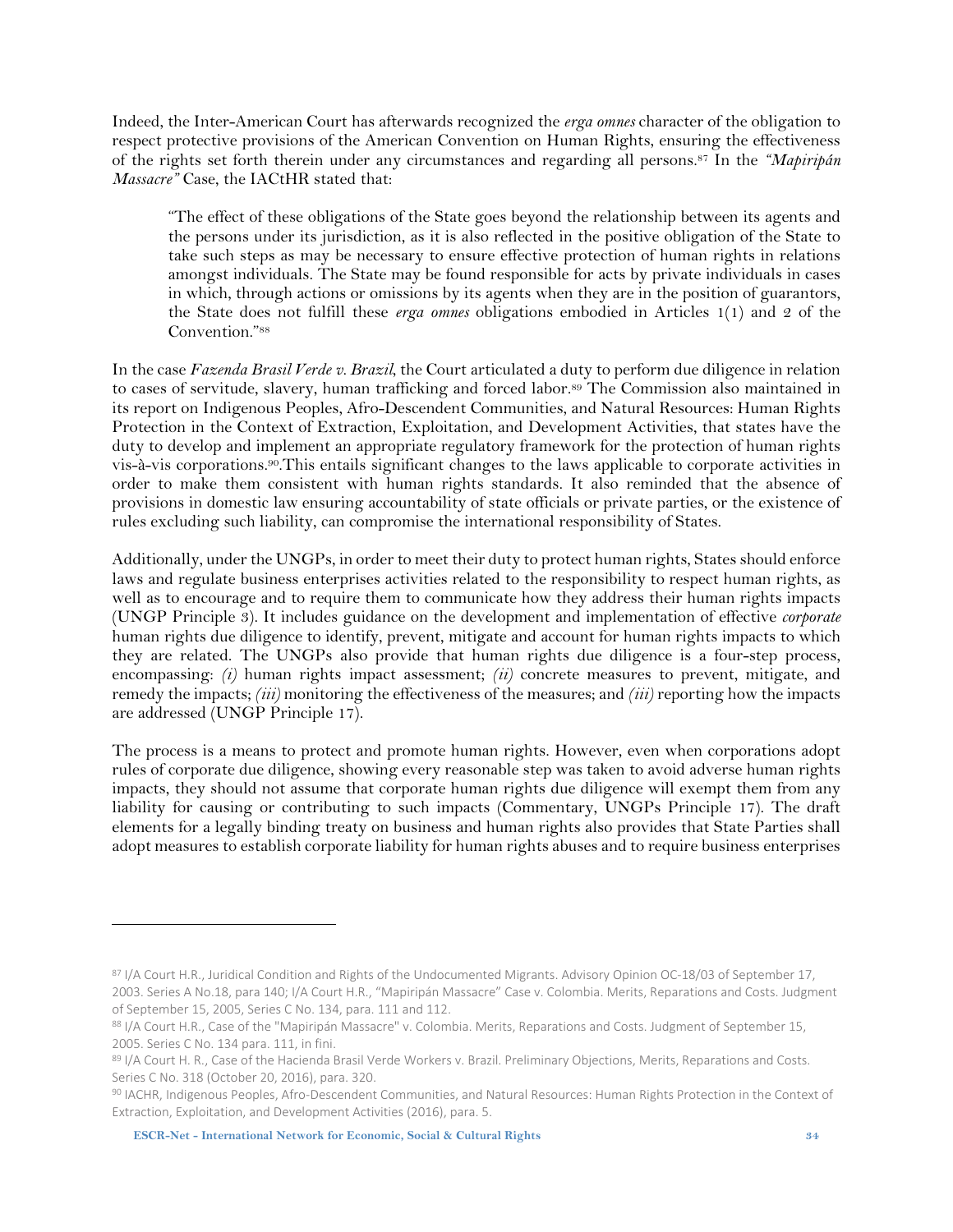to conduct human rights due diligence, but up to this point it does not provide forthe relationship between these two obligations. 91

The UN Working Group on Business and Human Rights already recognized that the failure to conduct an adequate due diligence process may impact the degree of involvement of a company with certain adverse human rights impacts. <sup>92</sup> The obligation to remedy human rights abuses changes according to the degree of involvement of a business enterprise with such abuses. Business enterprises must enable the mitigation of any adverse human rights impacts they cause or to which they contribute (UNPG 15). Conducting appropriate *corporate* human rights due diligence - or the failure to do so - may ultimately impact the responsibility of business enterprises to provide the victims of abuses with effective remedies.

While mandatory due diligence laws might represent a significant opportunity for states to make corporate due diligence as set out in the UNGPs, some shortcomings could hinder the proper effectiveness of these instruments. Where liability for failure to conduct due diligence does not exist, then such efforts may not add to the quest for justice. Hence, there is a need to develop an effective legal framework that includes liability for business-related human rights abuses when inadequate corporate due diligence is conducted.

#### <span id="page-34-0"></span>**Supervision**

 $\ddot{\phantom{a}}$ 

Within the framework of environmental protection, the international responsibility of the State derived from the conduct of third parties may result from the lack of regulation, supervision, or control of the activities of these third parties that cause damage to the environment.

The Inter-American Court has indicated that, in certain occasions, States have the obligation to establish adequate mechanisms to supervise certain activities in order to guarantee human rights, protecting them from the actions of public entities as well as private persons. Also, in relation to the environment, in the case of the Kaliña and Lokono<sup>93</sup> people, the Court stated that the duty to protect natural reserve areas and the territories of indigenous communities implies a duty of supervision and control. On the other hand, in the framework of inter-state relations, the International Court of Justice has indicated that, as part of the obligation of prevention, States must monitor compliance with and implementation of their legislation or other regulations related to environmental protection, as well as exercise some form of administrative control over public and private operators by, for example, monitoring the activities of these operators. 94

Likewise, it has indicated that State control does not end with the realization of an environmental impact study, but that the States must monitor, in a continuous way, the effects of a project or activity on the environment. 95

In this regard, the Inter-American Court established that "it considers that States have a duty to supervise and control activities under their jurisdiction that may cause significant environmental harm. Therefore,

**ESCR-Net - International Network for Economic, Social & Cultural Rights 35**

<sup>91</sup> Chairmanship of the OEIGWG, Elements for the draft legally binding instrument on transnational corporations and other business enterprises with respect to human rights (29 September 2017), available at[: https://perma.cc/SZX5-7YFJ.](https://perma.cc/SZX5-7YFJ)

<sup>92</sup> UN Working Group on Business and Human Rights, Letter to the Thun Group of Banks, above no. 23

<sup>93</sup> I/A Court H.R., Case of the Kaliña and Lokono Peoples v. Suriname. Merits, Reparations and Costs. Judgment of November 25, 2015. Series C No. 309, para. 221.

<sup>94</sup> I.C.J., Pulp Mills on the River Uruguay (Argentina v. Uruguay). Judgment of 20 April 2010 para. 197. See also, CONVEMAR, arts. 204 and 213.

<sup>95</sup> I.C.J., Pulp Mills on the River Uruguay (Argentina v. Uruguay). Judgment of 20 April 2010 para. 205; I.C.J., Certain Activities carried out by Nicaragua in the Border Area (Costa Rica v. Nicaragua) and Construction of a Road in Costa Rica along the San Juan River (Nicaragua v. Costa Rica). Judgment of 16 December 2015, para. 161.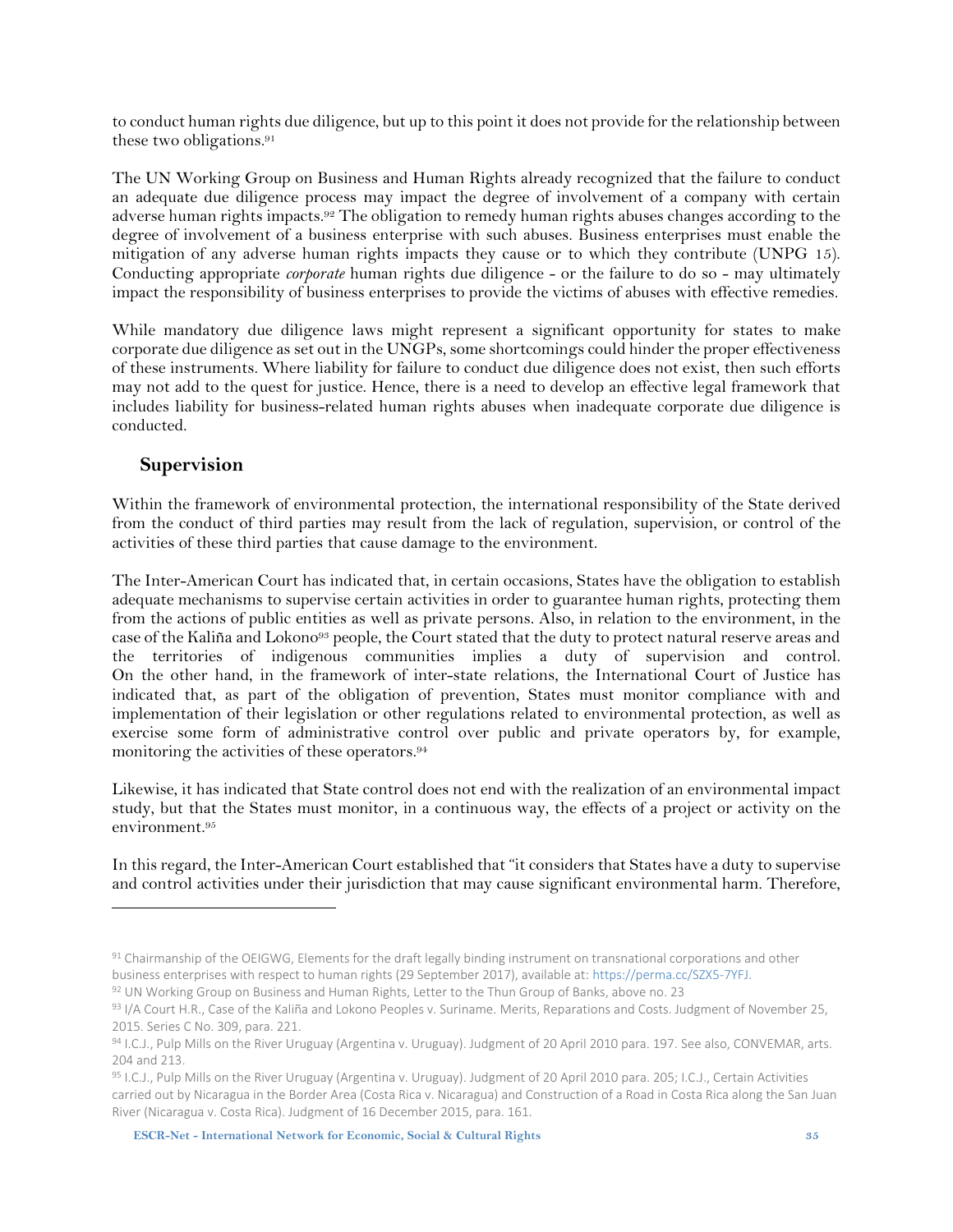States must develop and implement adequate and independent monitoring and accountability mechanisms. These mechanisms must not only include preventative measures, but also those appropriate to investigate, punish and repair possible abuses through appropriate policies, regulatory activities and submission to justice. The level of intensity needed in supervision and control will depend on the level of risk involved in the activity or behavior". 96

Without affecting the obligation of the States to supervise and check activities that could cause significant damage to the environment, in its Advisory Opinion 23/17, the Inter-American Court notes that, pursuant to the Guiding Principles on Business and Human Rights, "companies must act in compliance with the respect and protection of human rights, as well as preventing, mitigating and taking responsibility for the negative consequences of their activities on human rights". 97

<sup>96</sup> I/A Court H.R., Advisory Opinion 23/17 Environment and Human Rights, above note 71 para. 154. 97 I/A Court H.R., Advisory Opinion 23/17 Environment and Human Rights, above note 71 para. 155.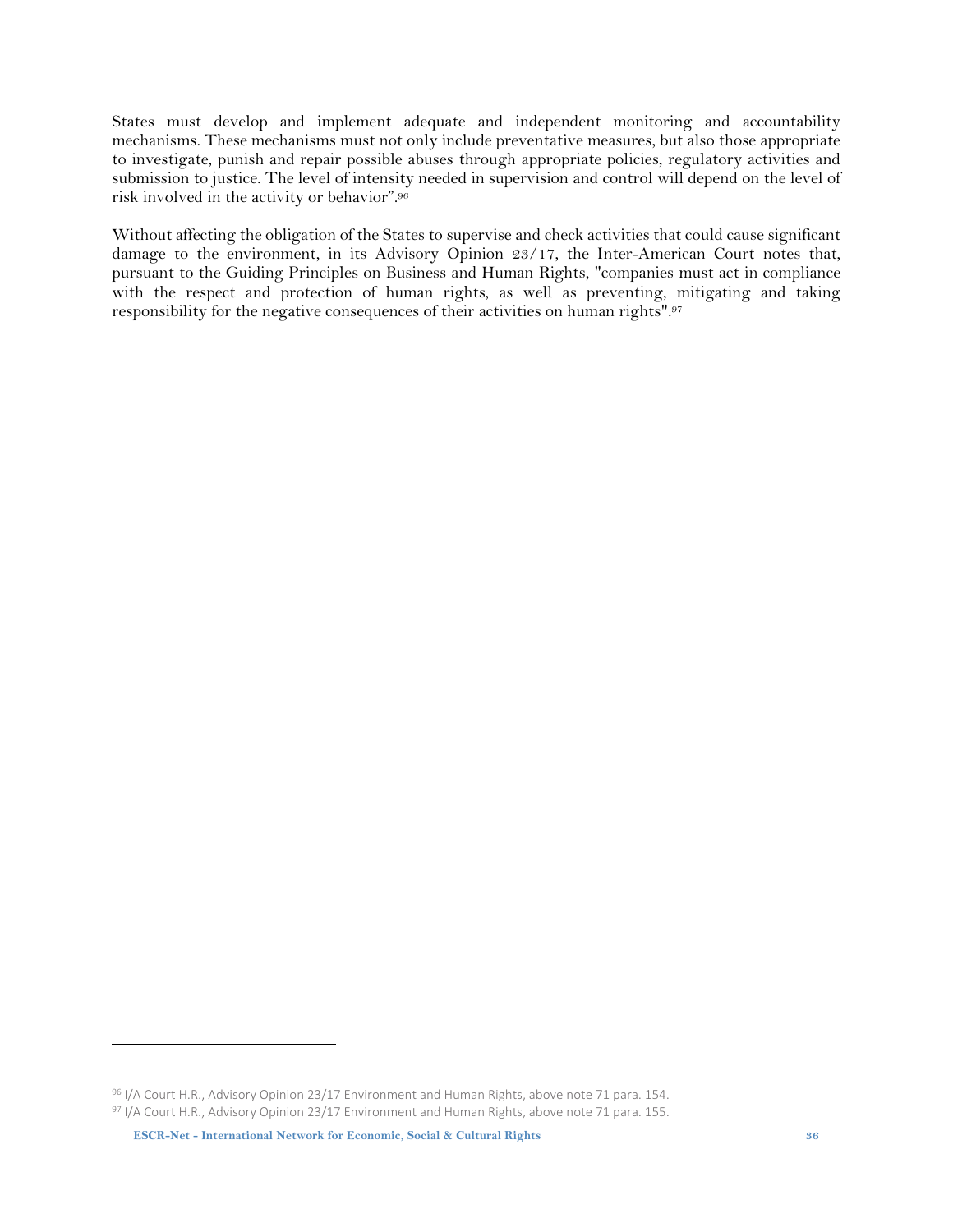### <span id="page-36-0"></span>**BLOCK IV – Investigation, Accountability and Remedies**

<span id="page-36-1"></span>**Question 13 - Describe obstacles (legal and practical) for the comprehensive reparation and access to justice for victims of human rights violations related to business activities in the American hemisphere.** 

Civil society organizations and victims' experiences in using judicial and nonjudicial mechanisms remain dishearteningly challenging. In theory, one could argue that there are several mechanisms to access remedy, being them intergovernmental, judicial, administrative, mediation and other complaint mechanisms. In reality, access to justice remains an illusion in the vast majority of corporate-related cases. Individuals affected by corporations' activities often have a low probability of obtaining redress. This is true for the jurisdictions where the activity is carried out (host country), the jurisdiction where the company is registered and has its place of business (home country) or the country where the investment was made. A lack of political will and insufficient legal capacity among local authorities (i.e. inadequate legislation, poor infrastructure, corporate capture, corruption, lack of legal aid, the politicization of the judiciary), at times due to pressures intended to attract foreign investment, are common in this area. Additionally, parent companies are rarely held liable for human rights abuses committed by their subsidiaries or along their supply chains. In some countries access to justice is becoming increasingly difficult as a result of legislative reforms or regressive judicial decisions. Some examples of the obstacles identified include

• The doctrine of *forum non conveniens*, whereby courts may refuse to accept jurisdiction in a matter where there is an apparently more appropriate forum, generally the jurisdiction in which the tort occurred. Strict use of this doctrine, however, often raises difficulties related to the fact that the legislative and judicial systems of certain countries where human rights abuses actually took place may be defective or incomplete and therefore do not provide optimal conditions for the legal pursuit of multinational corporations that commit violations.

Government bodies, including its federal agencies, and foreign States and multilateral financial institutions often enjoy sovereign immunity from all civil and criminal claims, unlessthey waive immunity or agree to be pursued in a particular case.

Defendants may also rely on the political question doctrine and the international comity doctrine to block lawsuits targeting them.

- The corporate veil can only be pierced under very limited circumstances as demonstrated once again by the recent UK Supreme Court decision in the *Opkabi v. Shell* case (regarding oil pollution by the Nigerian subsidiary of a London-based company). 98
- The narrow interpretation of laws and regulations having an extraterritorial dimension. For example, in *Kiobel v. Royal Dutch Petroleum*, the Supreme Court of the United States (US Supreme

<sup>98</sup> England and Wales Court of Appeal (Civil Division), Case No: A1/2017/0407 and 0406 Okpabi & Ors v. Royal Dutch Shell Plc & Anor (Rev 1) [2018] EWCA Civ 191 (14 February 2018).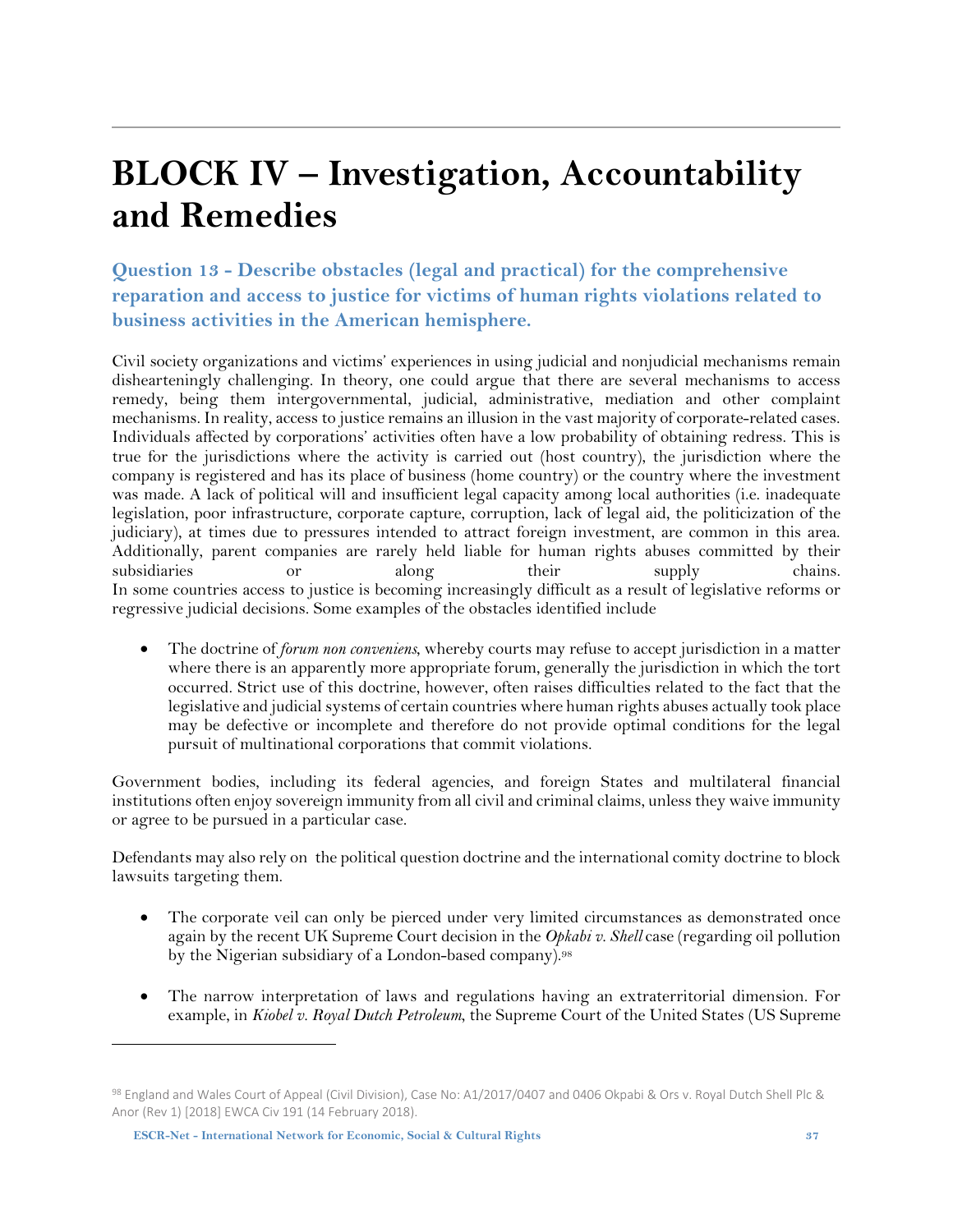Court) considered that the Alien Tort Statute (ATS) did not permit legal claims against companies for human rights violations overseas, unless they sufficiently "touch and concern" the US.<sup>99</sup> The "touch and concern" requirement has been applied in a very narrow way. Further, limitations seem to emerge in the recent US Supreme Court ruling in *Jesner v. Arab Bank<sup>100</sup>* , in which Judge Sotomayor's dissent may have the effect of excluding any suits under the ATS against US corporations for aiding and abetting human rights violations overseas (as opposed to committing violations directly).

<span id="page-37-0"></span>**Question 15 - Provide observations and comments on international legal obligations and standards, particularly those from the Inter-American Human Rights System, which you consider applicable to OAS Member States on investigation, accountability and remedies in matters of business and human rights, including extraterritorial application where appropriate.**

We believe that it is necessary to be more clear and rigid in the criteria applicable to States regarding accountability and reparation for damages caused by companies to the environment and human rights.

The Inter-American Court considers that States have a duty to supervise and police activities under their jurisdiction that may cause significant damage to the environment. Therefore, States must develop and implement adequate and independent monitoring and accountability mechanisms. These mechanisms should not only include preventive measures, but also those appropriate to investigate, sanction and repair possible abuses, through appropriate policies, regulatory activities and submission to justice. The level of intensity needed in supervision and control will depend on the level of risk involved in the activity or conduct.

In this sense, we note that the mechanisms of accountability regarding the exercise of business activities must be regulated and monitored by the State, which must demand compliance with minimum standards of transparency and citizen participation. These standards should be further developed by IAHRS' organs, aiming to stablish the extension of the obligations of States with respect to business activities, especially in the development sector.

Additionally, the reparations related to human rights violations, especially when they are a consequence of environmental degradation, must be calculated according to the severity of the damage and the possibility of reversing it. Many times, in cases of environmental degradation and consequent violation of human rights of a social, economic and cultural nature, ways of life are completely compromised. Thus, it is necessary that the bodies of the IAHRS begin to outline minimum reparation standards applicable to cases of environmental degradation. Those should aim at the reversion of damages and environmental revitalization, which should be integrated with measures to preserve cultures, to promote the cooperation of affected communities with the implementation of environmental reparation measures, and to develop short and medium-term measures for social, economic and cultural sustenance while these populations adapt to the new way of life integrated with their territory and environment.

CESCR's general comment no. 24 provides useful guidance regarding State obligations in connection to remedies for corporate-related human rights abuses. The Committee points out the need for criminal and administrative sanctions and penalties where corporations failed to act with due diligence (para 15). It suggests for example the revision of public procurement contracts, export credit and other form of State support, privileges and advantages in case of human rights violations (para 31; 50). The General Comment

<sup>99</sup> United States Supreme Court, Kiobel v. Royal Dutch Petroleum Co., 569 U.S. (2013). 100 United States Supreme Court, Jesner v. Arab Bank, PLC, 137 S. Ct. 1432 U.S. (2017).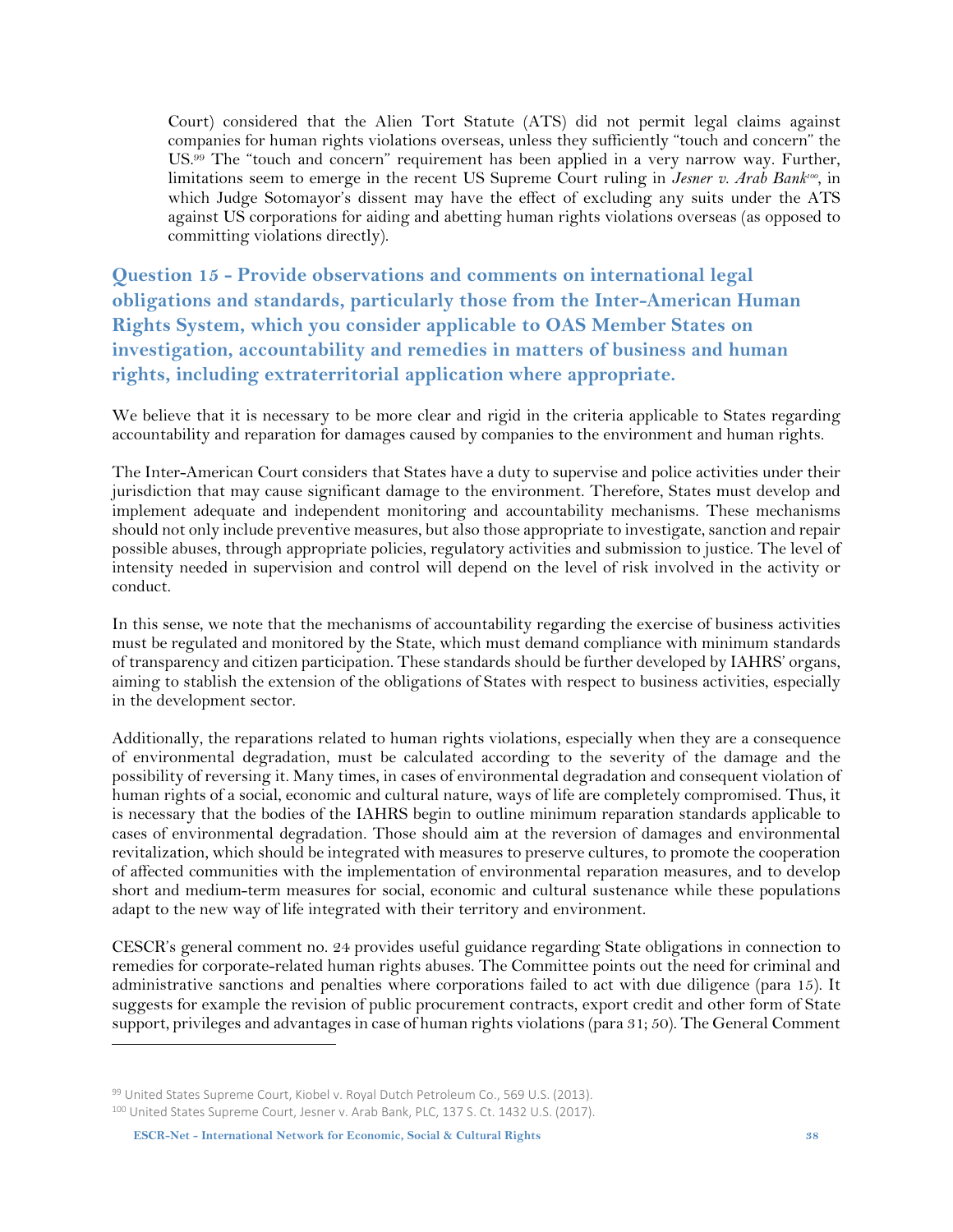also affirms that human rights should prevail on trade investment treaty (para 13), by stating that "investment treaties may deny protection to foreign investors of the other Party that have engaged in conduct leading to a violation of Covenant rights" (para 50).

The General Comment recognizes that victims of transnational corporate abuses face many obstacles in having access to remedy, and proposes concrete solutions to this end, recalling that States Parties have the duty to address these challenges in order to prevent a denial of justice and ensure the right to effective remedy. In that regard, the General Comment indicates that it requires States Parties to establish parent company or group liability regimes, provide legal aid and other funding schemes to claimants and enable human rights-related class actions and public interest litigation (para 44). It also affirms that "States Parties should facilitate access to relevant information through mandatory disclosure laws and by introducing procedural rules allowing victims to obtain the disclosure of evidence detained by the defendant. Shifting the burden of proof may be justified where the facts and events relevant for resolving a claim lie wholly or in part within the exclusive knowledge of the corporate defendant." (para 45). Further, judicial decisions relying on *forum non conveniens* doctrine should take in consideration "the extent to which an effective remedy is available and realistic in the alternative jurisdiction" (para 44).

States should also improve international cooperation to "reduce the risks of positive and negative conflicts of jurisdiction, which may result in legal uncertainty and in forum-shopping by litigants, orin the inability for victims to obtain redress" (para 35).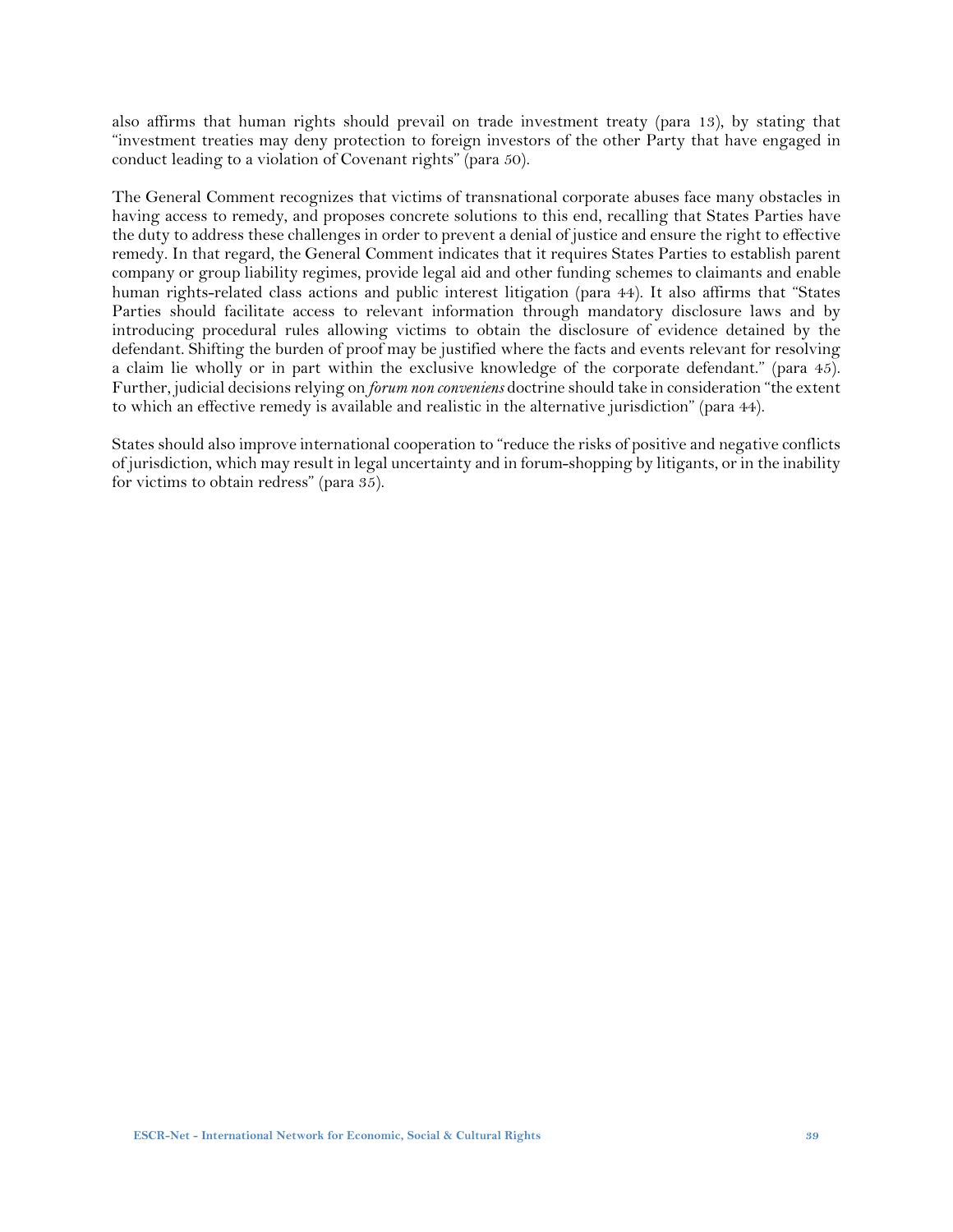# <span id="page-39-0"></span>**Annex A - Cases of HRD collected by FIDH**

#### <span id="page-39-1"></span>**Colombia**

| <b>Defender</b>             | Organizational<br>affiliation                                                                                                                                                                                                                                                               | <b>Occurrence</b>                                             | More information available (Only<br>in Spanish) at:                                                                                                                                                                                                           |
|-----------------------------|---------------------------------------------------------------------------------------------------------------------------------------------------------------------------------------------------------------------------------------------------------------------------------------------|---------------------------------------------------------------|---------------------------------------------------------------------------------------------------------------------------------------------------------------------------------------------------------------------------------------------------------------|
| Temístocles<br>Machado      | Member<br>of<br>the<br>$\mathrm{d}\mathrm{e}$<br>Asociación<br>$\log$<br>Territorios Ganados<br>al Mar en la Relación<br>Campo Poblado and<br>Comité<br>of<br>the<br>Interorganizacional<br>por la Defensa de los<br>Territorios ganados<br>al<br>Mar<br>$\alpha$ f<br>Buenaventura<br>2018 | Killing                                                       | Release.<br>FIDH,<br><b>Press</b><br>Colombia: Asesinato de líder social<br><b>Temístocles</b><br>de Buenaventura,<br>Machado                                                                                                                                 |
| Germán<br>Garciano<br>Posso | Legal<br>Representative of the<br>Peace Community of<br>San<br>José<br>de<br>Apartadó<br>2018                                                                                                                                                                                               | Threats<br>and<br>of<br>attempt<br>assassination              | FIDH, Colombia: Intento<br>de<br>asesinato de Germán Graciano<br>Posso, Representante legal de la<br>Comunidad de Paz de San José de<br>Apartadó                                                                                                              |
| Hector<br>Sanchez           | Leader<br>the<br>of<br>Environmental<br>Committee of Puerto<br>Gaitán<br>2016                                                                                                                                                                                                               | Threats,<br>judicial<br>harassment,<br>unjust<br>imprisonment | FIDH, Colombia: Amenazas contra<br>Héctor Sánchez Gómez y varios<br>líderes comunitarios de Rubiales y<br><b>Cuernavaca</b><br>FIDH, Colombia: Rechazo a las<br>del paramilitarismo<br>amenazas<br>contra el movimiento social y<br>ambientalista en Colombia |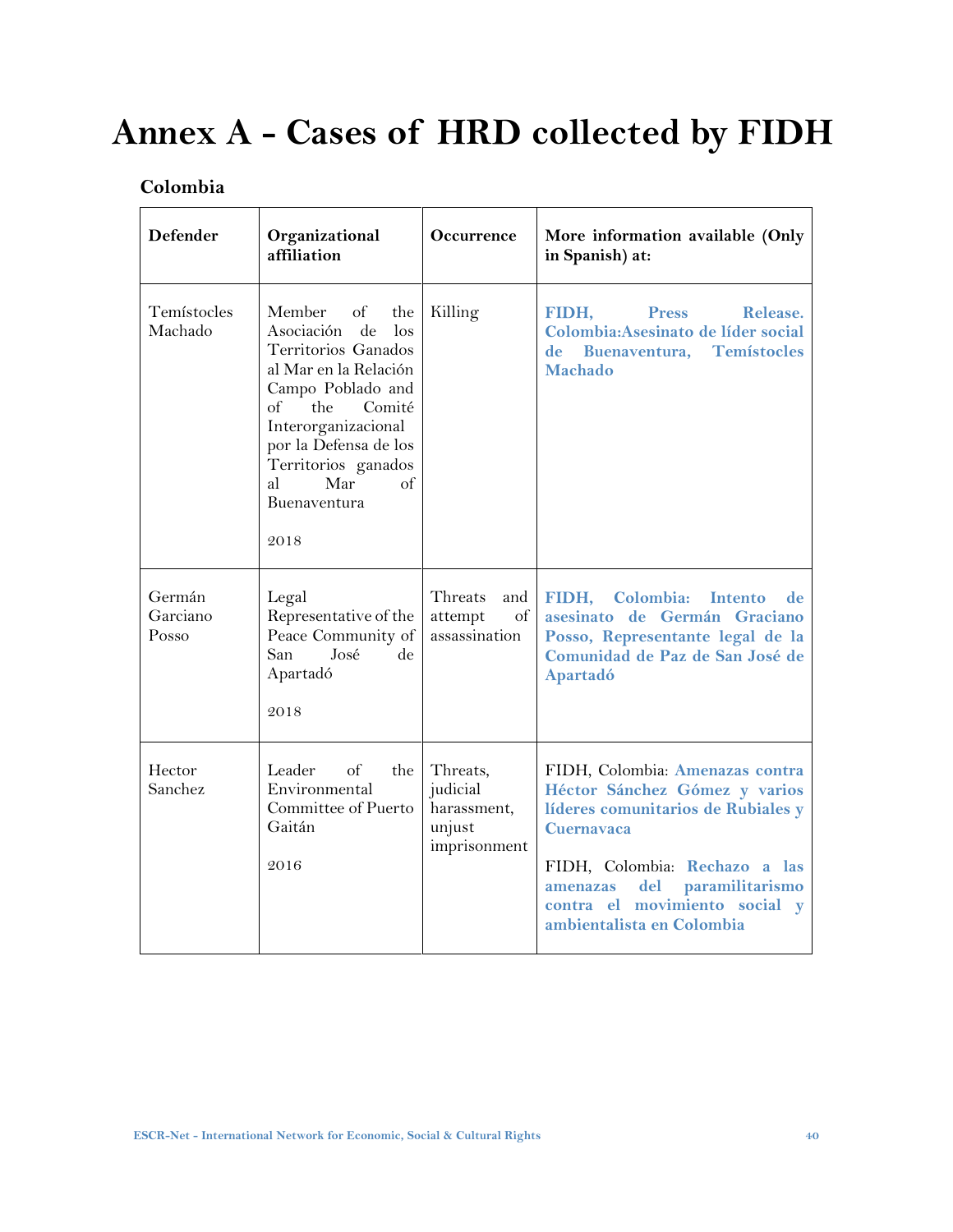#### <span id="page-40-0"></span>**Ecuador**

| <b>Defender</b> | Organizational<br>affiliation | Occurrence                                                | More information available (Only in<br>Spanish) at:                                                                                                                                                                                       |
|-----------------|-------------------------------|-----------------------------------------------------------|-------------------------------------------------------------------------------------------------------------------------------------------------------------------------------------------------------------------------------------------|
|                 | Acción Ecológica<br>2016      | Threat<br>forced<br>dissolution of<br>the<br>organization | of FIDH, Ecuador: Decisión arbitraria<br>de disolución de la ONG Acción<br>Ecológica<br>Carta Abierta a los candidatos a la<br>presidencia del ECUADOR:<br>Comprométanse a derogar los<br>Decretos que habilitan la disolución<br>de ONGs |
|                 |                               |                                                           |                                                                                                                                                                                                                                           |

#### <span id="page-40-1"></span>**Guatemala**

| <b>Defender</b>                        | Organizational<br>affiliation                                                                                                                                                | <b>Occurrence</b> | More information available (Only in<br>Spanish) at:                                                                           |
|----------------------------------------|------------------------------------------------------------------------------------------------------------------------------------------------------------------------------|-------------------|-------------------------------------------------------------------------------------------------------------------------------|
| Pedro<br>Rafael<br>Maldonado<br>Flores | Director of the legal<br>department at the intimidation<br>Centre for Legal<br>Environmental and<br>Social Action<br>$\overline{\mathbf{m}}$<br>Guatemala<br>(CALAS)<br>2017 | Threat,           | FIDH. Guatemala: Actos<br>- de -<br>intimidación en contra de Rafael<br>Maldonado, Director del Área<br><b>Legal de CALAS</b> |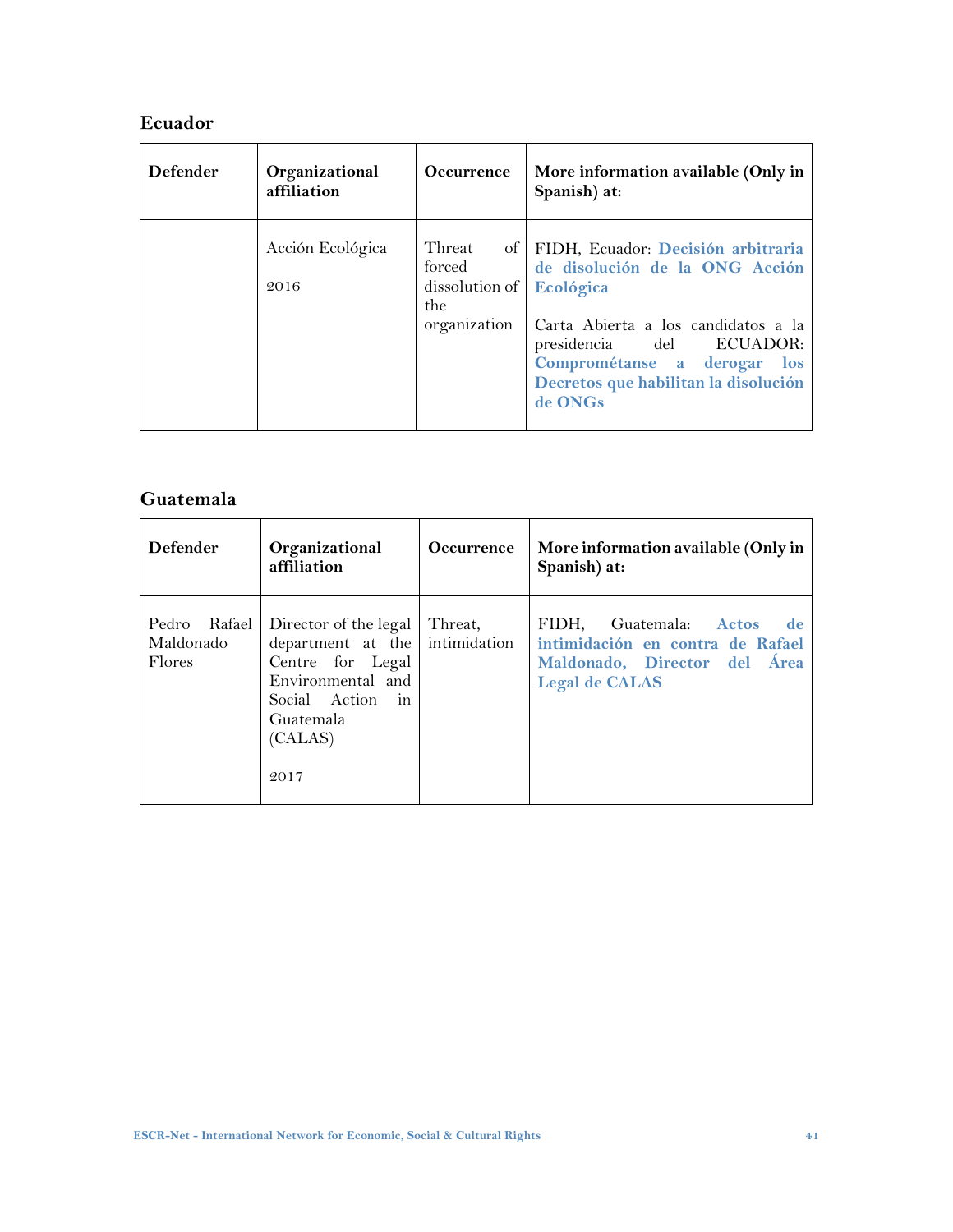#### <span id="page-41-0"></span>**Honduras**

Ē

| <b>Defender</b>    | Organizational<br>affiliation                                                                        | <b>Occurrence</b>      | More information available (Only in<br>Spanish) at:                                                                              |
|--------------------|------------------------------------------------------------------------------------------------------|------------------------|----------------------------------------------------------------------------------------------------------------------------------|
| Suyapa<br>Martinez | Centro de Estudios<br>de la Mujer (CEM-<br>H)<br>2017                                                | Judicial<br>harassment | FIDH, Honduras:<br>organizaciones<br>internacionales se solidarizan con la<br>defensora de las mujeres Suyapa<br><b>Martinez</b> |
| Bertha Oliva       | Comité<br>de<br>Familiares<br>Detenidos<br>y<br>Desaparecidos<br>en<br>Honduras<br>(COFADEH)<br>2016 | Defamation             | FIDH, Honduras: Calumnia, injuria y<br>difamación en contra de Bertha<br>Oliva y del COFADEH                                     |

#### <span id="page-41-1"></span>**Nicaragua**

| Defender                   | Organization<br>affiliation                                            | Occurrence                             | More information available (Only in<br>Spanish) at:                                                   |
|----------------------------|------------------------------------------------------------------------|----------------------------------------|-------------------------------------------------------------------------------------------------------|
| Vilma Núñez<br>de Escorcia | - Centro<br>Nicaragüense<br>de<br>Derechos Humanos<br>(CENIDH)<br>2017 | Threats and<br>defamation<br>campaigns | FIDH, Nicaragua: Escalamiento de<br>la campaña de difamación contra el<br><b>CENIDH</b> y Vilma Núñez |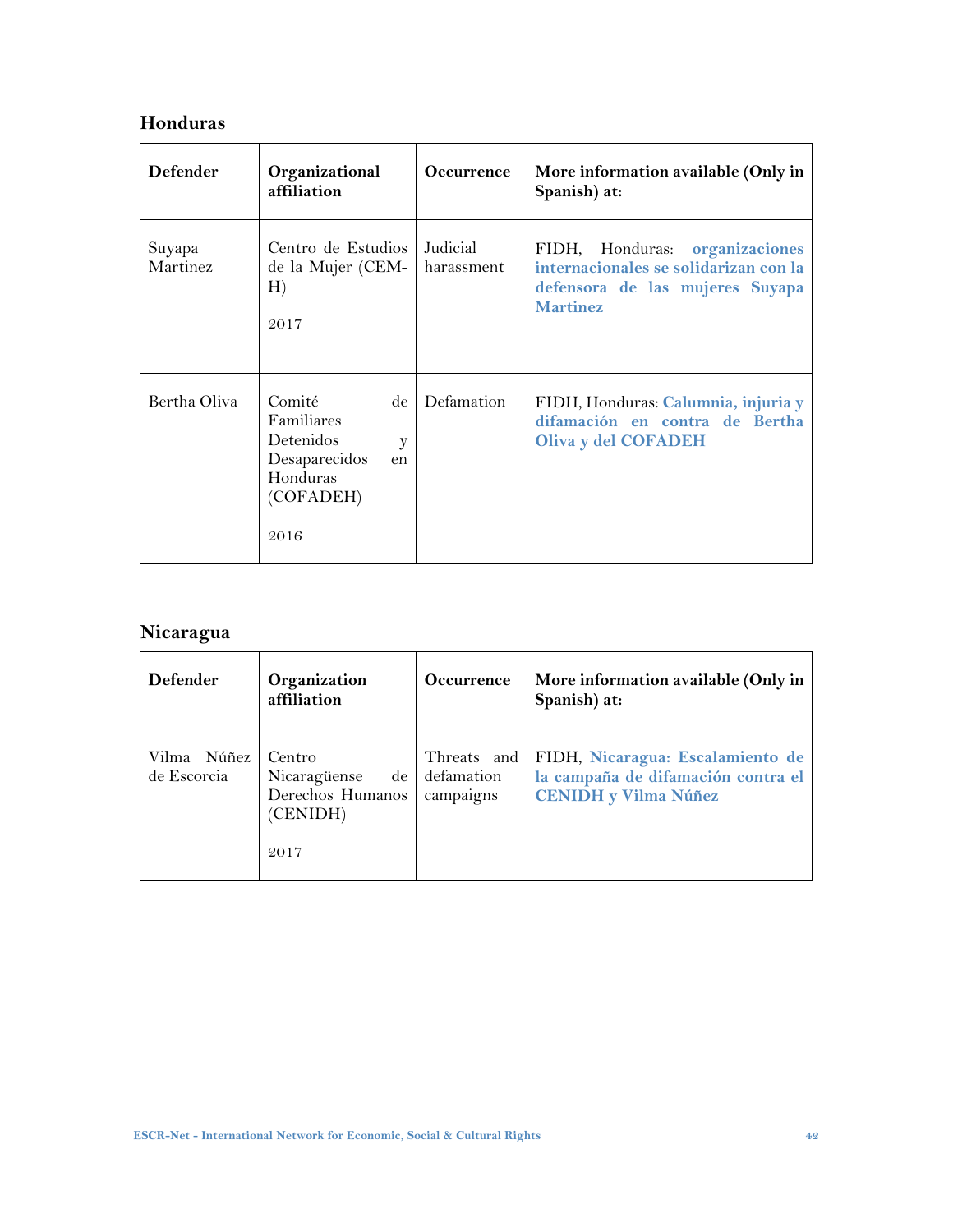# <span id="page-42-0"></span>**Annex B - Threats against Comité Ambiental en Defensa de la Vida**

| COMUNICADO A LA OPINIÓN PÚBLICA NACIONAL E INTERNACIONAL DE LA<br>RED DE COMITES AMBIENTALES DEL TOLIMA<br>El día 3 de junio en el departamento del Tolima nos movilizamos en la 8va versión de la<br>Marcha Carnaval más de 120.000 personas. En el departamento del Quindío y Caquetá<br>también se sumaron manifestaciones culturales contra la "locomotora" minero-energética.<br>De manera pacífica, alegre, cultura y con contundencia rechazamos el modelo económico<br>extractivista que se impone de manera dictatorial por el gobierno nacional y cuyo desarrollo<br>afectaría el derecho al agua de quienes habitamos en este territorio colombiano y de las<br>futuras generaciones.<br>Nuestras consignas de garantizar el derecho al agua, al ambiente sano, pero sobre todo a ese<br>derecho universal a la vida de los seres humanos y naturaleza en general, sigue siendo un<br>acto perseguido y estigmatizado no solo por el gobierno sino también por grupos armados<br>que desean perpetuar los conflictos socio-ambientales en Colombia.<br>Rechazamos las amenazas por medio de panfletos que presuntamente el grupo paramilitar<br>autodenominado "Las Águilas Negras" hacen contra el Comité Ambiental del Tolima, contra<br>el Congreso de los Pueblos, Marcha Patriótica, el Consejo Regional Indígena del Tolima<br>CRIT, Organización Nacional Indígena de Colombia ONIC, la Cumbre Agraria, Campesina,<br>Étnica y Popular, las organizaciones defensoras de los derechos humanos y el alcalde de<br>Ibagué Guillermo Alfonso Jaramillo.<br>Exigencias:<br>1. Exigimos al gobierno colombiano garantizar la integridad de todos los miembros de<br>la Red de Comités Ambientales del Tolima y las demás organizaciones mencionadas<br>en el panfleto amenazante.<br>2. Exigimos a la Fiscalía General de la Nación investigar y esclarecer los hechos<br>rápidamente.<br>3. Exigimos al gobierno colombiano se otorguen las medidas de protección necesarias<br>que garanticen el trabajo, la integridad y honra de los defensores del agua, la vida y<br>el territorio.<br>Anexamos comunicado de las "Águilas Negras" | Ibagué, junio 2016. | <b>Reported En Defense</b><br>Escuchemos a la nataraleza |
|-------------------------------------------------------------------------------------------------------------------------------------------------------------------------------------------------------------------------------------------------------------------------------------------------------------------------------------------------------------------------------------------------------------------------------------------------------------------------------------------------------------------------------------------------------------------------------------------------------------------------------------------------------------------------------------------------------------------------------------------------------------------------------------------------------------------------------------------------------------------------------------------------------------------------------------------------------------------------------------------------------------------------------------------------------------------------------------------------------------------------------------------------------------------------------------------------------------------------------------------------------------------------------------------------------------------------------------------------------------------------------------------------------------------------------------------------------------------------------------------------------------------------------------------------------------------------------------------------------------------------------------------------------------------------------------------------------------------------------------------------------------------------------------------------------------------------------------------------------------------------------------------------------------------------------------------------------------------------------------------------------------------------------------------------------------------------------------------------------------------------------------------------------|---------------------|----------------------------------------------------------|
|                                                                                                                                                                                                                                                                                                                                                                                                                                                                                                                                                                                                                                                                                                                                                                                                                                                                                                                                                                                                                                                                                                                                                                                                                                                                                                                                                                                                                                                                                                                                                                                                                                                                                                                                                                                                                                                                                                                                                                                                                                                                                                                                                       |                     |                                                          |
|                                                                                                                                                                                                                                                                                                                                                                                                                                                                                                                                                                                                                                                                                                                                                                                                                                                                                                                                                                                                                                                                                                                                                                                                                                                                                                                                                                                                                                                                                                                                                                                                                                                                                                                                                                                                                                                                                                                                                                                                                                                                                                                                                       |                     |                                                          |
|                                                                                                                                                                                                                                                                                                                                                                                                                                                                                                                                                                                                                                                                                                                                                                                                                                                                                                                                                                                                                                                                                                                                                                                                                                                                                                                                                                                                                                                                                                                                                                                                                                                                                                                                                                                                                                                                                                                                                                                                                                                                                                                                                       |                     |                                                          |
|                                                                                                                                                                                                                                                                                                                                                                                                                                                                                                                                                                                                                                                                                                                                                                                                                                                                                                                                                                                                                                                                                                                                                                                                                                                                                                                                                                                                                                                                                                                                                                                                                                                                                                                                                                                                                                                                                                                                                                                                                                                                                                                                                       |                     |                                                          |
|                                                                                                                                                                                                                                                                                                                                                                                                                                                                                                                                                                                                                                                                                                                                                                                                                                                                                                                                                                                                                                                                                                                                                                                                                                                                                                                                                                                                                                                                                                                                                                                                                                                                                                                                                                                                                                                                                                                                                                                                                                                                                                                                                       |                     |                                                          |
|                                                                                                                                                                                                                                                                                                                                                                                                                                                                                                                                                                                                                                                                                                                                                                                                                                                                                                                                                                                                                                                                                                                                                                                                                                                                                                                                                                                                                                                                                                                                                                                                                                                                                                                                                                                                                                                                                                                                                                                                                                                                                                                                                       |                     |                                                          |
|                                                                                                                                                                                                                                                                                                                                                                                                                                                                                                                                                                                                                                                                                                                                                                                                                                                                                                                                                                                                                                                                                                                                                                                                                                                                                                                                                                                                                                                                                                                                                                                                                                                                                                                                                                                                                                                                                                                                                                                                                                                                                                                                                       |                     |                                                          |
|                                                                                                                                                                                                                                                                                                                                                                                                                                                                                                                                                                                                                                                                                                                                                                                                                                                                                                                                                                                                                                                                                                                                                                                                                                                                                                                                                                                                                                                                                                                                                                                                                                                                                                                                                                                                                                                                                                                                                                                                                                                                                                                                                       |                     |                                                          |
|                                                                                                                                                                                                                                                                                                                                                                                                                                                                                                                                                                                                                                                                                                                                                                                                                                                                                                                                                                                                                                                                                                                                                                                                                                                                                                                                                                                                                                                                                                                                                                                                                                                                                                                                                                                                                                                                                                                                                                                                                                                                                                                                                       |                     |                                                          |
|                                                                                                                                                                                                                                                                                                                                                                                                                                                                                                                                                                                                                                                                                                                                                                                                                                                                                                                                                                                                                                                                                                                                                                                                                                                                                                                                                                                                                                                                                                                                                                                                                                                                                                                                                                                                                                                                                                                                                                                                                                                                                                                                                       |                     |                                                          |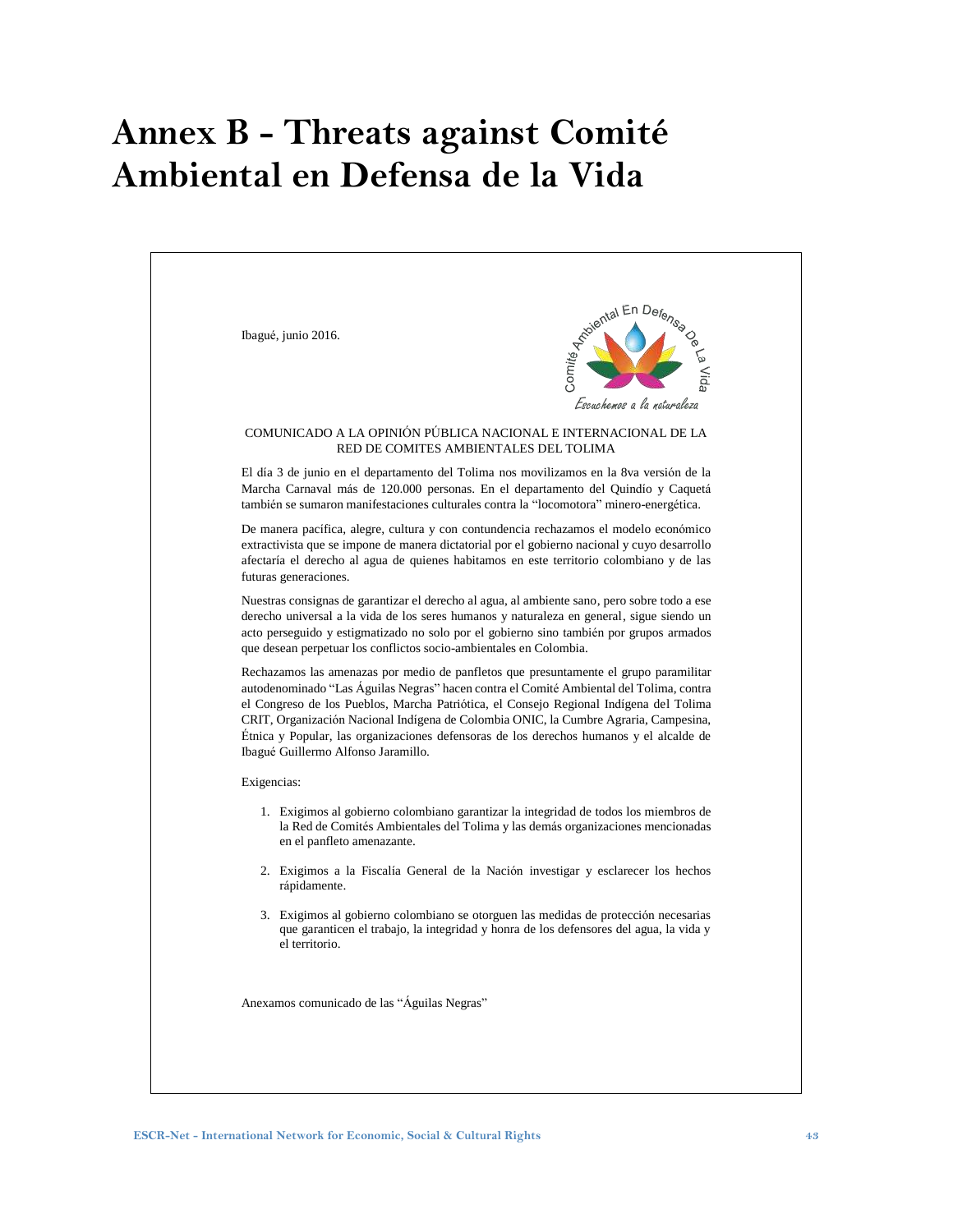| Junio de 2.016                                                                                                                                                                                                                                                                                                                                                                                                                                                                                                                                 |
|------------------------------------------------------------------------------------------------------------------------------------------------------------------------------------------------------------------------------------------------------------------------------------------------------------------------------------------------------------------------------------------------------------------------------------------------------------------------------------------------------------------------------------------------|
|                                                                                                                                                                                                                                                                                                                                                                                                                                                                                                                                                |
| BLOQUE CENTRAL COLOMBIANO.                                                                                                                                                                                                                                                                                                                                                                                                                                                                                                                     |
| nuestro grupo armado tiene pleno conocimiento de todos las intenciones,<br>de seguir bloquiando vías, aser marchas y desinformar la gente solo para<br>poner tropiezo en las buenas ideologías y en los proyectos de desarrollo en<br>el tolima y en nuestra patria.                                                                                                                                                                                                                                                                           |
| por esto son declarados objetivo militar los principales dirigentes de las<br>siguientes organizaciones: marcha patriótica, los tales del comité<br>ambiental, los del consejo regional de indios del tolima- crit y o.n.i.c,<br>cumbre agraria, congresos de los pueblos, la belleza del alcalde de ibague<br>y los que insistan liderando con el cuento de los derechos humanos, que<br>con la estúpida paz de la porquería de santos, todos uds hijos de puta de<br>izquierda no son mas que colaboradores de las guerrillas de las farc-ep |
| se les ordena que cesen sus actividades yaaaa! Nada de paros, pues los<br>tenemos ubicados, nuestros militantes los aran caer uno a uno,                                                                                                                                                                                                                                                                                                                                                                                                       |
| NO SE TENDRA COMPACION!                                                                                                                                                                                                                                                                                                                                                                                                                                                                                                                        |
|                                                                                                                                                                                                                                                                                                                                                                                                                                                                                                                                                |
|                                                                                                                                                                                                                                                                                                                                                                                                                                                                                                                                                |
|                                                                                                                                                                                                                                                                                                                                                                                                                                                                                                                                                |
| Nota: Favor enviar sus notas de apoyo a:                                                                                                                                                                                                                                                                                                                                                                                                                                                                                                       |
|                                                                                                                                                                                                                                                                                                                                                                                                                                                                                                                                                |